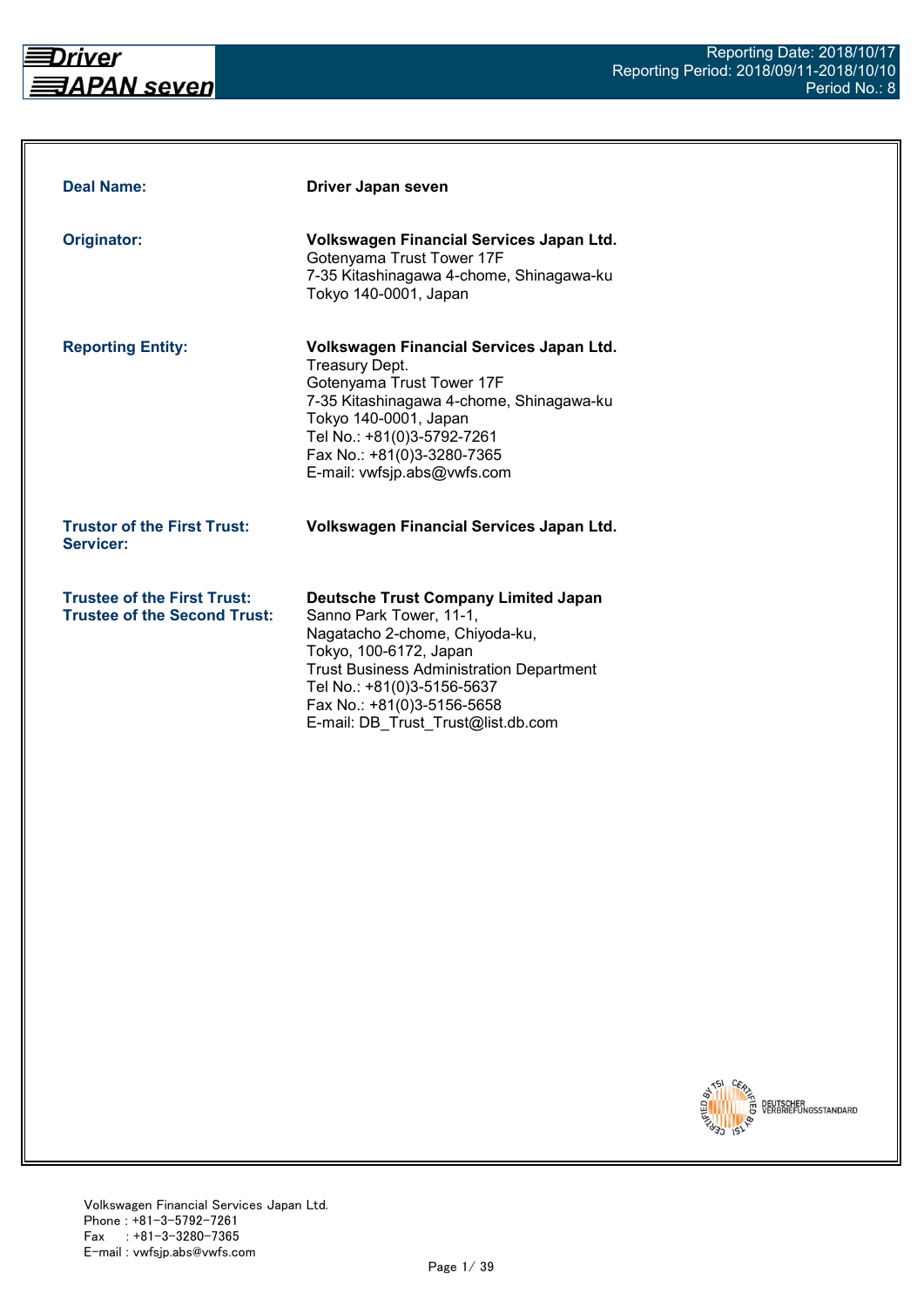#### **Contents**

| <b>Page</b> Tables of Contents                               |
|--------------------------------------------------------------|
| 1 Front Page                                                 |
| 2 Contents                                                   |
| <b>3 Deal Overview</b>                                       |
| 4 Deal Overview: Counterparties I                            |
| <b>5 Deal Overview: Counterparties II</b>                    |
| 6 Information regarding the TBI and ABL to the Second Trust  |
| <b>7</b> Pool Information                                    |
| <b>8 Available Distribution</b>                              |
| 9 Waterfall                                                  |
| <b>10 Credit Enhancement</b>                                 |
| 11 Cumulative Gross Loss Ratio & Performance Trigger         |
| 12 Cumulative Gross Loss Ratio & Performance Trigger (Chart) |
| 13 Default & Delinquencies                                   |
| 14 Run Out Schedule (Previous)                               |
| 15 Run Out Schedule                                          |
| 16 Expected Amortization to the Second Trust                 |
| 17 Sub-Servicer                                              |
| 18 Brand                                                     |
| 19 New and Used                                              |
| 20 Product Type                                              |
| <b>21 RV</b>                                                 |
| 22 Brand New and Used                                        |
| 23 Customer Type                                             |
| 24 Outstanding Discounted Principal Balance                  |
| <b>25 Original Principal Amount</b>                          |
| 26 Interest Rate paid by the Obligor                         |
| 27 Original Term                                             |
| 28 Remaining Term                                            |
| 29 Seasoning                                                 |
| 30 Type of Car                                               |
| 31 Brand and Model                                           |
| 32 Geographic Dist. by Prefecture                            |
| <b>33 Obligor Concentration</b>                              |
| <b>34 Contract Start Month</b>                               |
| <b>35 Contract End Month</b>                                 |
| <b>36 Monthly payment</b>                                    |
| 37 Bonus payment                                             |
| 38 Mortor Type                                               |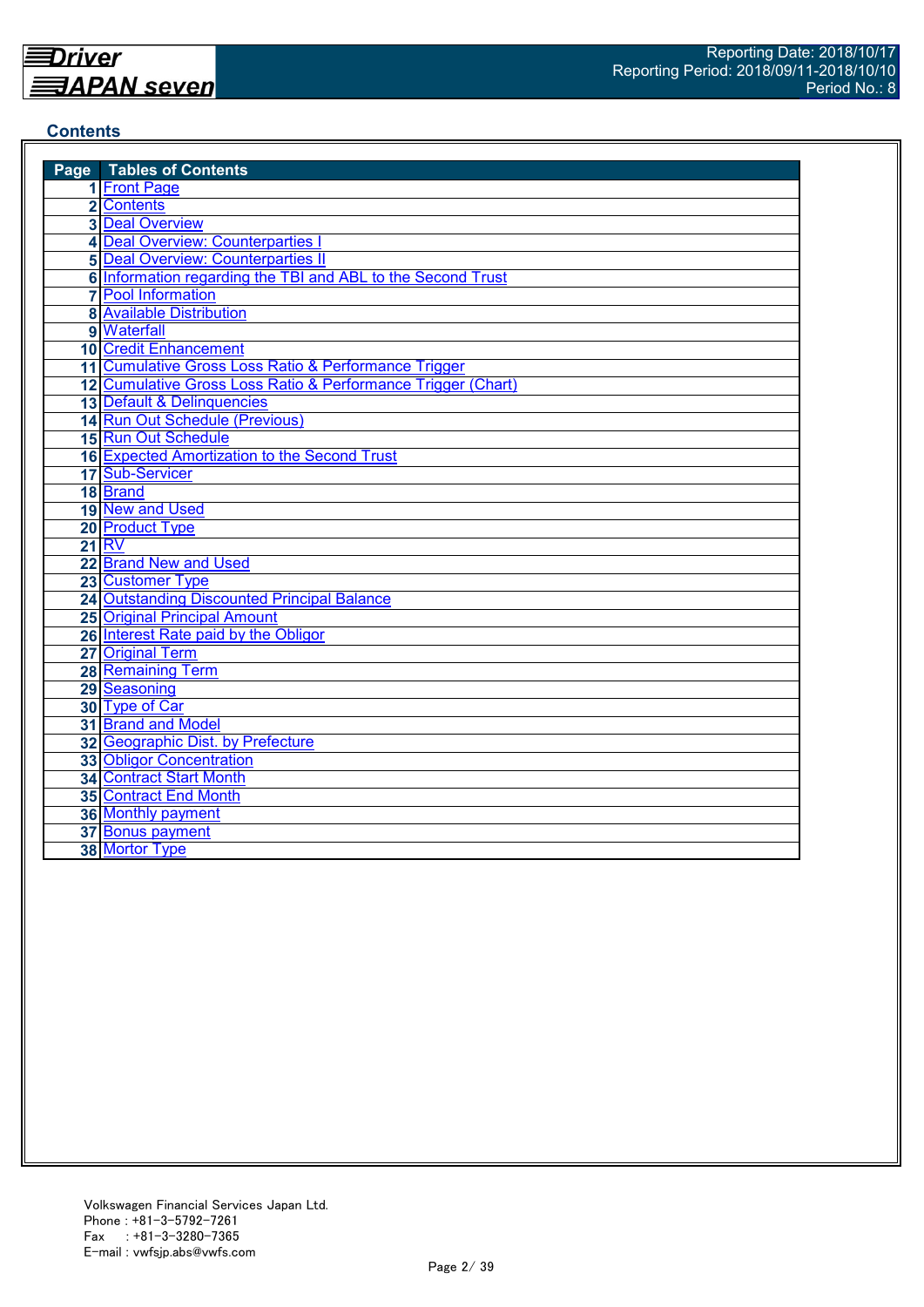#### **Deal Overview**

| <b>Cut Off Date:</b>                | 2018/02/10 |    |                                           |            |
|-------------------------------------|------------|----|-------------------------------------------|------------|
| <b>Trust Commencement Date:</b>     | 2018/03/23 |    | <b>Legal Maturity of the First Trust:</b> | 2026/06/26 |
| <b>Monthly Period:</b>              | 2018/09/11 | to | 2018/10/10                                |            |
| <b>Reporting Date:</b>              | 2018/10/17 |    |                                           |            |
| <b>Reporting Frequency:</b>         | monthly    |    |                                           |            |
| <b>Period No.:</b>                  | 8          |    |                                           |            |
| <b>Remittance Date:</b>             | 2018/10/23 |    |                                           |            |
| <b>Advance Payment Date:</b>        | 2018/10/23 |    |                                           |            |
| <b>Cash Adjustment Date:</b>        | 2018/10/23 |    |                                           |            |
| <b>Additional Entrustment Date:</b> | 2018/10/25 |    |                                           |            |
| <b>Trust Calculation Date:</b>      | 2018/10/25 |    |                                           |            |
| <b>Trust Calculation Period:</b>    | 2018/09/27 | to | 2018/10/25                                |            |
| <b>First Trust Payment Date:</b>    | 2018/10/26 |    |                                           |            |
| <b>Second Trust Payment Date:</b>   | 2018/10/29 |    |                                           |            |
| <b>Interest Calculation Period:</b> | 2018/09/29 | to | 2018/10/29                                |            |
| <b>Next Reporting Date:</b>         | 2018/11/16 |    |                                           |            |

#### **Pool information at the Initial Cut off Date**

|                         | <b>Contracts</b> | Number of Outstanding Discounted<br><b>Principal Balance</b> | <b>Outstanding Nominal</b><br><b>Balance</b> |
|-------------------------|------------------|--------------------------------------------------------------|----------------------------------------------|
| <b>Outstanding Pool</b> | 25,466           | 58,823,742,157 JPY                                           | 61,652,388,600 JPY                           |

| <b>Credit Type</b>            | of Loans    | <b>Percentage Outstanding Discounted</b><br><b>Principal Balance</b> | <b>Percentage of Balance</b> |
|-------------------------------|-------------|----------------------------------------------------------------------|------------------------------|
| <b>Balloon</b>                | 79.91 %     | 52,580,850,830 JPY                                                   | 89.39 %                      |
| <b>IEqual Instalment Loan</b> | 20.09 %     | 6,242,891,327 JPY                                                    | 10.61%                       |
| <b>Total</b>                  | $100.00 \%$ | 58,823,742,157 JPY                                                   | $100.00 \%$                  |

| <b>Type of Car</b> | of Loans    | <b>Percentage Outstanding Discounted</b><br><b>Principal Balance</b> | <b>Percentage of Balance</b> |
|--------------------|-------------|----------------------------------------------------------------------|------------------------------|
| <b>New</b>         | 65.02 %     | 44,831,636,726 JPY                                                   | 76.21 %                      |
| Used               | 34.98 %     | 13,992,105,431 JPY                                                   | 23.79 %                      |
| <b>Total</b>       | $100.00 \%$ | 58,823,742,157 JPY                                                   | 100.00 %                     |
|                    |             |                                                                      |                              |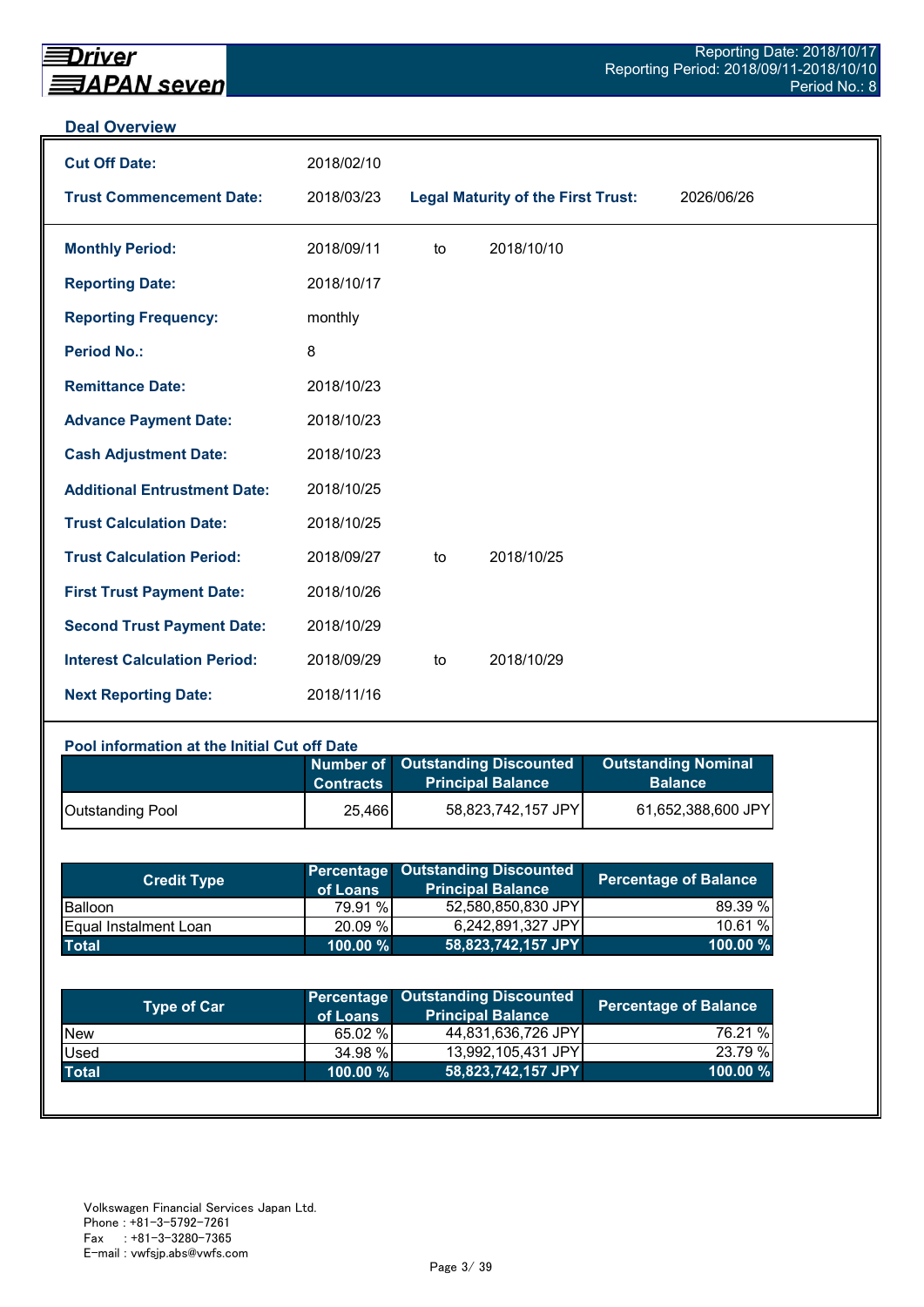## **Deal Overview: Counterparties I**

|                                                                                                                                             | Rating         |               |               |              |                |               |                     |               |               |
|---------------------------------------------------------------------------------------------------------------------------------------------|----------------|---------------|---------------|--------------|----------------|---------------|---------------------|---------------|---------------|
|                                                                                                                                             |                | Moody's       |               | <b>Fitch</b> |                |               | R&I                 |               |               |
| <b>Joint Lead Managers:</b>                                                                                                                 | Long<br>Term   | Short<br>Term | Outlook       | Long<br>Term | Short<br>Term  | Outlook       | Long<br><b>Term</b> | Short<br>Term | Outlook       |
| Mizuho Securities Co., Ltd.<br>Otemachi Tower, 5-5,<br>Otemachi 1-chome,<br>Chiyoda-ku,<br>Tokyo 100-8176, Japan                            | A <sub>1</sub> | $P-1$         | Stable        | n.a.         | n.a.           | n.a.          | AA-                 | $a - 1 +$     | <b>Stable</b> |
| <b>BNP Paribas Securities (Japan) Limited</b><br>GranTokyo North Tower, 9-1,<br>Marunouchi 1-chome,<br>Chiyoda-ku,<br>Tokyo 100-6740, Japan | n.a.           | n.a.          | n.a.          | n.a.         | n.a.           | n.a.          | n.a.                | n.a.          | n.a.          |
| <b>Trust Management Account Bank:</b><br><b>MUFG Bank, Ltd.</b><br>4-2 Toranomon 1-chome,<br>Minato-ku<br>Tokyo 105-0001, Japan             | A <sub>1</sub> | $P-1$         | <b>Stable</b> | A            | F <sub>1</sub> | <b>Stable</b> | AA-                 | $a - 1 +$     | Stable        |

#### **Originator: Trustor of the First Trust: Servicer: Volkswagen Financial Services Japan Ltd.** Gotenyama Trust Tower 17F 7-35 Kitashinagawa 4-chome, Shinagawa-ku Tokyo 140-0001, Japan

#### **Trustee of the First Trust:**

**Trustee of the Second Trust: Deutsche Trust Company Limited Japan** Attn.: Driver Japan Seven Trust Business Administration Department

#### **ABL Lender to the First Trust:**

**Trustor of the Second Trust:** Mizuho Securities Co., Ltd.

#### **Seller of the Trust Beneficial**

**Interest of the Second Trust** Mizuho Securities Co., Ltd. BNP Paribas Securities (Japan) Limited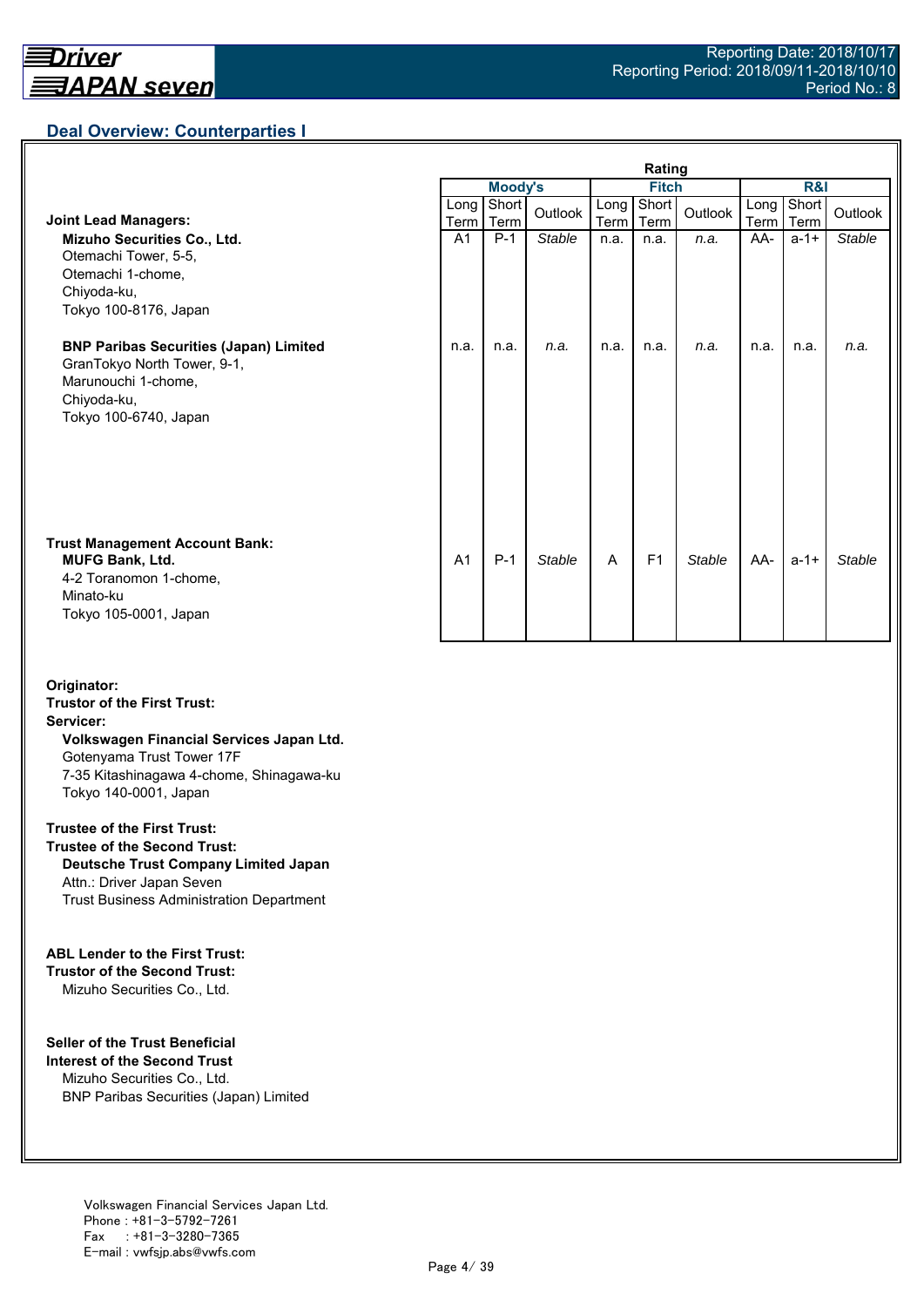### **Rating Agencies:**

**Moody's SF Japan K.K.** Attn.: Driver Japan seven Structure Finance Group Monitoring Division 5-1 Atago 2-chome, Minato-ku Tokyo 105-6220, Japan E-mail: monitor.msfj@moodys.com

## **Fitch Ratings Japan Limited**

Attn.: Driver Japan seven Structured Finance Kojimachi Crystal City East Wing 3rd Floor, 4-8 Kōjimachi, Chiyoda-ku, Tokyo 102-0083, Japan E-mail: tokyo.surveillance@fitchratings.com

#### **Rating and Investment Information, Inc.**

Attn.: Monitoring Group Department: Structured Finance Department TERRACE SQUARE, 3-22, Kanda Nishikicho, Chiyoda-ku, Tokyo 101-0054, Japan E-mail: sfmonitor@r-i.co.jp

|                                         | naung   |           |               |                |      |               |       |      |         |  |
|-----------------------------------------|---------|-----------|---------------|----------------|------|---------------|-------|------|---------|--|
|                                         | Moody's |           |               | <b>Fitch</b>   |      |               | R&I   |      |         |  |
| <b>Rating of VW</b>                     | Short   | Long      | Outlook       | Short I        | Long | Outlook       | Short | Long | Outlook |  |
|                                         |         | Term Term |               | Term           | Term |               | ⊺erm  | Term |         |  |
|                                         |         |           |               |                |      |               |       |      |         |  |
| <b>Volkswagen Financial Services AG</b> | $P-2$   | A3        | Stable        | n.a.           | n.a. | n.a.          | n.a.  | n.a. | n.a.    |  |
| Volkswagen AG                           | $P-2$   | A3        | <b>Stable</b> | F <sub>2</sub> | BBB+ | <b>Stable</b> | n.a.  | n.a. | n.a.    |  |
|                                         |         |           |               |                |      |               |       |      |         |  |

**Rating**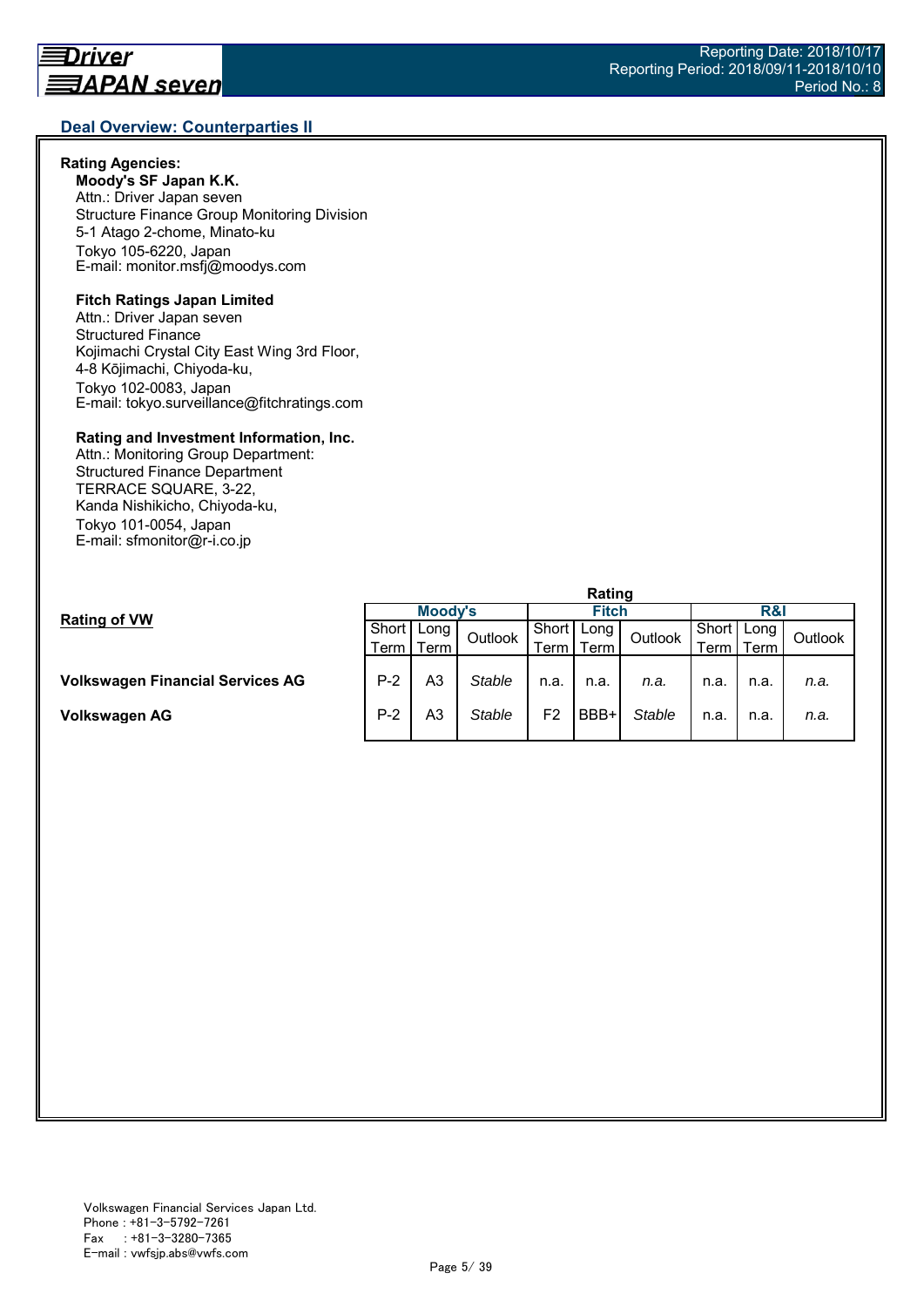## <u> ヨAPAN seven</u>

### **Information regarding Trust Beneficial Interest of the Second Trust & Asset Backed Loan to the Second Trust**

| <b>Rating Details</b>                                                                                                                                              | TBI                                                                   | <b>ABL</b>                                                                                             |
|--------------------------------------------------------------------------------------------------------------------------------------------------------------------|-----------------------------------------------------------------------|--------------------------------------------------------------------------------------------------------|
| <b>Rating at Issue Date</b><br>Moody's<br>Fitch<br>R&I                                                                                                             | Aaa(sf)<br>AAAsf<br>AAA                                               | Aaa(sf)<br>AAAsf<br>AAA                                                                                |
| <b>Current Rating</b><br>Moody's<br>Fitch<br>R&I                                                                                                                   | Aaa(sf)<br>AAAsf<br><b>AAA</b>                                        | Aaa(sf)<br>AAAsf<br>AAA                                                                                |
| <b>Information on TBI &amp; ABL</b>                                                                                                                                | <b>TBI</b>                                                            | <b>ABL</b>                                                                                             |
| <b>Initial Balance</b><br><b>Expected Maturity Date</b><br>Legal Maturity of the Second Trust<br><b>Payment Dates</b><br><b>Business Day Convention</b><br>Listing | 2022/05/30<br>2026/06/29<br>28th<br><b>Modified Following</b><br>None | 41,500,000,000 JPY 13,500,000,000 JPY<br>2022/05/30<br>2026/06/29<br>28th<br><b>Modified Following</b> |
| <b>Information on Interest</b>                                                                                                                                     | <b>TBI</b>                                                            | <b>ABL</b>                                                                                             |
| Fixed/ Floating<br><b>Current Coupon</b><br>Day Count Convention                                                                                                   | Fixed<br>0.17%<br>30/360                                              | Fixed<br>0.17%<br>30/360                                                                               |

### **Selling Restriction**

The holders of the Beneficial Interest and the ABL Lenders\* are prohibited from dividing, assigning, pledging or creating any other security interest over any of the Beneficial Interest and the Asset Backed Loans without the prior written approval of the Trustee of the Second Trust.

(\*)The holders of the Beneficial Interest and the ABL Lenders are limited to specified investors (*tokutei toushika* ) as defined under Paragraph 31 of Article 2 of the Financial Instruments and Exchange Act (Law no.25 of 1948 as amended).

### **Clean-Up Call**

VWFS Japan as the Trustor of the First Trust has a right at its option to exercise a clean-up call to repurchase of all, but not part, of the outstanding Auto Loan Receivables from the Trustee of the First Trust on any Trust Calculation Date, the Discounted Principal Balance of all outstanding Auto Loan Receivables is expected to be less than ten percent (10%) of the Discounted Principal Balance of the Initial Auto Loan Receivables as of the Initial Cut-off Date after the distribution pursuant to Article 18.1 of the First Trust Agreement on the immediately following First Trust Payment Date.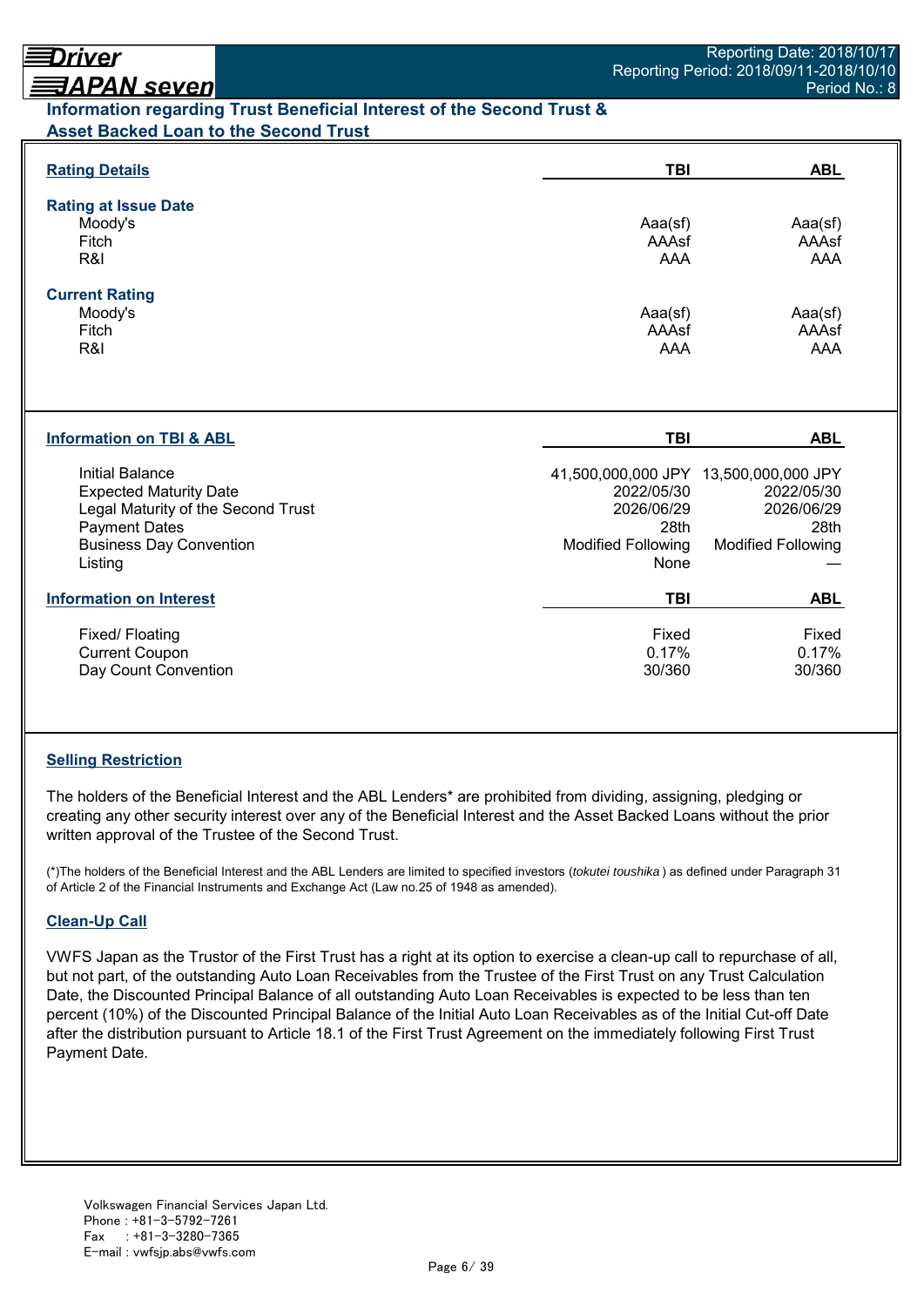#### **Pool Information**

#### **Pool Balance on Initial Cut-Off Date**

| <b>Status</b>                | <b>Number of</b><br><b>Contracts</b> | <b>Outstanding</b><br><b>Discounted</b><br><b>Principal Balance</b> |
|------------------------------|--------------------------------------|---------------------------------------------------------------------|
| Normal                       | 25,466                               | 58,823,742,157 JPY                                                  |
| Cancellation                 |                                      | 0 JPY                                                               |
| Early Termination            | 0                                    | 0 JPY                                                               |
| <b>Defaulted Receivables</b> | 0                                    | 0 JPY                                                               |
| Matured                      | ი                                    | 0 JPY                                                               |
| <b>Refinance Option</b>      | 0                                    | 0 JPY                                                               |
| Repurchase                   |                                      | 0 JPY                                                               |
| <b>Total</b>                 | 25.466                               | 58,823,742,157 JPY                                                  |

#### **Pool Balance before entrustment of Additional Auto Loan Receivables**

| <b>Status</b>            | Number of<br><b>Contracts</b><br>on previous EoP | <b>Outstanding</b><br><b>Discounted</b><br><b>Principal Balance</b><br>on previous EoP | Number of<br><b>Contracts</b><br>"as Collections"<br>during the<br>Period* | Outstanding<br><b>Discounted</b><br><b>Principal Balance</b><br>"as Collections"<br>relevant Monthly during the relevant<br><b>Monthly Period*</b> | <b>Number of</b><br><b>Contracts</b><br><b>EoP</b> before<br>entrustment of<br><b>Additional Auto</b><br>Loan<br><b>Receivables</b> | <b>Outstanding</b><br><b>Discounted</b><br><b>Principal Balance</b><br><b>EoP</b> before<br>entrustment of<br><b>Additional Auto</b><br>Loan Receivables |
|--------------------------|--------------------------------------------------|----------------------------------------------------------------------------------------|----------------------------------------------------------------------------|----------------------------------------------------------------------------------------------------------------------------------------------------|-------------------------------------------------------------------------------------------------------------------------------------|----------------------------------------------------------------------------------------------------------------------------------------------------------|
| Normal                   | 28,250                                           | 59,922,287,597 JPY                                                                     | 27,837                                                                     | 952,416,896 JPY                                                                                                                                    | 27.837                                                                                                                              | 58,414,520,999 JPY                                                                                                                                       |
| Cancellation             |                                                  | 0 JPY                                                                                  |                                                                            | 0 JPY                                                                                                                                              |                                                                                                                                     | 0 JPY                                                                                                                                                    |
| <b>Early Termination</b> |                                                  | 0 JPY                                                                                  | 202                                                                        | 425.705.911 JPY                                                                                                                                    |                                                                                                                                     | 0 JPY                                                                                                                                                    |
| Defaulted Receivables    |                                                  | 0 JPY                                                                                  | 4                                                                          | 9.975.804 JPY                                                                                                                                      | 0                                                                                                                                   | 0 JPY                                                                                                                                                    |
| Matured                  |                                                  | 0 JPY                                                                                  | 182                                                                        | 92.271.705 JPY                                                                                                                                     | 0                                                                                                                                   | 0 JPY                                                                                                                                                    |
| <b>Refinance Option</b>  | 0                                                | 0 JPY                                                                                  | 25                                                                         | 27.396.282 JPY                                                                                                                                     | 0                                                                                                                                   | 0 JPY                                                                                                                                                    |
| Repurchase               |                                                  | 0 JPY                                                                                  | 0                                                                          | 0 JPY                                                                                                                                              | 0                                                                                                                                   | 0 JPY                                                                                                                                                    |
| <b>Total</b>             | 28.250                                           | 59,922,287,597 JPY                                                                     | 28.250                                                                     | 1,507,766,598 JPY                                                                                                                                  | 27.837                                                                                                                              | 58,414,520,999 JPY                                                                                                                                       |

#### **Pool Balance after entrustment of Additional Auto Loan Receivables**

| <b>Status</b>            | <b>Number of</b><br><b>Contracts</b><br><b>EoP</b> before<br>entrustment of<br><b>Additional Auto</b><br>Loan<br><b>Receivables</b> | <b>Outstanding</b><br><b>Discounted</b><br><b>Principal Balance</b><br>EoP before<br>entrustment of<br><b>Additional Auto</b><br><b>Loan Receivables</b> | Number of<br><b>Contracts</b><br>of Additional<br><b>Auto Loan</b><br><b>Receivables</b> | Outstanding<br><b>Discounted</b><br><b>Principal Balance</b><br>of Additional Auto<br><b>Loan Receivables</b> | <b>Number of</b><br><b>Contracts EoP</b><br>after<br>entrustment of<br><b>Additional Auto</b><br>Loan<br><b>Receivables</b> | <b>Outstanding</b><br><b>Discounted</b><br><b>Principal Balance</b><br><b>EoP</b> after<br>entrustment of<br><b>Additional Auto</b><br><b>Loan Receivables</b> |
|--------------------------|-------------------------------------------------------------------------------------------------------------------------------------|----------------------------------------------------------------------------------------------------------------------------------------------------------|------------------------------------------------------------------------------------------|---------------------------------------------------------------------------------------------------------------|-----------------------------------------------------------------------------------------------------------------------------|----------------------------------------------------------------------------------------------------------------------------------------------------------------|
| Normal                   | 27,837                                                                                                                              | 58.414.520.999 JPY                                                                                                                                       | 678                                                                                      | .663.071.440 JPY                                                                                              | 28.515                                                                                                                      | 60,077,592,439 JPY                                                                                                                                             |
| Cancellation             |                                                                                                                                     | 0 JPY                                                                                                                                                    |                                                                                          | 0 JPY                                                                                                         |                                                                                                                             | 0 JPY                                                                                                                                                          |
| <b>Early Termination</b> |                                                                                                                                     | 0 JPY                                                                                                                                                    |                                                                                          | 0 JPY                                                                                                         |                                                                                                                             | 0 JPY                                                                                                                                                          |
| Defaulted Receivables    |                                                                                                                                     | 0 JPY                                                                                                                                                    |                                                                                          | 0 JPY                                                                                                         |                                                                                                                             | 0 JPY                                                                                                                                                          |
| Matured                  |                                                                                                                                     | 0 JPY                                                                                                                                                    |                                                                                          | 0 JPY                                                                                                         |                                                                                                                             | 0 JPY                                                                                                                                                          |
| Refinance Option         |                                                                                                                                     | 0 JPY                                                                                                                                                    |                                                                                          | 0 JPY                                                                                                         |                                                                                                                             | 0 JPY                                                                                                                                                          |
| Repurchase               |                                                                                                                                     | 0 JPY                                                                                                                                                    |                                                                                          | 0 JPY                                                                                                         |                                                                                                                             | 0 JPY                                                                                                                                                          |
| <b>Total</b>             | 27,837                                                                                                                              | 58,414,520,999 JPY                                                                                                                                       | 678                                                                                      | 1,663,071,440 JPY                                                                                             |                                                                                                                             | 28,515 60,077,592,439 JPY                                                                                                                                      |

#### **Limits on Eligibility Criteria**

| <b>Status Limits on Eligibility</b><br>Criteria (v) (including<br><b>Additional Entrustment)</b> | <b>Current</b><br><b>Exposure in %</b> | Limits in % of the<br>aggregate<br><b>Discounted</b><br><b>Principal Balance</b><br>of the Auto Loan<br><b>Receivables</b><br>outstanding | <b>Status</b> |
|--------------------------------------------------------------------------------------------------|----------------------------------------|-------------------------------------------------------------------------------------------------------------------------------------------|---------------|
| on Used Purchased Vehicle                                                                        | 22.85 %                                | 35 %                                                                                                                                      | OK            |
| on Non-VW Vehicles                                                                               | 0.02%                                  | 5%                                                                                                                                        | OK            |
| on Balloon Payment                                                                               | 42.17 %                                | 50 %                                                                                                                                      | ΟK            |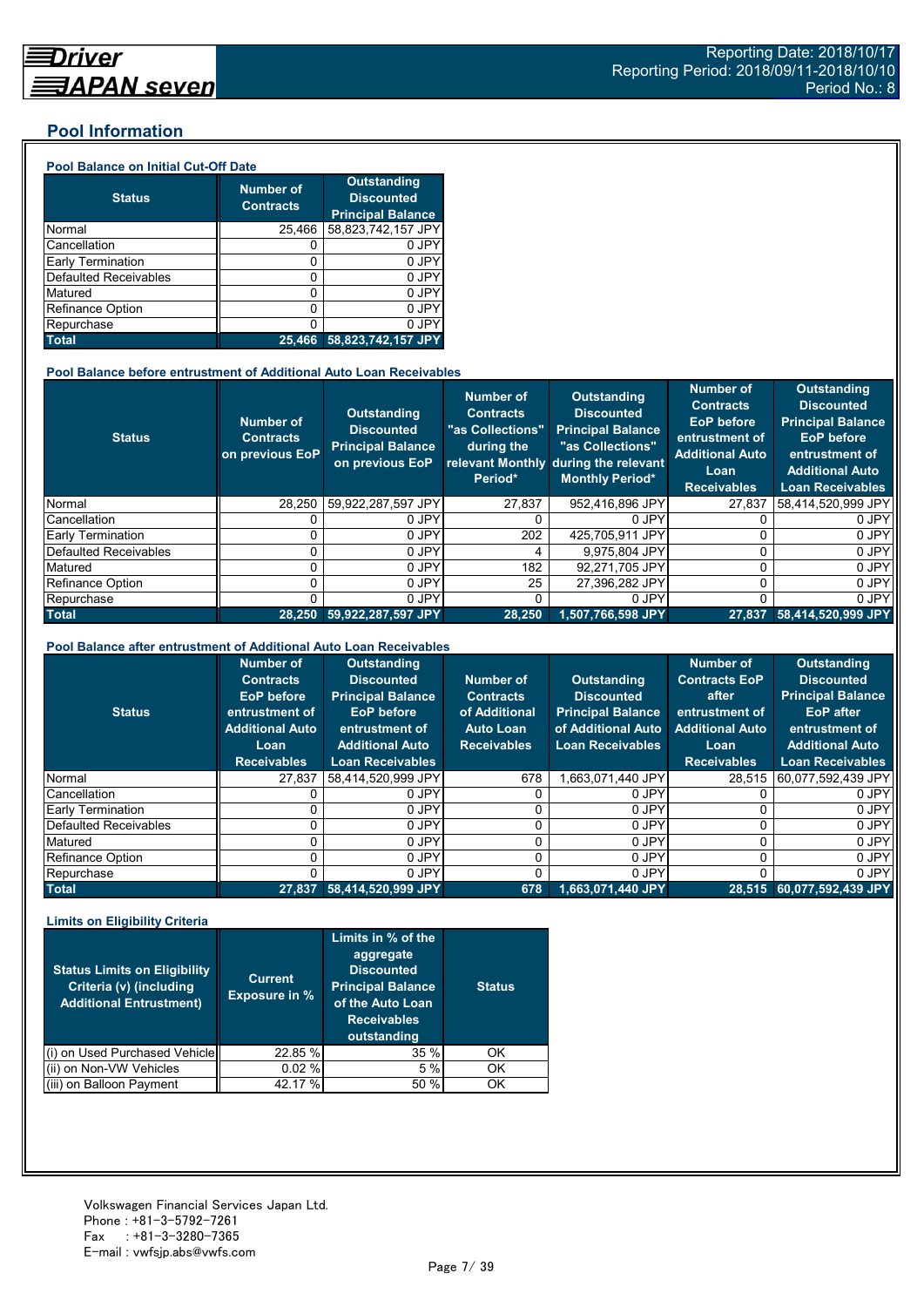

## Driver

### **Outstanding Balances**

| <b>Monthly Period:</b>         | from       | 2018/09/11 to | 2018/10/10 |
|--------------------------------|------------|---------------|------------|
| <b>Reporting Date:</b>         | 2018/10/17 |               |            |
| <b>Trust Calculation Date:</b> | 2018/10/25 |               |            |

## **Outstanding Balances**

|                                                                              | Number of<br><b>Contracts</b> | <b>Aggregate Amount</b><br>of the Discounted<br><b>Principal Balance</b> | <b>Aggregate Amount</b><br>of the Nominal<br><b>Balance</b> |
|------------------------------------------------------------------------------|-------------------------------|--------------------------------------------------------------------------|-------------------------------------------------------------|
| Balance on the previous EoP                                                  |                               |                                                                          | 28,250 59,922,287,597 JPY 62,521,208,000 JPY                |
| Balance after counting on the Collections during the relevant Monthly Period |                               |                                                                          | 27,837 58,414,520,999 JPY 60,887,844,800 JPY                |
| Balance of Additional Auto Loan Receivables                                  | 678I                          |                                                                          | 1,663,071,440 JPY 1,745,146,000 JPY                         |
| Aggregate Amount of Auto Loan Receivables                                    |                               |                                                                          | 28,515 60,077,592,439 JPY 62,632,990,800 JPY                |

#### **Collections**

|                                                | <b>Number of</b><br><b>Contracts</b> | <b>Aggregate Amount</b><br>of the Discounted<br><b>Principal Balance</b> | <b>Aggregate Amount</b><br>of the Nominal<br><b>Balance</b> |
|------------------------------------------------|--------------------------------------|--------------------------------------------------------------------------|-------------------------------------------------------------|
| Collections: Amortization of current contracts | 27,837                               | 952,416,896 JPY                                                          | 1,060,335,900 JPY                                           |
| Collections: Cancellation                      |                                      | 0 JPY                                                                    | 0 JPY                                                       |
| <b>Collections: Early Termination</b>          | 202                                  | 425,705,911 JPY                                                          | 426,056,414 JPY                                             |
| <b>Collections: Defaulted Receivables</b>      |                                      | 9,975,804 JPY                                                            | 9,999,128 JPY                                               |
| <b>Collections: Matured</b>                    | 182                                  | 92,271,705 JPY                                                           | 92,419,100 JPY                                              |
| <b>Collections: Refinance Option</b>           | 25 <sub>l</sub>                      | 27,396,282 JPY                                                           | 27,440,000 JPY                                              |
| Collections: Repurchase                        |                                      | 0 JPY                                                                    | 0 JPY                                                       |
| <b>Sum</b>                                     | 28,250                               | 1,507,766,598 JPY                                                        | 1,616,250,542 JPY                                           |

#### **Available Distribution Amount**

|     |                                                               | <b>Number of</b><br><b>Contracts</b> | <b>Aggregate Amount</b><br>of the Nominal<br><b>Balance</b> |
|-----|---------------------------------------------------------------|--------------------------------------|-------------------------------------------------------------|
| (a) | the Collections for the Monthly Period with respect to such   |                                      |                                                             |
|     | <b>Trust Calculation Date</b>                                 | 28,250                               | 1,616,250,542 JPY                                           |
| (b) | drawings from the Cash Collateral Ledger in accordance with   |                                      |                                                             |
|     | Article 18.3 of the First Trust Agreement                     |                                      | 0 JPY                                                       |
| (c) | net investment earnings from Eligible Investments             | ი                                    | 0 JPY                                                       |
| (d) | net proceeds from the sale or disposal of the Trust Assets of |                                      |                                                             |
|     | the First Trust                                               |                                      | 0 JPY                                                       |
| (e) | any amount which is carried over from the immediately         |                                      |                                                             |
|     | preceding Trust Calculation Date                              |                                      | 0 JPY                                                       |
|     | Sum                                                           | 28,250                               | 1,616,250,542 JPY                                           |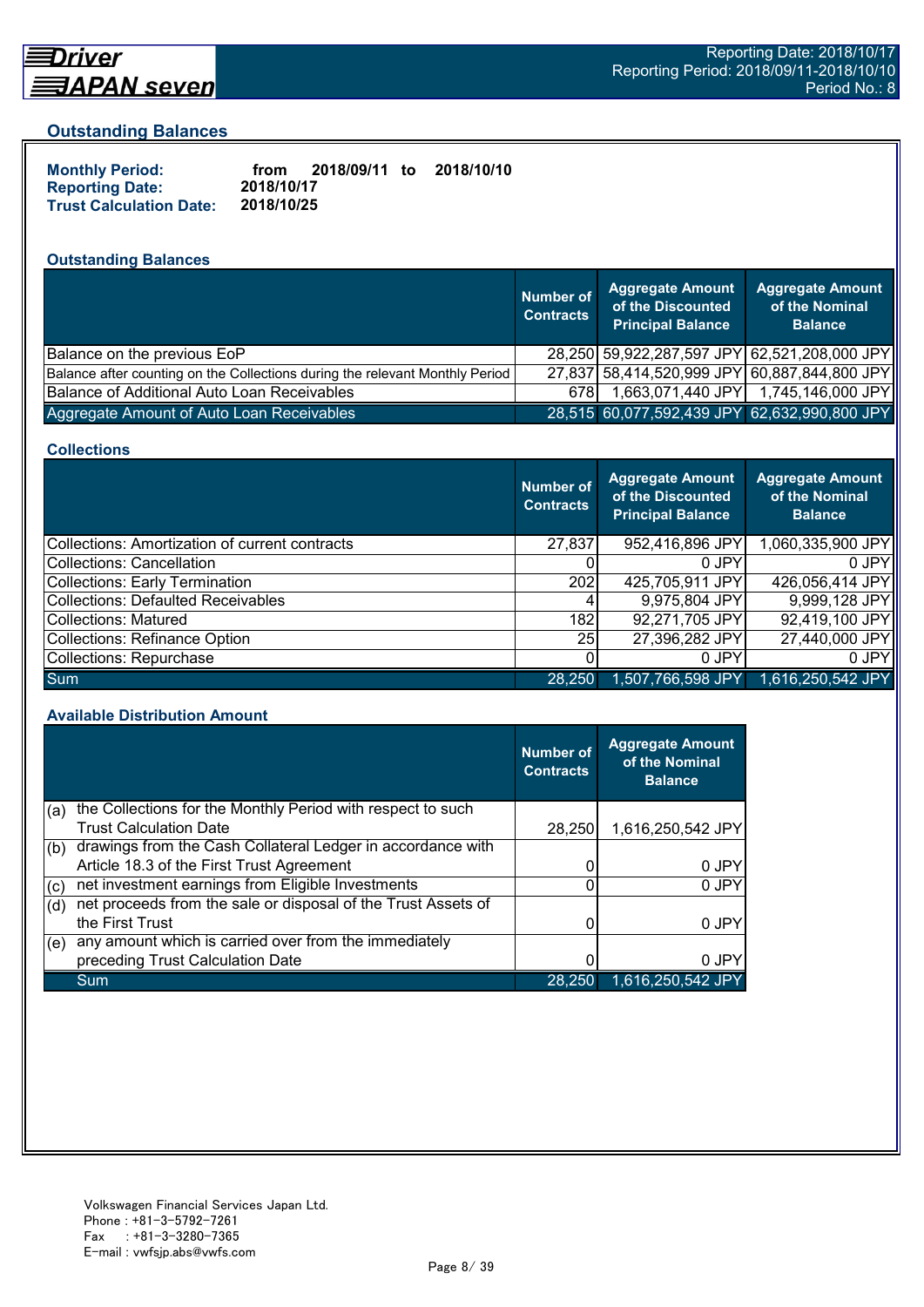## **Waterfall**

|           | There is no distinction between principal and interest, and all collections go through a single priority of payments                                                                                                                                                                                                                                                                                                                                                                                                                                                    |      |                   |                         |
|-----------|-------------------------------------------------------------------------------------------------------------------------------------------------------------------------------------------------------------------------------------------------------------------------------------------------------------------------------------------------------------------------------------------------------------------------------------------------------------------------------------------------------------------------------------------------------------------------|------|-------------------|-------------------------|
|           |                                                                                                                                                                                                                                                                                                                                                                                                                                                                                                                                                                         |      | <b>Payment</b>    | <b>Remaining Amount</b> |
|           | <b>Available Distribution Amount</b>                                                                                                                                                                                                                                                                                                                                                                                                                                                                                                                                    | plus | 1,616,250,542 JPY | 1,616,250,542 JPY       |
| (a)       | an amount necessary for the payment of all taxes and public charges to be paid to the<br>relevant public authority by the immediately following First Trust Payment Date.                                                                                                                                                                                                                                                                                                                                                                                               | less | 0 JPY             | 1,616,250,542 JPY       |
| (b)       | an amount necessary for the payment of all Fees for the Trustee of the First Trust to be<br>paid to the Trustee of the First Trust by the immediately following First Trust Payment<br>Date.                                                                                                                                                                                                                                                                                                                                                                            | less | 539,300 JPY       | 1,615,711,242 JPY       |
| (C)       | an amount necessary for the payment of the Servicing Fee to be paid to the Servicer<br>by the immediately following First Trust Payment Date.                                                                                                                                                                                                                                                                                                                                                                                                                           | less | 53,930,058 JPY    | 1,561,781,184 JPY       |
|           | an amount necessary for the payment of the Trust Expenses of the First Trust as<br>provided in Article 23.1 (including the Rating Fees, Costs of the Second Trust and<br>(d) those fees not otherwise covered by (b) or (c) above) to be paid to the relevant party by<br>the immediately following First Trust Payment Date (including any amounts advanced<br>by the Trustee of the First Trust pursuant to Article23.3)                                                                                                                                              | less | 554,312 JPY       | 1,561,226,872 JPY       |
|           | $(e)$ an amount necessary for the payment of overdue and unpaid interest on the Asset<br>Backed Loans to the First Trust (if any) to be paid to the Trustee of the Second Trust<br>by the immediately following First Trust Payment Date.                                                                                                                                                                                                                                                                                                                               | less | 0 JPY             | 1,561,226,872 JPY       |
| (f)       | an amount necessary for the payment to the Trustee of the Second Trust of interest on<br>the Asset Backed Loan to the First Trust accruing during the relevant Interest<br><b>Calculation Period</b>                                                                                                                                                                                                                                                                                                                                                                    | less | 7,791,666 JPY     | 1,553,435,206 JPY       |
| (g)       | an amount necessary to top up the balance thereof until it is equal to the Cash<br><b>Collateral Ledger Target Balance</b>                                                                                                                                                                                                                                                                                                                                                                                                                                              | less | 0 JPY             | 1,553,435,206 JPY       |
| $(h)$ (i) | prior to the expiration of the Revolving Period: an amount necessary for the<br>redemption of any Additional Senior Beneficial Interest;                                                                                                                                                                                                                                                                                                                                                                                                                                |      |                   |                         |
|           | following the expiration of the Revolving Period and prior to the occurrence of an<br>(ii)<br>Early Amortization Event, an amount necessary for the payment to the Trustee of<br>the Second Trust of the Asset Backed Loan Principal Payment Amount for the<br>relevant First Trust Payment Date.                                                                                                                                                                                                                                                                       | less | 1,553,435,206 JPY | 0 JPY                   |
|           | (iii) following the occurrence of the Early Amortization Event, an amount necessary for<br>the payment to the Trustee of the Second Trust of the remaining principal balance<br>of the Asset Backed Loan to the First Trust.                                                                                                                                                                                                                                                                                                                                            |      |                   |                         |
| (i)       | an amount necessary for the payment to the Trustee of the First Trust of any<br>Indemnified Amounts which are not compensated by the Trustor of the First Trust                                                                                                                                                                                                                                                                                                                                                                                                         | less | 0 JPY             | 0 JPY                   |
| (j)       | an amount necessary for the payment to the Subordinated Beneficiary of the<br>Subordinated Beneficial Principal Payment Amount for the relevant First Trust Payment<br>Date.                                                                                                                                                                                                                                                                                                                                                                                            | less | 0 JPY             | 0 JPY                   |
| (k)       | (i)<br>prior to the expiration of the Revolving Period, then (x) if a transfer is made under<br>(j) above, such remaining amount will be transferred to the Expenses Distribution<br>Ledger for payment to the Subordinated Beneficiary as a payment of earnings on<br>the Subordinated Beneficial Interest, and such payment shall be made on the First<br>Trust Payment Date immediately following such Trust Calculation Date or (y) if no<br>transfer is made under (j) above, such remaining amount will be carried forward to<br>the next Trust Calculation Date. |      |                   |                         |
|           | (ii)<br>following the expiration of the Revolving Period and prior to the occurrence of an<br>Early Amortization Event, then such remaining amount will be transferred to the<br>Expenses Distribution Ledger for payment to the Subordinated Beneficiary as a<br>payment of earnings on the Subordinated Beneficial Interest, and such payment<br>shall be made on the First Trust Payment Date immediately following such Trust<br>Calculation Date.                                                                                                                  | less | 0 JPY             | 0 JPY                   |
|           | (iii) following the occurrence of an Early Amortization Event, the remaining amount in<br>the Trust Collection Ledger will be carried forward to the next Trust Calculation<br>Date.                                                                                                                                                                                                                                                                                                                                                                                    |      |                   |                         |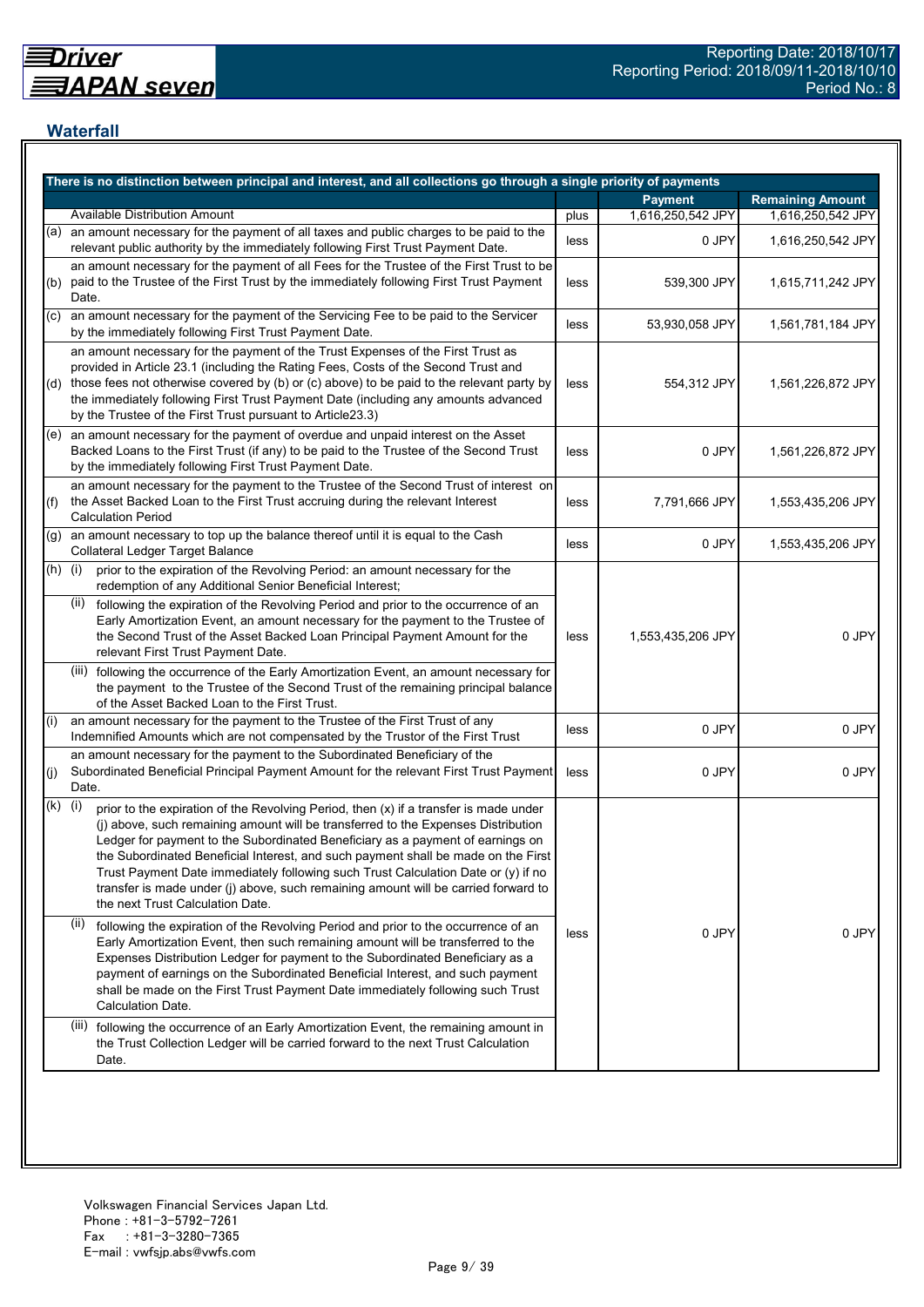## **Credit Enhancement**

| Subordinated Principal Balance as of the relevant First Trust Payment Date                                               |                                                                                    |                          |       |                |                          |
|--------------------------------------------------------------------------------------------------------------------------|------------------------------------------------------------------------------------|--------------------------|-------|----------------|--------------------------|
|                                                                                                                          | Percentage of<br><b>Aggregate</b><br><b>Discounted</b><br><b>Principal Balance</b> | <b>Value</b>             |       |                |                          |
| the aggregate amount of the<br>(i)<br><b>Discounted Principal Balance</b><br>of all Auto Loan Receivables<br>outstanding |                                                                                    | 60,077,592,439 JPY       |       |                |                          |
| (ii) Asset Backed Loan Principal<br>Balance on the relevant First<br><b>Trust Payment Date</b>                           |                                                                                    | 55,000,000,000 JPY       |       |                |                          |
| Overcollateralization $( = (i) - (ii))$                                                                                  | 8.45 %                                                                             | 5,077,592,439 JPY        |       |                |                          |
| Trust Collection Ledger which is<br>carried over from the immediately<br>preceding Trust Calculation Date                | 0.00%                                                                              | 0 JPY                    |       |                |                          |
| The amount in the Cash Collateral<br>Ledger                                                                              | 0.51%                                                                              | 307,000,000 JPY          |       |                |                          |
| Subordinated Principal Balance                                                                                           | 8.96 %                                                                             | 5,384,592,439 JPY        |       |                |                          |
| <b>Trust Management Account (TMA)</b>                                                                                    |                                                                                    | in JPY                   | $+/-$ |                | in JPY (previous)        |
| Initial Balance on Cash Entrustment Date                                                                                 |                                                                                    | 307,000,000 JPY          |       |                |                          |
| <b>Outstanding Balance on First Trust Payment Date</b><br>(a) Expenses Distribution Ledger                               |                                                                                    | 307,000,000 JPY<br>0 JPY |       | 0 JPY<br>0 JPY | 307,000,000 JPY<br>0 JPY |

(b) Trust Collection Ledger 0 JPY 0 JPY 0 JPY 0 JPY 0 JPY (c) Cash Collateral Ledger 307,000,000 JPY 0 JPY 307,000,000 JPY

## **Cash Collateral Ledger Target Balance 307,000,000 JPY**

### **Calculation of Credit Enhancement**

Driver Japan seven's Credit Enhancement consists of the items listed above in the Subordinated Principal Balance as of the relevant date of determination (immediately following the First Trust Payment Date). The result provides an absolute value, which will be applied to the (amortized) Aggregate Discounted Principal Balance as of the end of the relevant date.

The transaction has a Revolving Period of 12 months until February 2019.

Asset Backed Loan Overcollateralization Percentage is (i) prior to the expiration of the Revolving Period, 8.5%, and (ii) following the expiration of the Revolving Period, 11.5%; provided, in each case no Credit Enhancement Increase Condition shall be in effect. After a Level 1 Credit Enhancement Increase Condition in effect, 17% and after a Level 2 Credit Enhancement Increase Condition is in effect, 100%.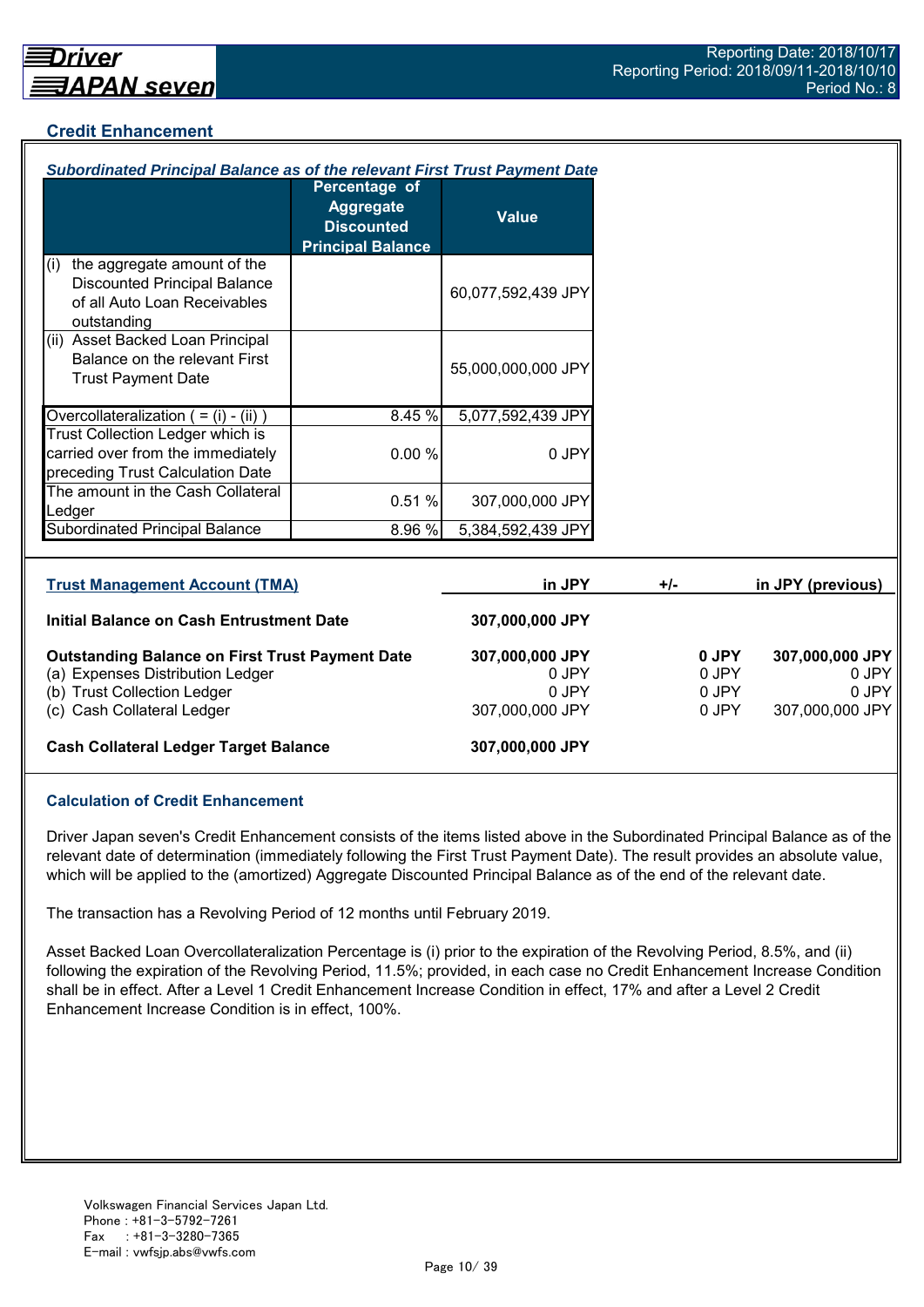### **Cumulative Gross Loss & Cumulative Repurchased Receivables**

| <b>Cumulative Defaulted Receivables</b>                                                                                                                                                                                                                                               |                                      |                    |
|---------------------------------------------------------------------------------------------------------------------------------------------------------------------------------------------------------------------------------------------------------------------------------------|--------------------------------------|--------------------|
|                                                                                                                                                                                                                                                                                       | <b>Number of</b><br><b>Contracts</b> | <b>Write Offs</b>  |
| <b>Beginning of Period</b>                                                                                                                                                                                                                                                            |                                      | 32,497,361 JPY     |
| <b>Defaulted Receivables</b>                                                                                                                                                                                                                                                          |                                      | 9,975,804 JPY      |
| <b>End of Period</b>                                                                                                                                                                                                                                                                  | 15                                   | 42,473,165 JPY     |
| The sum of the Discounted Principal Balance of all Auto Loan<br>Receivables that have become Defaulted Receivables from the Initial<br>Cut-off Date through to the end of Monthly Period immediately<br>preceding the relevant Trust Calculation Date                                 |                                      | 42,473,165 JPY     |
| The sum of (i) the aggregate Discounted Principal Balance of the Initial<br>Auto Loan Receivables as of the Initial Cut-off Date and (ii) the<br>aggregate Discounted Principal Balance as of the relevant Trust<br>Calculation Date of all Additional Auto Loan Receivables (if any) |                                      | 61,419,874,948 JPY |

#### **Performance Triggers**

Asset Backed Loan Overcollateralization Percentage was implemented to assure on a monthly basis that no cash is paid to lower steps in the waterfall unless there is sufficient Overcollateralization to support the transaction.

The performance trigger in form of a Credit Enhancement Increase Condition will be activated when the Cumulative Gross Loss Ratio exceeds the defined limits. In this case the Overcollateralization will be increased accordingly.

| <b>Levels</b> | <b>Credit Enhancement increase condition</b>                  | <b>Credit Enhancement</b><br>increase condition in<br>place? |  |
|---------------|---------------------------------------------------------------|--------------------------------------------------------------|--|
| Level $1(i)$  | Cumulative Gross Loss Ratio exceeds 0.5% for any First Trust  |                                                              |  |
|               | Payment Date on or prior to August 2018                       | no                                                           |  |
|               | Cumulative Gross Loss Ratio exceeds 0.8% for any First Trust  |                                                              |  |
| Level 1 (ii)  | Payment Date from September 2018 to May 2019                  | no                                                           |  |
|               | Cumulative Gross Loss Ratio exceeds 1.15% for any First Trust |                                                              |  |
| Level 1 (iii) | Payment Date from June 2019 to February 2020                  | no                                                           |  |
| Level 2       | Cumulative Gross Loss Ratio exceeds 1.6% for any First Trust  |                                                              |  |
|               | <b>Payment Date</b>                                           | no                                                           |  |

|                                                                    | <b>Asset Backed Loan</b><br><b>Overcollateralization</b><br>Percentage |
|--------------------------------------------------------------------|------------------------------------------------------------------------|
| Prior to the expiration of the Revolving Period                    |                                                                        |
| (No Credit Enhancement Increase Condition is in effect)            | 8.50%                                                                  |
| Following the expiration of Revolving Period                       | 11.50 %                                                                |
| (No Credit Enhancement Increase Condition is in effect)            |                                                                        |
| After a Level 1 Credit Enhancement Increase Condition is in effect | 17.00 %                                                                |
| After a Level 2 Credit Enhancement Increase Condition is in effect | 100.00 %                                                               |
| <b>Current Asset Backed Loan Overcollateralization Percentage</b>  | 8.45%                                                                  |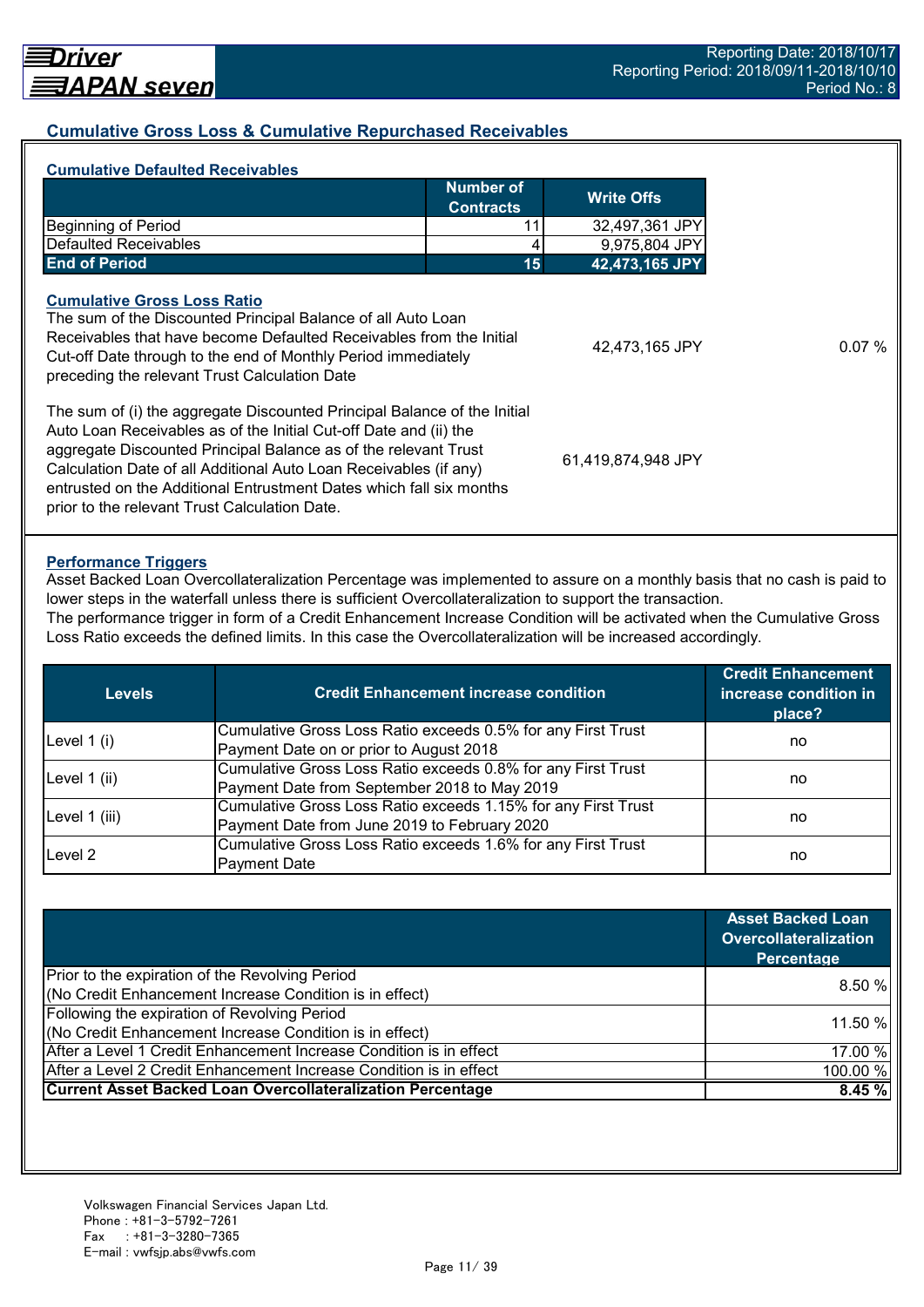#### **Cumulative Gross Loss & Cumulative Repurchased Receivables**





#### **Cumulative Repurchased Receivables**

|                         | Number of<br><b>Contracts</b> | <b>Repurchase Price</b> |
|-------------------------|-------------------------------|-------------------------|
| Beginning of Period     |                               | 0 JPY                   |
| Repurchased Receivables |                               | 0.JPY                   |
| <b>End of Period</b>    |                               | 0.IPY                   |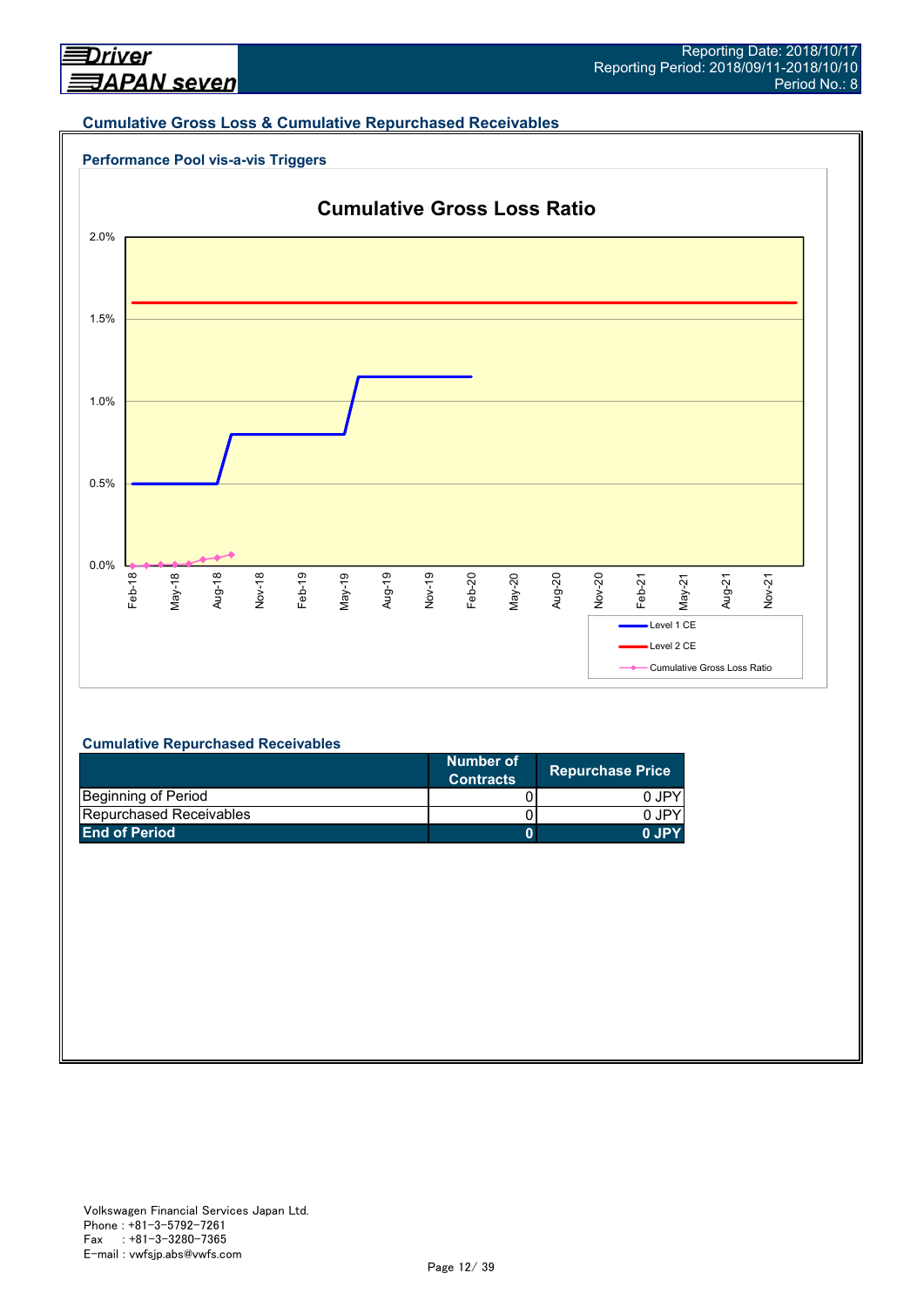### **Defaulted and Delinquent Contracts**

| <b>Information of Delinguencies and Defaults</b> |                  |                                          |                                                              |                                                  |                                                                  |                                         |
|--------------------------------------------------|------------------|------------------------------------------|--------------------------------------------------------------|--------------------------------------------------|------------------------------------------------------------------|-----------------------------------------|
| <b>Current</b><br>Reporting<br><b>Period</b>     | <b>Contracts</b> | Number of Percentage of<br>Contracts (*) | Outstanding<br><b>Discounted Principal</b><br><b>Balance</b> | Percentage<br>of Principal<br><b>Balance (*)</b> | <b>Outstanding Nominal</b><br><b>Balance</b>                     | Percentage<br>of Nominal<br>Balance (*) |
| Delinguent                                       | 311              | $1.10 \%$                                | 644,172,703 JPY                                              | $1.08 \%$                                        | 675,979,600 JPY                                                  | $1.08 \%$                               |
| Default                                          |                  | 0.01%                                    | 9,975,804 JPY                                                | 0.02%                                            | 9,999,128 JPY                                                    | 0.02%                                   |
|                                                  |                  |                                          |                                                              |                                                  | $\left( \star \right)$ Desail and the nucliplical $\Gamma_{2}$ D |                                         |

(\*) Based on the previous EoP

|                           | <b>Delinquency Profile (Information Purpose Only)</b> |                                             |                                                                     |                                              |                                              |                                            |  |
|---------------------------|-------------------------------------------------------|---------------------------------------------|---------------------------------------------------------------------|----------------------------------------------|----------------------------------------------|--------------------------------------------|--|
| Days in<br><b>Arrears</b> | <b>Contracts</b>                                      | Number of Percentage of<br><b>Contracts</b> | <b>Outstanding</b><br><b>Discounted Principal</b><br><b>Balance</b> | Percentage<br>of Principal<br><b>Balance</b> | <b>Outstanding Nominal</b><br><b>Balance</b> | Percentage<br>of Nominal<br><b>Balance</b> |  |
|                           | 301                                                   | 1.06 %                                      | 613,364,015 JPY                                                     | $1.02 \%$                                    | 643,525,500 JPY                              | 1.03 %                                     |  |
|                           |                                                       | 0.03 %                                      | 27,506,668 JPY                                                      | 0.05%                                        | 29,105,000 JPY                               | 0.05%                                      |  |
|                           |                                                       | 0.00 %                                      | 3,302,020 JPY                                                       | 0.01%                                        | 3,349,100 JPY                                | 0.01%                                      |  |
| <b>Total</b>              | 311                                                   | 1.09%                                       | 644,172,703 JPY                                                     | 1.07%                                        | 675,979,600 JPY                              | 1.08 %                                     |  |

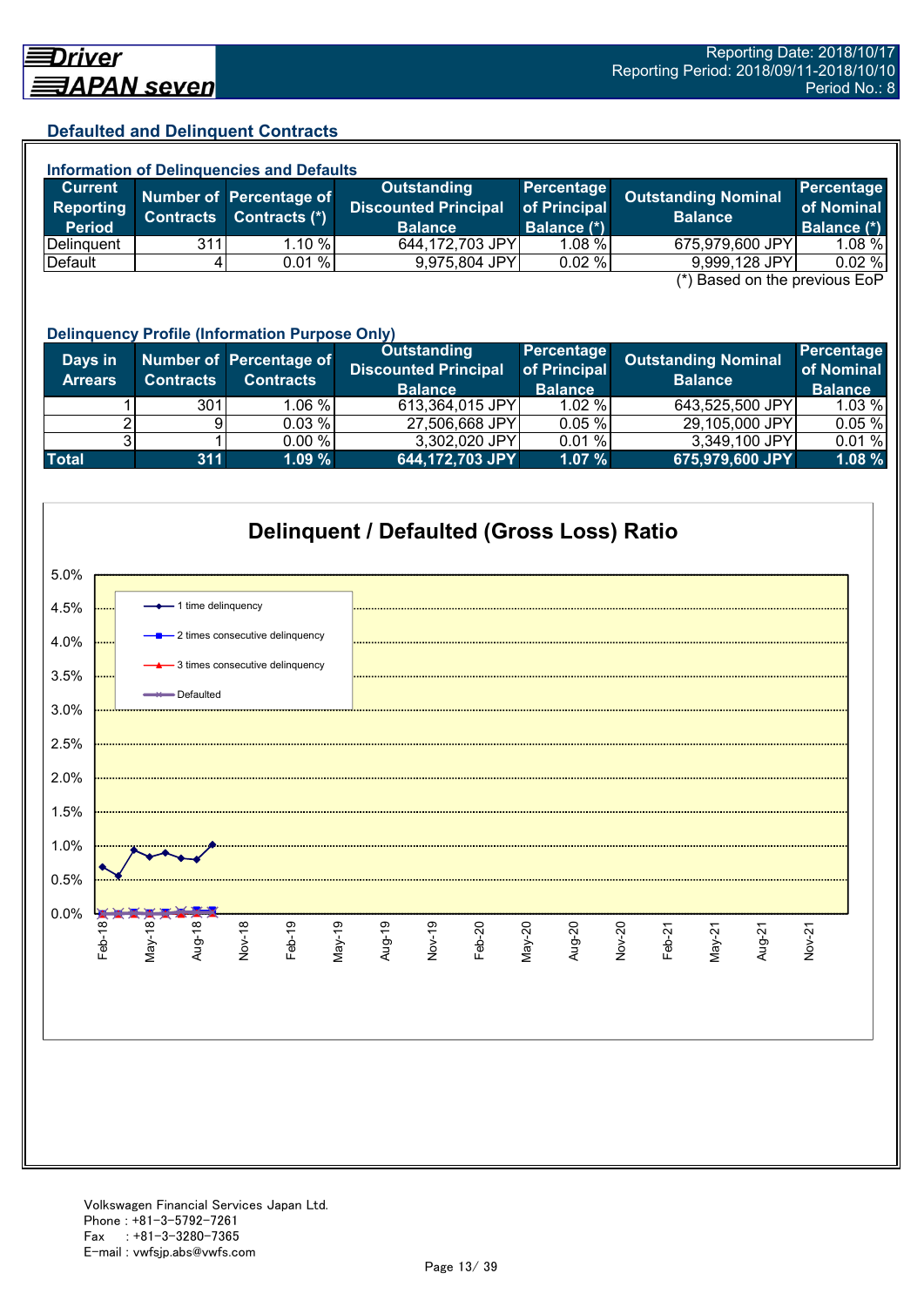## **Run Out Schedule**

| <b>Next Payment</b><br><b>Month</b> | <b>Number of</b><br><b>Contracts</b> | <b>ABS Outstanding</b><br><b>Principal</b> | <b>ABS Outstanding</b><br>Interest     |                                          | <b>Outstanding Installment ABS Remaining Principal</b> | <b>ABS Remaining Interest</b>    | <b>ABS Remaining</b><br><b>Installment</b> |
|-------------------------------------|--------------------------------------|--------------------------------------------|----------------------------------------|------------------------------------------|--------------------------------------------------------|----------------------------------|--------------------------------------------|
| 08.2018                             | 28,250                               | 59,922,287,597 JPY                         | 2,598,920,403 JPY                      | 62,521,208,000 JPY                       | 0 JPY                                                  | 0 JPY                            | 0 JPY                                      |
| 09.2018                             | 28,250                               | 58,842,186,097 JPY                         | 2,490,030,603 JPY                      | 61,332,216,700 JPY                       | 1,080,101,500 JPY                                      | 108,889,800 JPY                  | 1,188,991,300 JPY                          |
| 10.2018                             | 28,043                               | 57,817,079,138 JPY                         | 2,383,140,062 JPY                      | 60,200,219,200 JPY                       | 1,025,106,959 JPY                                      | 106,890,541 JPY                  | 1,131,997,500 JPY                          |
| 11.2018                             | 27,923                               | 56,761,648,531 JPY                         | 2,278,159,269 JPY                      | 59,039,807,800 JPY                       | 1,055,430,607 JPY                                      | 104,980,793 JPY                  | 1,160,411,400 JPY                          |
| 12.2018                             | 27,741                               | 54,782,620,638 JPY                         | 2,175,121,762 JPY                      | 56,957,742,400 JPY                       | 1,979,027,893 JPY                                      | 103,037,507 JPY                  | 2,082,065,400 JPY                          |
| 01.2019<br>02.2019                  | 27,459<br>27,236                     | 53,468,178,365 JPY<br>52,369,560,387 JPY   | 2,075,774,035 JPY<br>1,978,870,413 JPY | 55,543,952,400 JPY<br>54,348,430,800 JPY | 1,314,442,273 JPY<br>1,098,617,978 JPY                 | 99,347,727 JPY<br>96,903,622 JPY | 1,413,790,000 JPY<br>1,195,521,600 JPY     |
| 03.2019                             | 26,965                               | 51,154,881,890 JPY                         | 1,883,970,510 JPY                      | 53,038,852,400 JPY                       | 1,214,678,497 JPY                                      | 94,899,903 JPY                   | 1,309,578,400 JPY                          |
| 04.2019                             | 26,575                               | 50,029,085,466 JPY                         | 1,791,270,134 JPY                      | 51,820,355,600 JPY                       | 1,125,796,424 JPY                                      | 92,700,376 JPY                   | 1,218,496,800 JPY                          |
| 05.2019                             | 26,376                               | 48,902,506,825 JPY                         | 1,700,591,775 JPY                      | 50,603,098,600 JPY                       | 1,126,578,641 JPY                                      | 90,678,359 JPY                   | 1,217,257,000 JPY                          |
| 06.2019                             | 26,106                               | 47,266,734,636 JPY                         | 1,611,927,164 JPY                      | 48,878,661,800 JPY                       | 1,635,772,189 JPY                                      | 88,664,611 JPY                   | 1,724,436,800 JPY                          |
| 07.2019                             | 25,748                               | 45,642,205,367 JPY                         | 1,526,190,433 JPY                      | 47,168,395,800 JPY                       | 1,624,529,269 JPY                                      | 85,736,731 JPY                   | 1,710,266,000 JPY                          |
| 08.2019                             | 25,475                               | 44,502,563,910 JPY                         | 1,443,409,490 JPY                      | 45,945,973,400 JPY                       | 1,139,641,457 JPY                                      | 82,780,943 JPY                   | 1,222,422,400 JPY                          |
| 09.2019<br>10.2019                  | 25,245<br>24,840                     | 43,303,767,502 JPY<br>42,247,143,269 JPY   | 1,362,686,798 JPY<br>1,284,025,831 JPY | 44,666,454,300 JPY<br>43,531,169,100 JPY | 1,198,796,408 JPY<br>1,056,624,233 JPY                 | 80,722,692 JPY<br>78,660,967 JPY | 1,279,519,100 JPY<br>1,135,285,200 JPY     |
| 11.2019                             | 24,552                               | 41,115,261,328 JPY                         | 1,207,234,272 JPY                      | 42,322,495,600 JPY                       | 1,131,881,941 JPY                                      | 76,791,559 JPY                   | 1,208,673,500 JPY                          |
| 12.2019                             | 24,188                               | 38,836,822,409 JPY                         | 1,132,407,291 JPY                      | 39,969,229,700 JPY                       | 2,278,438,919 JPY                                      | 74,826,981 JPY                   | 2,353,265,900 JPY                          |
| 01.2020                             | 23,619                               | 37,215,885,259 JPY                         | 1,061,461,741 JPY                      | 38,277,347,000 JPY                       | 1,620,937,150 JPY                                      | 70,945,550 JPY                   | 1,691,882,700 JPY                          |
| 02.2020                             | 23,096                               | 35,551,934,722 JPY                         | 993,256,978 JPY                        | 36,545,191,700 JPY                       | 1,663,950,537 JPY                                      | 68,204,763 JPY                   | 1,732,155,300 JPY                          |
| 03.2020                             | 22,381                               | 33,288,852,462 JPY                         | 927,760,738 JPY                        | 34,216,613,200 JPY                       | 2,263,082,260 JPY                                      | 65,496,240 JPY                   | 2,328,578,500 JPY                          |
| 04.2020                             | 21,157                               | 32,064,466,843 JPY                         | 865,701,057 JPY                        | 32,930,167,900 JPY                       | 1,224,385,619 JPY                                      | 62,059,681 JPY                   | 1,286,445,300 JPY                          |
| 05.2020                             | 20,738                               | 30,553,537,110 JPY                         | 805,722,190 JPY                        | 31,359,259,300 JPY                       | 1,510,929,733 JPY                                      | 59,978,867 JPY                   | 1,570,908,600 JPY                          |
| 06.2020<br>07.2020                  | 20,064<br>19,217                     | 28,514,335,679 JPY<br>26,709,849,817 JPY   | 748,158,921 JPY<br>694,047,383 JPY     | 29,262,494,600 JPY<br>27,403,897,200 JPY | 2,039,201,431 JPY<br>1,804,485,862 JPY                 | 57,563,269 JPY<br>54,111,538 JPY | 2,096,764,700 JPY<br>1,858,597,400 JPY     |
| 08.2020                             | 18,608                               | 25,042,234,175 JPY                         | 643,116,625 JPY                        | 25,685,350,800 JPY                       | 1,667,615,642 JPY                                      | 50,930,758 JPY                   | 1,718,546,400 JPY                          |
| 09.2020                             | 17,840                               | 22,963,252,760 JPY                         | 594,990,940 JPY                        | 23,558,243,700 JPY                       | 2,078,981,415 JPY                                      | 48,125,685 JPY                   | 2,127,107,100 JPY                          |
| 10.2020                             | 16,711                               | 21,465,388,384 JPY                         | 550,181,816 JPY                        | 22,015,570,200 JPY                       | 1,497,864,376 JPY                                      | 44,809,124 JPY                   | 1,542,673,500 JPY                          |
| 11.2020                             | 15,995                               | 19,572,641,325 JPY                         | 508,071,675 JPY                        | 20,080,713,000 JPY                       | 1,892,747,059 JPY                                      | 42,110,141 JPY                   | 1,934,857,200 JPY                          |
| 12.2020                             | 14,966                               | 18,201,875,059 JPY                         | 469,175,941 JPY                        | 18,671,051,000 JPY                       | 1,370,766,266 JPY                                      | 38,895,734 JPY                   | 1,409,662,000 JPY                          |
| 01.2021                             | 14,573                               | 17,294,470,599 JPY                         | 432,883,801 JPY                        | 17,727,354,400 JPY                       | 907,404,460 JPY                                        | 36,292,140 JPY                   | 943,696,600 JPY                            |
| 02.2021                             | 14,254<br>13,827                     | 16,491,325,104 JPY                         | 398,353,996 JPY                        | 16,889,679,100 JPY                       | 803,145,495 JPY                                        | 34,529,805 JPY                   | 837,675,300 JPY                            |
| 03.202<br>04.2021                   | 13,205                               | 15,482,065,300 JPY<br>14,900,105,192 JPY   | 365,353,500 JPY<br>334,212,008 JPY     | 15,847,418,800 JPY<br>15,234,317,200 JPY | 1,009,259,804 JPY<br>581,960,108 JPY                   | 33,000,496 JPY<br>31,141,492 JPY | 1,042,260,300 JPY<br>613,101,600 JPY       |
| 05.202'                             | 12,980                               | 14,271,375,248 JPY                         | 304,227,652 JPY                        | 14,575,602,900 JPY                       | 628,729,944 JPY                                        | 29,984,356 JPY                   | 658,714,300 JPY                            |
| 06.202                              | 12,641                               | 13,473,415,490 JPY                         | 275,478,610 JPY                        | 13,748,894,100 JPY                       | 797,959,758 JPY                                        | 28,749,042 JPY                   | 826,708,800 JPY                            |
| 07.202                              | 12,320                               | 12,672,704,074 JPY                         | 248,318,726 JPY                        | 12,921,022,800 JPY                       | 800,711,416 JPY                                        | 27,159,884 JPY                   | 827,871,300 JPY                            |
| 08.2021                             | 12,042                               | 12,050,722,075 JPY                         | 222,760,625 JPY                        | 12,273,482,700 JPY                       | 621,981,999 JPY                                        | 25,558,101 JPY                   | 647,540,100 JPY                            |
| 09.2021                             | 11,715                               | 11,414,364,950 JPY                         | 198,420,750 JPY                        | 11,612,785,700 JPY                       | 636,357,125 JPY                                        | 24,339,875 JPY                   | 660,697,000 JPY                            |
| 10.202<br>11.202                    | 11,245<br>10,958                     | 10,894,869,190 JPY<br>10,323,220,209 JPY   | 175,348,410 JPY<br>153,300,391 JPY     | 11,070,217,600 JPY<br>10,476,520,600 JPY | 519,495,760 JPY<br>571,648,981 JPY                     | 23,072,340 JPY<br>22,048,019 JPY | 542,568,100 JPY<br>593,697,000 JPY         |
| 12.202                              | 10,578                               | 9,283,629,144 JPY                          | 132,376,456 JPY                        | 9,416,005,600 JPY                        | 1,039,591,065 JPY                                      | 20,923,935 JPY                   | 1,060,515,000 JPY                          |
| 01.2022                             | 10,021                               | 8,535,989,645 JPY                          | 113,512,055 JPY                        | 8,649,501,700 JPY                        | 747,639,499 JPY                                        | 18,864,401 JPY                   | 766,503,900 JPY                            |
| 02.2022                             | 9,539                                | 7,755,969,711 JPY                          | 96,125,589 JPY                         | 7,852,095,300 JPY                        | 780,019,934 JPY                                        | 17,386,466 JPY                   | 797,406,400 JPY                            |
| 03.202                              | 8,833                                | 6,622,063,273 JPY                          | 80,248,227 JPY                         | 6,702,311,500 JPY                        | 1,133,906,438 JPY                                      | 15,877,362 JPY                   | 1,149,783,800 JPY                          |
| 04.202                              | 7,572                                | 6,033,685,151 JPY                          | 66,469,249 JPY                         | 6,100,154,400 JPY                        | 588,378,122 JPY                                        | 13,778,978 JPY                   | 602,157,100 JPY                            |
| 05.2022                             | 7,018                                | 5,364,131,042 JPY                          | 53,857,358 JPY                         | 5,417,988,400 JPY                        | 669,554,109 JPY                                        | 12,611,891 JPY                   | 682,166,000 JPY                            |
| 06.2022<br>07.202                   | 6,290                                | 4,485,230,910 JPY<br>3,808,247,555 JPY     | 42,520,190 JPY<br>32,867,945 JPY       | 4,527,751,100 JPY                        | 878,900,132 JPY<br>676,983,355 JPY                     | 11,337,168 JPY<br>9,652,245 JPY  | 890,237,300 JPY<br>686,635,600 JPY         |
| 08.202                              | 5,367<br>4,762                       | 3,130,249,220 JPY                          | 24,623,380 JPY                         | 3,841,115,500 JPY<br>3,154,872,600 JPY   | 677,998,335 JPY                                        | 8,244,565 JPY                    | 686,242,900 JPY                            |
| 09.2022                             | 4,042                                | 2,195,114,688 JPY                          | 17,794,012 JPY                         | 2,212,908,700 JPY                        | 935,134,532 JPY                                        | 6,829,368 JPY                    | 941,963,900 JPY                            |
| 10.2022                             | 2,897                                | 1,617,645,772 JPY                          | 12,863,328 JPY                         | 1,630,509,100 JPY                        | 577,468,916 JPY                                        | 4,930,684 JPY                    | 582,399,600 JPY                            |
| 11.202                              | 2,190                                | 929,296,845 JPY                            | 9,187,755 JPY                          | 938,484,600 JPY                          | 688,348,927 JPY                                        | 3,675,573 JPY                    | 692,024,500 JPY                            |
| 12.202                              | 1,311                                | 703,006,901 JPY                            | 7,004,399 JPY                          | 710,011,300 JPY                          | 226,289,944 JPY                                        | 2,183,356 JPY                    | 228,473,300 JPY                            |
| 01.2023                             | 1,090                                | 559,295,577 JPY                            | 5,312,323 JPY                          | 564,607,900 JPY                          | 143,711,324 JPY                                        | 1,692,076 JPY                    | 145,403,400 JPY                            |
| 02.2023                             | 924                                  | 423,143,780 JPY                            | 3,959,220 JPY                          | 427,103,000 JPY                          | 136,151,797 JPY<br>148,505,755 JPY                     | 1,353,103 JPY                    | 137,504,900 JPY<br>149.537.100 JPY         |
| 03.2023<br>04.2023                  | 750<br>532                           | 274,638,025 JPY<br>195,615,477 JPY         | 2,927,875 JPY<br>2,237,723 JPY         | 277,565,900 JPY<br>197,853,200 JPY       | 79,022,548 JPY                                         | 1,031,345 JPY<br>690,152 JPY     | 79,712,700 JPY                             |
| 05.2023                             | 412                                  | 125,892,724 JPY                            | 1,733,076 JPY                          | 127,625,800 JPY                          | 69,722,753 JPY                                         | 504,647 JPY                      | 70,227,400 JPY                             |
| 06.2023                             | 303                                  | 76,298,140 JPY                             | 1,389,860 JPY                          | 77,688,000 JPY                           | 49,594,584 JPY                                         | 343,216 JPY                      | 49,937,800 JPY                             |
| 07.2023                             | 236                                  | 62,648,608 JPY                             | 1,164,192 JPY                          | 63,812,800 JPY                           | 13,649,532 JPY                                         | 225,668 JPY                      | 13,875,200 JPY                             |
| 08.2023                             | 213                                  | 53,297,466 JPY                             | 976,634 JPY                            | 54,274,100 JPY                           | 9,351,142 JPY                                          | 187,558 JPY                      | 9,538,700 JPY                              |
| 09.2023                             | 181                                  | 46,015,700 JPY                             | 814,900 JPY                            | 46,830,600 JPY                           | 7,281,766 JPY                                          | 161,734 JPY                      | 7,443,500 JPY                              |
| 10.2023                             | 147                                  | 40,405,393 JPY                             | 673,707 JPY                            | 41,079,100 JPY                           | 5,610,307 JPY                                          | 141,193 JPY                      | 5,751,500 JPY                              |
| 11.2023                             | 128                                  | 35,350,186 JPY                             | 548,614 JPY                            | 35,898,800 JPY                           | 5,055,207 JPY                                          | 125,093 JPY                      | 5,180,300 JPY                              |
| 12.2023<br>01.2024                  | 98<br>90                             | 28,236,224 JPY<br>22,831,825 JPY           | 438,276 JPY<br>349,375 JPY             | 28,674,500 JPY<br>23,181,200 JPY         | 7,113,962 JPY<br>5,404,399 JPY                         | 110,338 JPY<br>88,901 JPY        | 7,224,300 JPY<br>5,493,300 JPY             |
| 02.2024                             | 74                                   | 19,735,316 JPY                             | 277,084 JPY                            | 20,012,400 JPY                           | 3,096,509 JPY                                          | 72,291 JPY                       | 3,168,800 JPY                              |
| 03.2024                             | 67                                   | 16,948,369 JPY                             | 214,431 JPY                            | 17,162,800 JPY                           | 2,786,947 JPY                                          | 62,653 JPY                       | 2,849,600 JPY                              |
| 04.2024                             | 58                                   | 14,488,219 JPY                             | 160,581 JPY                            | 14,648,800 JPY                           | 2,460,150 JPY                                          | 53,850 JPY                       | 2,514,000 JPY                              |
| 05.2024                             | 55                                   | 12,158,287 JPY                             | 114,513 JPY                            | 12,272,800 JPY                           | 2,329,932 JPY                                          | 46,068 JPY                       | 2,376,000 JPY                              |
| 06.2024                             | 54                                   | 9,235,775 JPY                              | 75,825 JPY                             | 9,311,600 JPY                            | 2,922,512 JPY                                          | 38,688 JPY                       | 2,961,200 JPY                              |
| 07.2024                             | 45                                   | 5,584,793 JPY                              | 46.407 JPY                             | 5,631,200 JPY                            | 3,650,982 JPY                                          | 29,418 JPY                       | 3,680,400 JPY                              |
| 08.2024<br>09.2024                  | 37<br>32                             | 3,803,484 JPY<br>2,353,700 JPY             | 28,616 JPY<br>16,500 JPY               | 3,832,100 JPY<br>2,370,200 JPY           | 1,781,309 JPY<br>1,449,784 JPY                         | 17,791 JPY<br>12,116 JPY         | 1,799,100 JPY<br>1,461,900 JPY             |
| 10.2024                             | 23                                   | 1,297,997 JPY                              | 9.003 JPY                              | 1,307,000 JPY                            | 1.055.703 JPY                                          | 7,497 JPY                        | 1,063,200 JPY                              |
| 11.2024                             | 13                                   | 753,033 JPY                                | 4,867 JPY                              | 757,900 JPY                              | 544,964 JPY                                            | 4,136 JPY                        | 549,100 JPY                                |
| 12.2024                             | 5                                    | 392,831 JPY                                | 2,469 JPY                              | 395,300 JPY                              | 360,202 JPY                                            | 2,398 JPY                        | 362,600 JPY                                |
| 01.2025                             | $\overline{4}$                       | 169,682 JPY                                | 1,218 JPY                              | 170,900 JPY                              | 223,149 JPY                                            | 1,251 JPY                        | 224,400 JPY                                |
| 02.2025                             |                                      | 106,422 JPY                                | 678 JPY                                | 107,100 JPY                              | 63,260 JPY                                             | 540 JPY                          | 63,800 JPY                                 |
| 03.2025                             |                                      | 71,061 JPY                                 | 339 JPY                                | 71,400 JPY                               | 35,361 JPY                                             | 339 JPY                          | 35,700 JPY                                 |
| 04.2025                             | 1                                    | 35,587 JPY                                 | 113 JPY                                | 35,700 JPY                               | 35,474 JPY                                             | 226 JPY                          | 35,700 JPY                                 |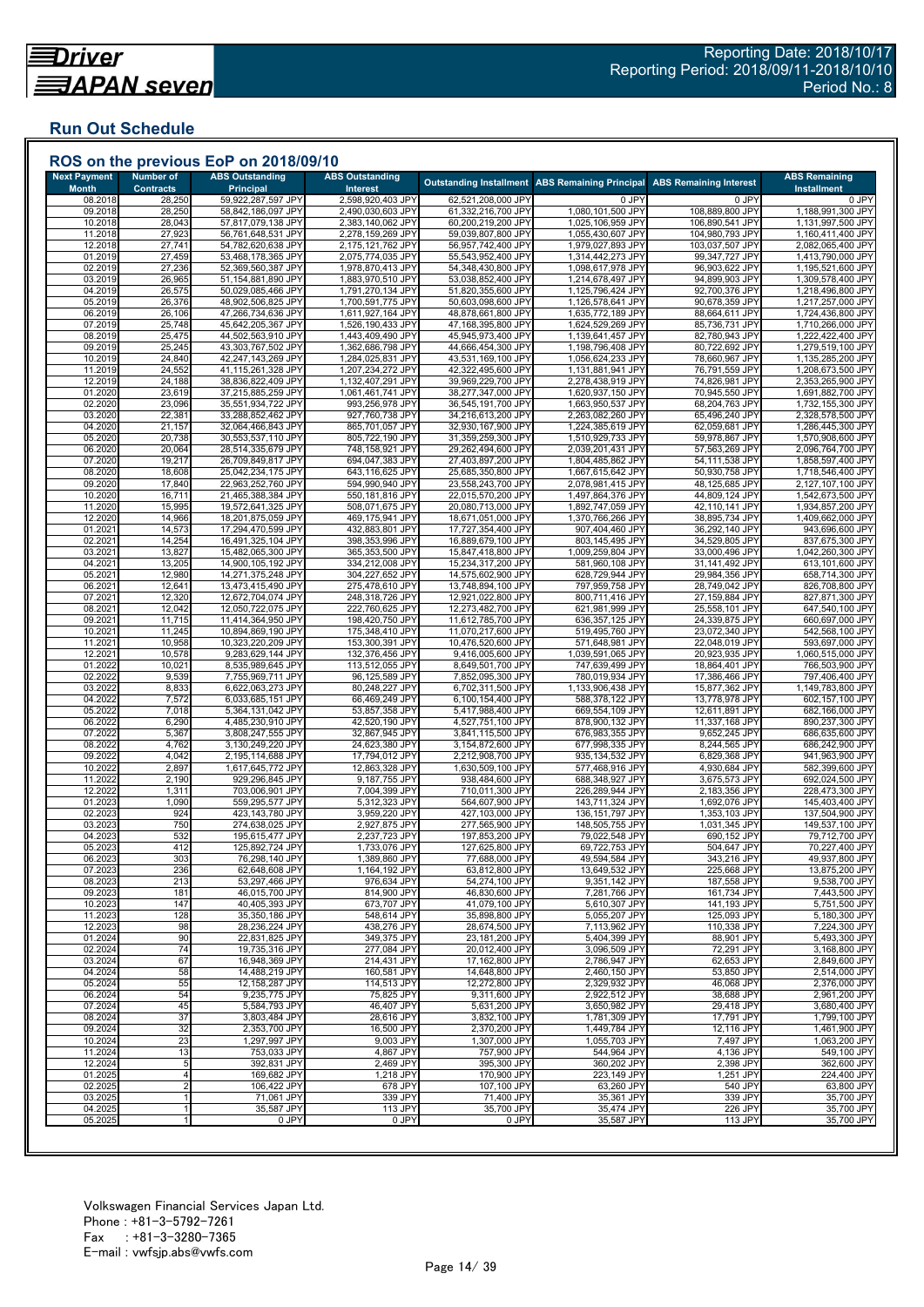## **Run Out Schedule**

| <b>Next Payment</b><br><b>Month</b> | <b>Number of</b><br><b>Contracts</b> | <b>ABS Outstanding</b><br><b>Principal</b> | <b>ABS Outstanding</b><br>Interest     |                                          | <b>Outstanding Installment ABS Remaining Principal</b> | <b>ABS Remaining Interest</b>    | <b>ABS Remaining</b><br><b>Installment</b> |
|-------------------------------------|--------------------------------------|--------------------------------------------|----------------------------------------|------------------------------------------|--------------------------------------------------------|----------------------------------|--------------------------------------------|
| 09.2018                             | 28,515                               | 60,077,592,439 JPY                         | 2,555,398,361 JPY                      | 62,632,990,800 JPY                       | 0 JPY                                                  | 0 JPY                            | 0 JPY                                      |
| 10.2018                             | 28,515                               | 59,041,269,938 JPY                         | 2,446,197,562 JPY                      | 61,487,467,500 JPY                       | 1,036,322,501 JPY                                      | 109,200,799 JPY                  | 1,145,523,300 JPY                          |
| 11.2018                             | 28,397                               | 57,971,797,513 JPY                         | 2,338,929,387 JPY                      | 60,310,726,900 JPY                       | 1,069,472,425 JPY                                      | 107,268,175 JPY                  | 1,176,740,600 JPY                          |
| 12.2018                             | 28,217                               | 55,964,515,466 JPY                         | 2,233,631,134 JPY                      | 58,198,146,600 JPY                       | 2,007,282,047 JPY                                      | 105,298,253 JPY                  | 2,112,580,300 JPY                          |
| 01.2019                             | 27,935                               | 54,630,765,692 JPY                         | 2,132,081,808 JPY                      | 56,762,847,500 JPY                       | 1,333,749,774 JPY                                      | 101,549,326 JPY                  | 1,435,299,100 JPY                          |
| 02.2019<br>03.2019                  | 27,713<br>27,447                     | 53,523,635,340 JPY<br>52,285,160,501 JPY   | 2,033,014,160 JPY<br>1,935,968,499 JPY | 55,556,649,500 JPY<br>54,221,129,000 JPY | 1,107,130,352 JPY<br>1,238,474,839 JPY                 | 99,067,648 JPY<br>97,045,661 JPY | 1,206,198,000 JPY<br>1,335,520,500 JPY     |
| 04.2019                             | 27,052                               | 51,141,244,920 JPY                         | 1,841,167,080 JPY                      | 52,982,412,000 JPY                       | 1,143,915,581 JPY                                      | 94,801,419 JPY                   | 1,238,717,000 JPY                          |
| 05.2019                             | 26,848                               | 49,998,709,044 JPY                         | 1,748,422,156 JPY                      | 51,747,131,200 JPY                       | 1,142,535,876 JPY                                      | 92,744,924 JPY                   | 1,235,280,800 JPY                          |
| 06.2019                             | 26,575                               | 48,336,415,290 JPY                         | 1,657,721,810 JPY                      | 49,994,137,100 JPY                       | 1,662,293,754 JPY                                      | 90,700,346 JPY                   | 1,752,994,100 JPY                          |
| 07.2019                             | 26,216                               | 46,687,843,822 JPY                         | 1,569,996,778 JPY                      | 48,257,840,600 JPY                       | 1,648,571,468 JPY                                      | 87,725,032 JPY                   | 1,736,296,500 JPY                          |
| 08.2019                             | 25,942                               | 45,522,942,119 JPY                         | 1,485,272,481 JPY                      | 47,008,214,600 JPY                       | 1,164,901,703 JPY                                      | 84,724,297 JPY                   | 1,249,626,000 JPY                          |
| 09.2019                             | 25,711                               | 44,308,028,454 JPY                         | 1,402,647,046 JPY                      | 45,710,675,500 JPY                       | 1,214,913,665 JPY                                      | 82,625,435 JPY                   | 1,297,539,100 JPY                          |
| 10.2019<br>11.2019                  | 25,308<br>25,020                     | 43,234,628,385 JPY<br>42,084,450,555 JPY   | 1,322,114,215 JPY<br>1,243,481,145 JPY | 44,556,742,600 JPY<br>43,327,931,700 JPY | 1,073,400,069 JPY<br>1,150,177,830 JPY                 | 80,532,831 JPY<br>78,633,070 JPY | 1,153,932,900 JPY<br>1,228,810,900 JPY     |
| 12.2019                             | 24,658                               | 39,778,717,457 JPY                         | 1,166,845,643 JPY                      | 40,945,563,100 JPY                       | 2,305,733,098 JPY                                      | 76,635,502 JPY                   | 2,382,368,600 JPY                          |
| 01.2020                             | 24,091                               | 38,141,724,131 JPY                         | 1,094,147,369 JPY                      | 39,235,871,500 JPY                       | 1,636,993,326 JPY                                      | 72,698,274 JPY                   | 1,709,691,600 JPY                          |
| 02.2020                             | 23,570                               | 36,458,396,138 JPY                         | 1,024,224,662 JPY                      | 37,482,620,800 JPY                       | 1,683,327,993 JPY                                      | 69,922,707 JPY                   | 1,753,250,700 JPY                          |
| 03.2020                             | 22,851                               | 34,187,565,603 JPY                         | 957,046,997 JPY                        | 35,144,612,600 JPY                       | 2,270,830,535 JPY                                      | 67,177,665 JPY                   | 2,338,008,200 JPY                          |
| 04.2020                             | 21,625                               | 32,942,820,315 JPY                         | 893,325,585 JPY                        | 33,836,145,900 JPY                       | 1,244,745,288 JPY                                      | 63,721,412 JPY                   | 1,308,466,700 JPY                          |
| 05.2020                             | 21,198                               | 31,411,371,468 JPY                         | 831,721,732 JPY                        | 32,243,093,200 JPY                       | 1,531,448,847 JPY                                      | 61,603,853 JPY                   | 1,593,052,700 JPY                          |
| 06.2020                             | 20,518                               | 29,343,579,323 JPY                         | 772,569,477 JPY                        | 30,116,148,800 JPY                       | 2,067,792,145 JPY                                      | 59,152,255 JPY                   | 2,126,944,400 JPY                          |
| 07.2020<br>08.2020                  | 19,662<br>19,045                     | 27,511,967,753 JPY<br>25,818,439,936 JPY   | 716,917,047 JPY<br>664,495,164 JPY     | 28,228,884,800 JPY<br>26,482,935,100 JPY | 1,831,611,570 JPY<br>1,693,527,817 JPY                 | 55,652,430 JPY<br>52,421,883 JPY | 1,887,264,000 JPY<br>1,745,949,700 JPY     |
| 09.2020                             | 18,271                               | 23,713,128,445 JPY                         | 614,922,655 JPY                        | 24,328,051,100 JPY                       | 2,105,311,491 JPY                                      | 49,572,509 JPY                   | 2,154,884,000 JPY                          |
| 10.2020                             | 17,141                               | 22,198,139,253 JPY                         | 568,714,247 JPY                        | 22,766,853,500 JPY                       | 1,514,989,192 JPY                                      | 46,208,408 JPY                   | 1,561,197,600 JPY                          |
| 11.2020                             | 16,422                               | 20,277,019,292 JPY                         | 525,239,608 JPY                        | 20,802,258,900 JPY                       | 1,921,119,961 JPY                                      | 43,474,639 JPY                   | 1,964,594,600 JPY                          |
| 12.2020                             | 15,387                               | 18,836,716,765 JPY                         | 485,026,035 JPY                        | 19,321,742,800 JPY                       | 1,440,302,527 JPY                                      | 40,213,573 JPY                   | 1,480,516,100 JPY                          |
| 01.202                              | 14,967                               | 17,894,329,392 JPY                         | 447,524,708 JPY                        | 18,341,854,100 JPY                       | 942,387,373 JPY                                        | 37,501,327 JPY                   | 979,888,700 JPY                            |
| 02.202'                             | 14,638                               | 17,045,884,409 JPY                         | 411,847,391 JPY                        | 17,457,731,800 JPY                       | 848,444,983 JPY                                        | 35,677,317 JPY                   | 884,122,300 JPY                            |
| 03.2021                             | 14,188<br>13,512                     | 15,930,953,761 JPY<br>15,318,500,190 JPY   | 377,778,939 JPY<br>345,733,310 JPY     | 16,308,732,700 JPY<br>15,664,233,500 JPY | 1,114,930,648 JPY<br>612,453,571 JPY                   | 34,068,452 JPY<br>32,045,629 JPY | 1,148,999,100 JPY<br>644,499,200 JPY       |
| 04.202<br>05.2021                   | 13,271                               | 14,644,759,279 JPY                         | 314,897,221 JPY                        | 14,959,656,500 JPY                       | 673,740,911 JPY                                        | 30,836,089 JPY                   | 704,577,000 JPY                            |
| 06.202                              | 12,909                               | 13,798,073,044 JPY                         | 285,370,956 JPY                        | 14,083,444,000 JPY                       | 846,686,235 JPY                                        | 29,526,265 JPY                   | 876,212,500 JPY                            |
| 07.202                              | 12,552                               | 12,956,081,744 JPY                         | 257,522,756 JPY                        | 13,213,604,500 JPY                       | 841,991,300 JPY                                        | 27,848,200 JPY                   | 869,839,500 JPY                            |
| 08.202                              | 12,254                               | 12,326,796,609 JPY                         | 231,344,491 JPY                        | 12,558,141,100 JPY                       | 629,285,135 JPY                                        | 26,178,265 JPY                   | 655,463,400 JPY                            |
| 09.2021                             | 11,926                               | 11,681,182,172 JPY                         | 206,400,928 JPY                        | 11,887,583,100 JPY                       | 645,614,437 JPY                                        | 24,943,563 JPY                   | 670,558,000 JPY                            |
| 10.2021                             | 11,450                               | 11,154,085,329 JPY                         | 182,743,971 JPY                        | 11,336,829,300 JPY                       | 527,096,843 JPY                                        | 23,656,957 JPY                   | 550,753,800 JPY                            |
| 11.202'                             | 11,161                               | 10,575,728,911 JPY                         | 160,127,289 JPY                        | 10,735,856,200 JPY                       | 578,356,418 JPY                                        | 22,616,682 JPY                   | 600,973,100 JPY                            |
| 12.202                              | 10,784                               | 9,522,070,467 JPY                          | 138,649,833 JPY                        | 9,660,720,300 JPY                        | 1,053,658,444 JPY                                      | 21,477,456 JPY                   | 1,075,135,900 JPY                          |
| 01.2022<br>02.2022                  | 10,224<br>9,741                      | 8,771,902,649 JPY<br>7,984,303,659 JPY     | 119,262,851 JPY<br>101,358,441 JPY     | 8,891,165,500 JPY<br>8,085,662,100 JPY   | 750,167,818 JPY<br>787,598,990 JPY                     | 19,386,982 JPY<br>17,904,410 JPY | 769,554,800 JPY<br>805,503,400 JPY         |
| 03.202                              | 9,032                                | 6,836,203,231 JPY                          | 84,978,869 JPY                         | 6,921,182,100 JPY                        | 1,148,100,428 JPY                                      | 16,379,572 JPY                   | 1,164,480,000 JPY                          |
| 04.202                              | 7,759                                | 6,238,804,630 JPY                          | 70,728,570 JPY                         | 6,309,533,200 JPY                        | 597,398,601 JPY                                        | 14,250,299 JPY                   | 611,648,900 JPY                            |
| 05.202                              | 7,203                                | 5,562,640,216 JPY                          | 57,664,984 JPY                         | 5,620,305,200 JPY                        | 676,164,414 JPY                                        | 13,063,586 JPY                   | 689,228,000 JPY                            |
| 06.2022                             | 6,472                                | 4,667,736,334 JPY                          | 45,890,766 JPY                         | 4,713,627,100 JPY                        | 894,903,882 JPY                                        | 11,774,218 JPY                   | 906,678,100 JPY                            |
| 07.2022                             | 5,543                                | 3,984,230,716 JPY                          | 35,837,984 JPY                         | 4,020,068,700 JPY                        | 683,505,618 JPY                                        | 10,052,782 JPY                   | 693,558,400 JPY                            |
| 08.202<br>09.202                    | 4,938<br>4,218                       | 3,298,495,425 JPY                          | 27,209,975 JPY                         | 3,325,705,400 JPY<br>2,380,260,900 JPY   | 685,735,291 JPY<br>938,248,872 JPY                     | 8,628,009 JPY                    | 694,363,300 JPY<br>945,444,500 JPY         |
| 10.2022                             | 3,077                                | 2,360,246,553 JPY<br>1,777,352,824 JPY     | 20,014,347 JPY<br>14,725,376 JPY       | 1,792,078,200 JPY                        | 582,893,729 JPY                                        | 7,195,628 JPY<br>5,288,971 JPY   | 588,182,700 JPY                            |
| 11.2022                             | 2,369                                | 1,084,663,136 JPY                          | 10,704,964 JPY                         | 1,095,368,100 JPY                        | 692,689,688 JPY                                        | 4,020,412 JPY                    | 696,710,100 JPY                            |
| 12.202                              | 1,493                                | 833,869,855 JPY                            | 8,186,945 JPY                          | 842,056,800 JPY                          | 250,793,281 JPY                                        | 2,518,019 JPY                    | 253,311,300 JPY                            |
| 01.202                              | 1,250                                | 673,113,470 JPY                            | 6,212,630 JPY                          | 679,326,100 JPY                          | 160,756,385 JPY                                        | 1,974,315 JPY                    | 162,730,700 JPY                            |
| 02.2023                             | 1,070                                | 517,507,686 JPY                            | 4,613,714 JPY                          | 522,121,400 JPY                          | 155,605,784 JPY                                        | 1,598,916 JPY                    | 157,204,700 JPY                            |
| 03.2023                             | 874                                  | 346,152,071 JPY                            | 3,379,929 JPY                          | 349,532,000 JPY                          | 171,355,615 JPY                                        | 1,233,785 JPY                    | 172,589,400 JPY                            |
| 04.2023                             | 625                                  | 254,988,844 JPY                            | 2,537,556 JPY                          | 257,526,400 JPY                          | 91,163,227 JPY                                         | 842.373 JPY                      | 92,005,600 JPY                             |
| 05.2023<br>06.2023                  | 492<br>366                           | 170,938,080 JPY<br>97,130,314 JPY          | 1,905,920 JPY<br>1,465,286 JPY         | 172,844,000 JPY<br>98,595,600 JPY        | 84,050,764 JPY<br>73,807,766 JPY                       | 631,636 JPY<br>440.634 JPY       | 84,682,400 JPY<br>74,248,400 JPY           |
| 07.2023                             | 266                                  | 63,088,629 JPY                             | 1,192,071 JPY                          | 64,280,700 JPY                           | 34,041,685 JPY                                         | 273,215 JPY                      | 34,314,900 JPY                             |
| 08.2023                             | 217                                  | 53,784,666 JPY                             | 1,003,334 JPY                          | 54,788,000 JPY                           | 9,303,963 JPY                                          | 188,737 JPY                      | 9,492,700 JPY                              |
| 09.2023                             | 185                                  | 46,450,272 JPY                             | 840,228 JPY                            | 47,290,500 JPY                           | 7,334,394 JPY                                          | 163,106 JPY                      | 7,497,500 JPY                              |
| 10.2023                             | 149                                  | 40,827,610 JPY                             | 697,790 JPY                            | 41,525,400 JPY                           | 5,622,662 JPY                                          | 142,438 JPY                      | 5,765,100 JPY                              |
| 11.2023                             | 130                                  | 35,760,032 JPY                             | 571,468 JPY                            | 36,331,500 JPY                           | 5,067,578 JPY                                          | 126,322 JPY                      | 5,193,900 JPY                              |
| 12.2023                             | 100                                  | 28,483,682 JPY                             | 459,918 JPY                            | 28,943,600 JPY                           | 7,276,350 JPY                                          | 111,550 JPY                      | 7,387,900 JPY                              |
| 01.2024                             | 92                                   | 23,176,402 JPY                             | 370,298 JPY                            | 23.546.700 JPY                           | 5,307,280 JPY                                          | 89,620 JPY                       | 5,396,900 JPY                              |
| 02.2024<br>03.2024                  | 76<br>69                             | 20,067,345 JPY<br>17,267,832 JPY           | 296,955 JPY<br>233,268 JPY             | 20,364,300 JPY<br>17.501.100 JPY         | 3,109,057 JPY<br>2,799,513 JPY                         | 73,343 JPY<br>63,687 JPY         | 3,182,400 JPY<br>2,863,200 JPY             |
| 04.2024                             | 58                                   | 14,844,000 JPY                             | 178,400 JPY                            | 15,022,400 JPY                           | 2,423,832 JPY                                          | 54,868 JPY                       | 2,478,700 JPY                              |
| 05.2024                             | 55                                   | 12,550,502 JPY                             | 131,198 JPY                            | 12,681,700 JPY                           | 2,293,498 JPY                                          | 47,202 JPY                       | 2,340,700 JPY                              |
| 06.2024                             | 54                                   | 9,624,540 JPY                              | 91,260 JPY                             | 9,715,800 JPY                            | 2,925,962 JPY                                          | 39,938 JPY                       | 2,965,900 JPY                              |
| 07.2024                             | 44                                   | 5,939,896 JPY                              | 60,604 JPY                             | 6,000,500 JPY                            | 3,684,644 JPY                                          | 30,656 JPY                       | 3,715,300 JPY                              |
| 08.2024                             | 36                                   | 4,324,818 JPY                              | 41,682 JPY                             | 4,366,500 JPY                            | 1,615,078 JPY                                          | 18,922 JPY                       | 1,634,000 JPY                              |
| 09.2024                             | 32                                   | 2,901,694 JPY                              | 27,906 JPY                             | 2,929,600 JPY                            | 1,423,124 JPY                                          | 13,776 JPY                       | 1,436,900 JPY                              |
| 10.2024                             | 23                                   | 1,872,736 JPY                              | 18,664 JPY                             | 1,891,400 JPY                            | 1,028,958 JPY                                          | 9,242 JPY                        | 1,038,200 JPY                              |
| 11.2024                             | 14                                   | 1,298,003 JPY                              | 12,697 JPY                             | 1.310.700 JPY                            | 574,733 JPY                                            | 5.967 JPY                        | 580,700 JPY                                |
| 12.2024                             | 6                                    | 757,937 JPY                                | 8,563 JPY                              | 766,500 JPY                              | 540,066 JPY                                            | 4,134 JPY                        | 544,200 JPY                                |
| 01.2025<br>02.2025                  | 5<br>3                               | 504,351 JPY<br>410,557 JPY                 | $6,149$ JPY<br>4,543 JPY               | 510,500 JPY<br>415,100 JPY               | 253,586 JPY<br>93,794 JPY                              | 2,414 JPY<br>1,606 JPY           | 256,000 JPY<br>95,400 JPY                  |
| 03.2025                             |                                      | 344,565 JPY                                | 3,235 JPY                              | 347,800 JPY                              | 65,992 JPY                                             | 1,308 JPY                        | 67,300 JPY                                 |
| 04.2025                             | 2                                    | 278,362 JPY                                | 2,138 JPY                              | 280,500 JPY                              | 66,203 JPY                                             | 1,097 JPY                        | 67,300 JPY                                 |
| 05.2025                             | $\overline{2}$                       | 211,948 JPY                                | 1,252 JPY                              | 213,200 JPY                              | 66,414 JPY                                             | 886 JPY                          | 67,300 JPY                                 |
| 06.2025                             |                                      | 181,023 JPY                                | 577 JPY                                | 181,600 JPY                              | 30,925 JPY                                             | 675 JPY                          | 31,600 JPY                                 |
| 07.2025                             |                                      | 0 JPY                                      | 0 JPY                                  | 0 JPY                                    | 181,023 JPY                                            | 577 JPY                          | 181,600 JPY                                |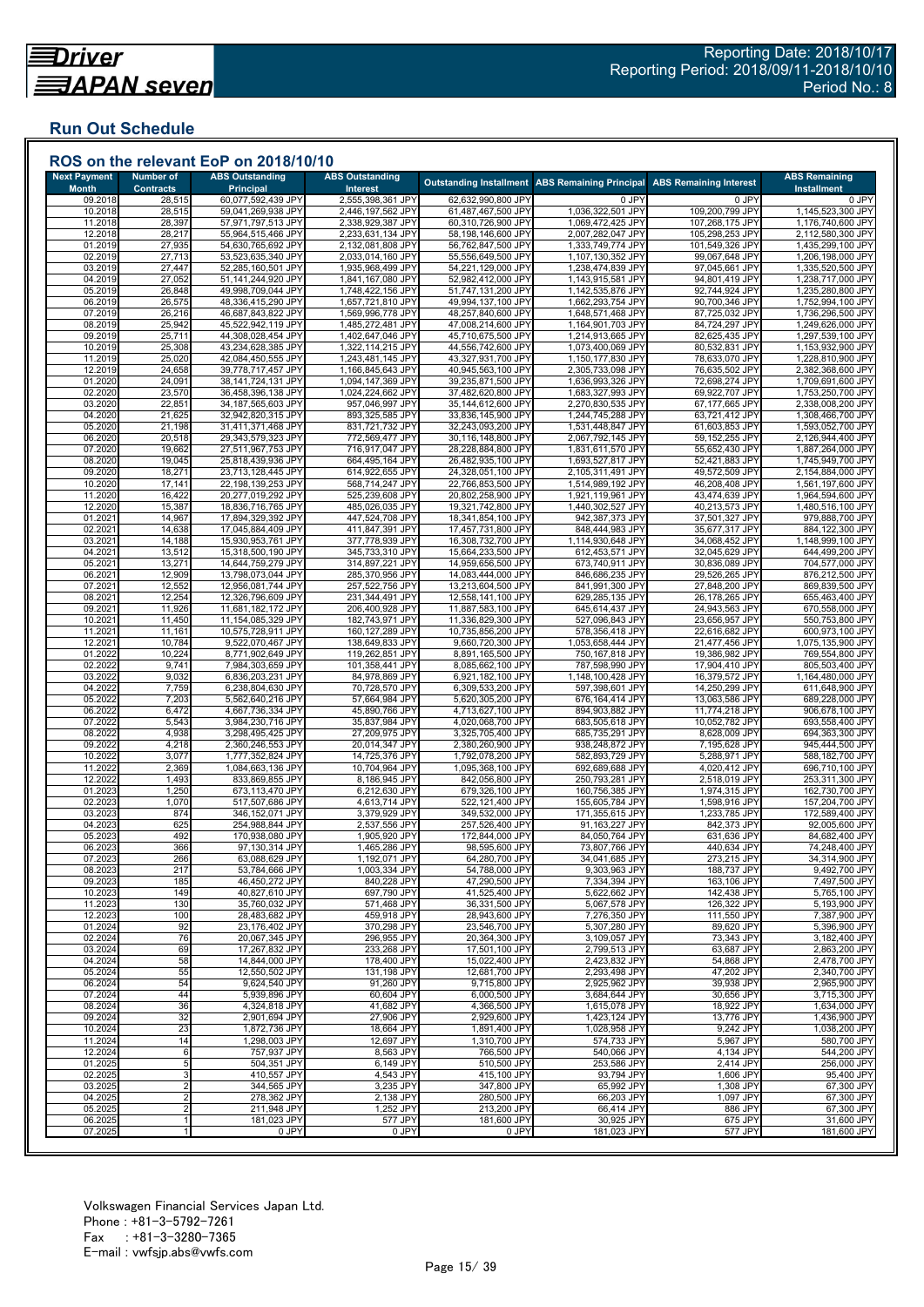

## **Expected Amortisation**

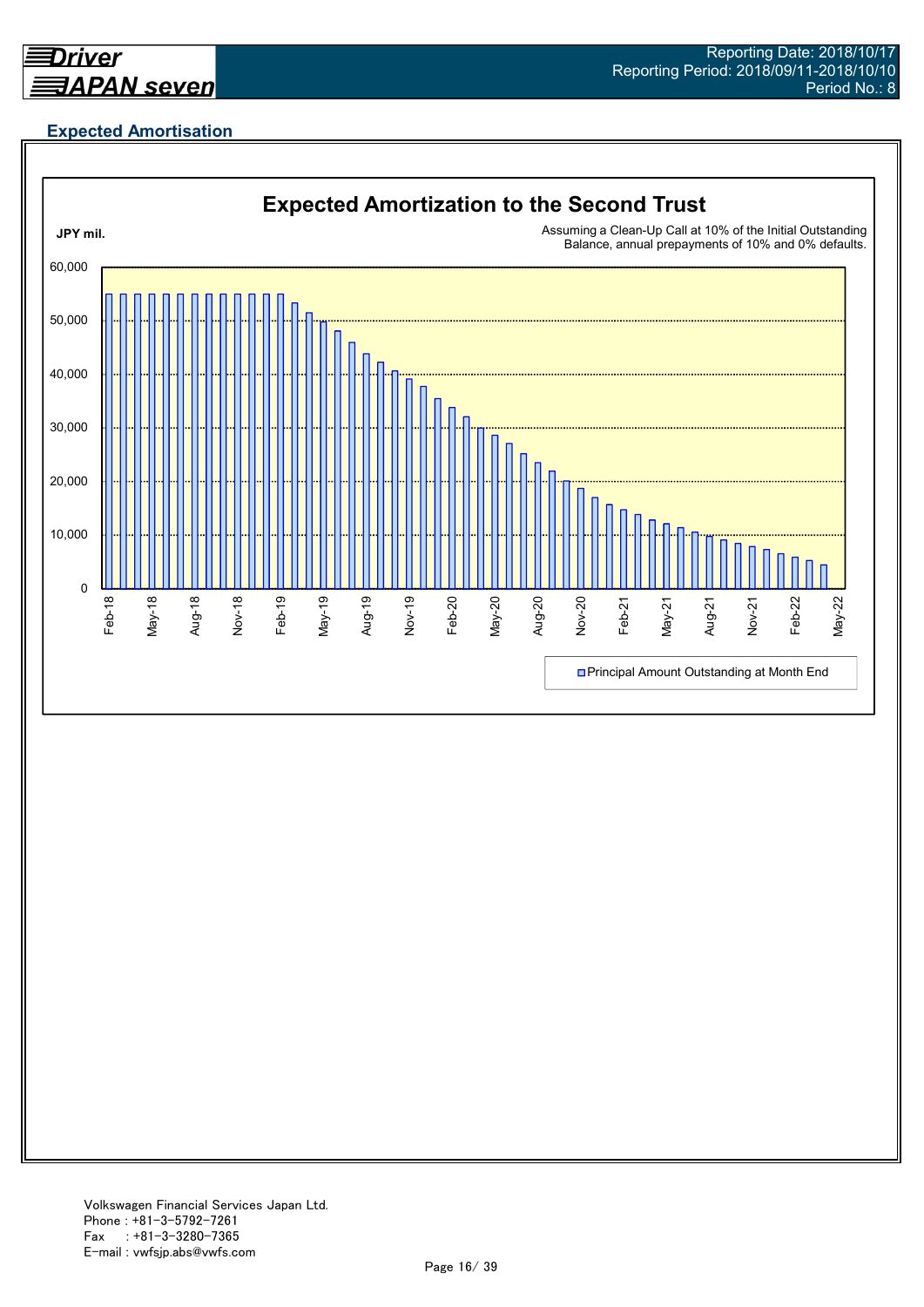## **Distribution by Sub-Servicer**

| <b>Sub-Servicer</b> | <b>Loans</b> | Number of Percentage<br>of Loans | <b>Outstanding Principal</b><br><b>Balance</b> | Percentage<br>of Balance |
|---------------------|--------------|----------------------------------|------------------------------------------------|--------------------------|
| Cedyna              | 16,284       | 57.11%                           | 34.984.614.779 JPYI                            | 58.23 %                  |
| Jaccs               | 12.231       | 42.89 %                          | 25.092.977.660 JPYI                            | 41.77 %                  |
| Total               | 28.515       | $100.00 \%$                      | 60,077,592,439 JPY                             | 100.00 %                 |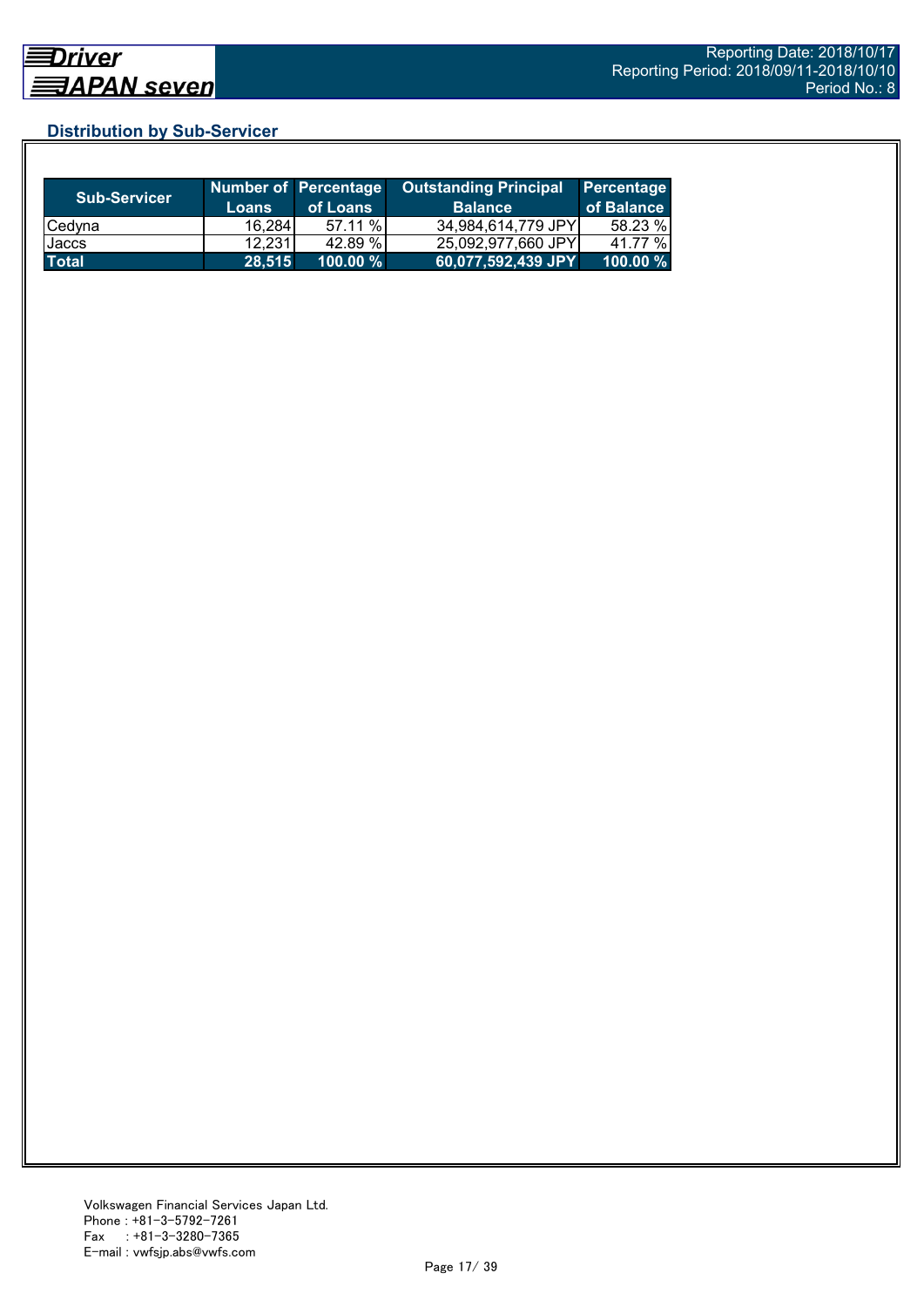## **Distribution by Brand**

| <b>Make</b>  |              |             | <b>Number of Percentage Outstanding Discounted Percentage</b> |            |
|--------------|--------------|-------------|---------------------------------------------------------------|------------|
|              | <b>Loans</b> | of Loans    | <b>Principal Balance</b>                                      | of Balance |
| VW           | 17,577       | 61.64 %     | 31,480,634,556 JPY                                            | 52.40 %    |
| Audi         | 10,899       | 38.22 %     | 28,414,070,863 JPY                                            | 47.30 %    |
| Bentley      | 21           | 0.07%       | 139,612,611 JPY                                               | 0.23%      |
| Lamborghini  |              | 0.02%       | 29,553,109 JPY                                                | 0.05%      |
| Other        | 13           | 0.05%       | 13,721,300 JPY                                                | 0.02%      |
| <b>Total</b> | 28,515       | $100.00 \%$ | 60,077,592,439 JPY                                            | 100.00 %   |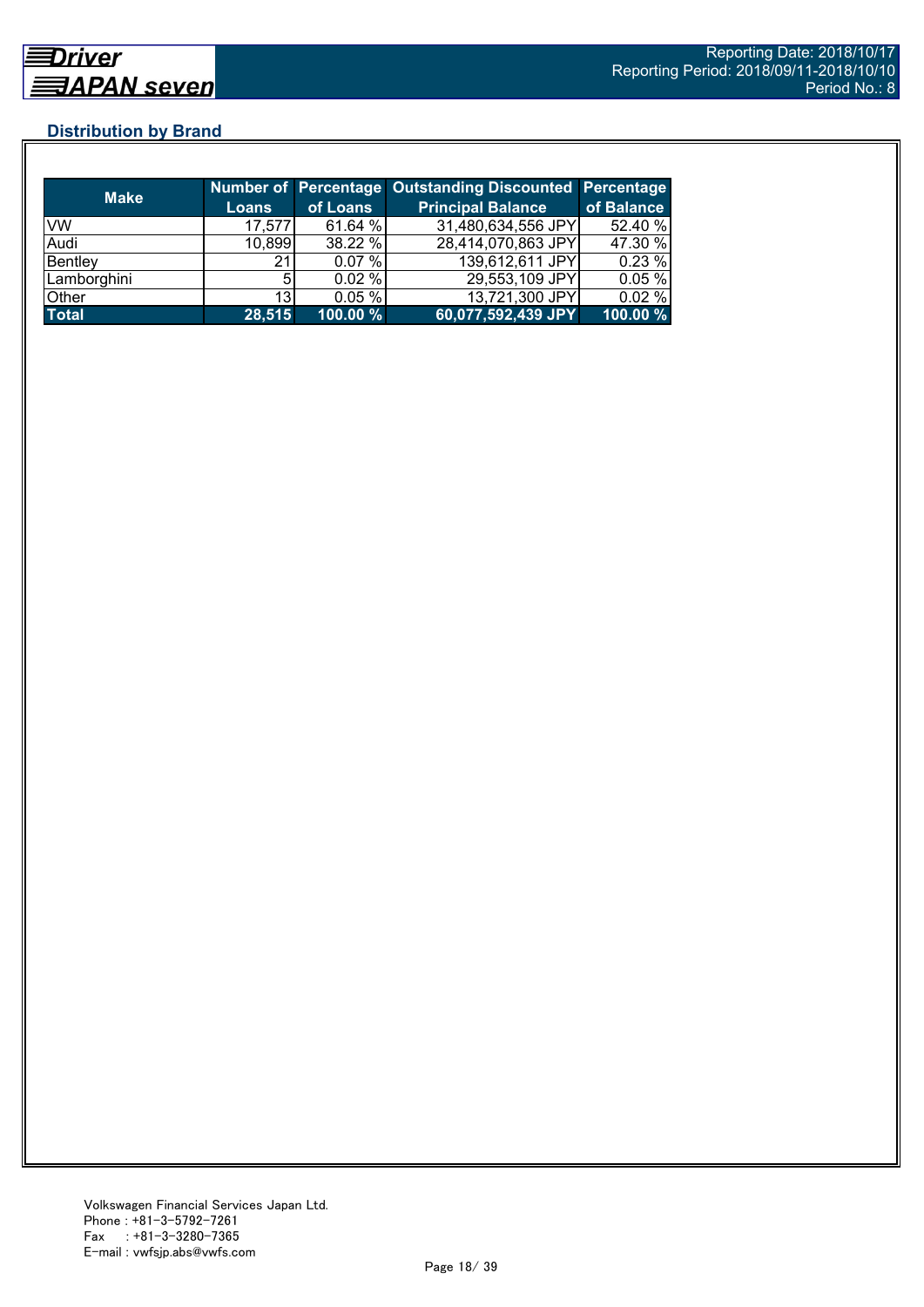## **Distribution by New and Used**

| <b>Distribution by New and Used</b> |              |          |                                                        |            |  |  |
|-------------------------------------|--------------|----------|--------------------------------------------------------|------------|--|--|
|                                     |              |          | Number of Percentage Outstanding Discounted Percentage |            |  |  |
| <b>New or Used</b>                  | <b>Loans</b> | of Loans | <b>Principal Balance</b>                               | of Balance |  |  |
| <b>New</b>                          | 18,552       | 65.06 %  | 46,351,607,675 JPY                                     | 77.15 %    |  |  |
| Used                                | 7,625        | 26.74 %  | 12,086,964,871 JPY                                     | 20.12 %    |  |  |
| Used (Prolonged)                    | 2,338        | 8.20%    | 1,639,019,893 JPY                                      | 2.73%      |  |  |
| <b>Total</b>                        | 28,515       | 100.00 % | 60,077,592,439 JPY                                     | 100.00%    |  |  |

## **Distribution by Brand New and Used**

| <b>New or Used</b>    |                 |          | Number of Percentage Outstanding Discounted Percentage |            |
|-----------------------|-----------------|----------|--------------------------------------------------------|------------|
|                       | <b>Loans</b>    | of Loans | <b>Principal Balance</b>                               | of Balance |
| <b>VW New</b>         | 12,080          | 42.36 %  | 25,702,773,938 JPY                                     | 42.78 %    |
| <b>VW Used</b>        | 4,054           | 14.22 %  | 5,098,648,696 JPY                                      | 8.49 %     |
| VW Used (Prolonged)   | 1,443           | 5.06 %   | 679,211,922 JPY                                        | 1.13 %     |
| <b>Audi New</b>       | 6,459           | 22.65 %  | 20,570,113,223 JPY                                     | 34.24 %    |
| Audi Used             | 3.546           | 12.44 %  | 6,889,176,013 JPY                                      | 11.47 %    |
| Audi Used (Prolonged) | 894             | 3.14 %   | 954,781,627 JPY                                        | 1.59 %     |
| Other                 | 39 <sub>l</sub> | 0.14%    | 182,887,020 JPY                                        | 0.30 %     |
| <b>Total</b>          | 28,515          | 100.00 % | 60,077,592,439 JPY                                     | 100.00 %   |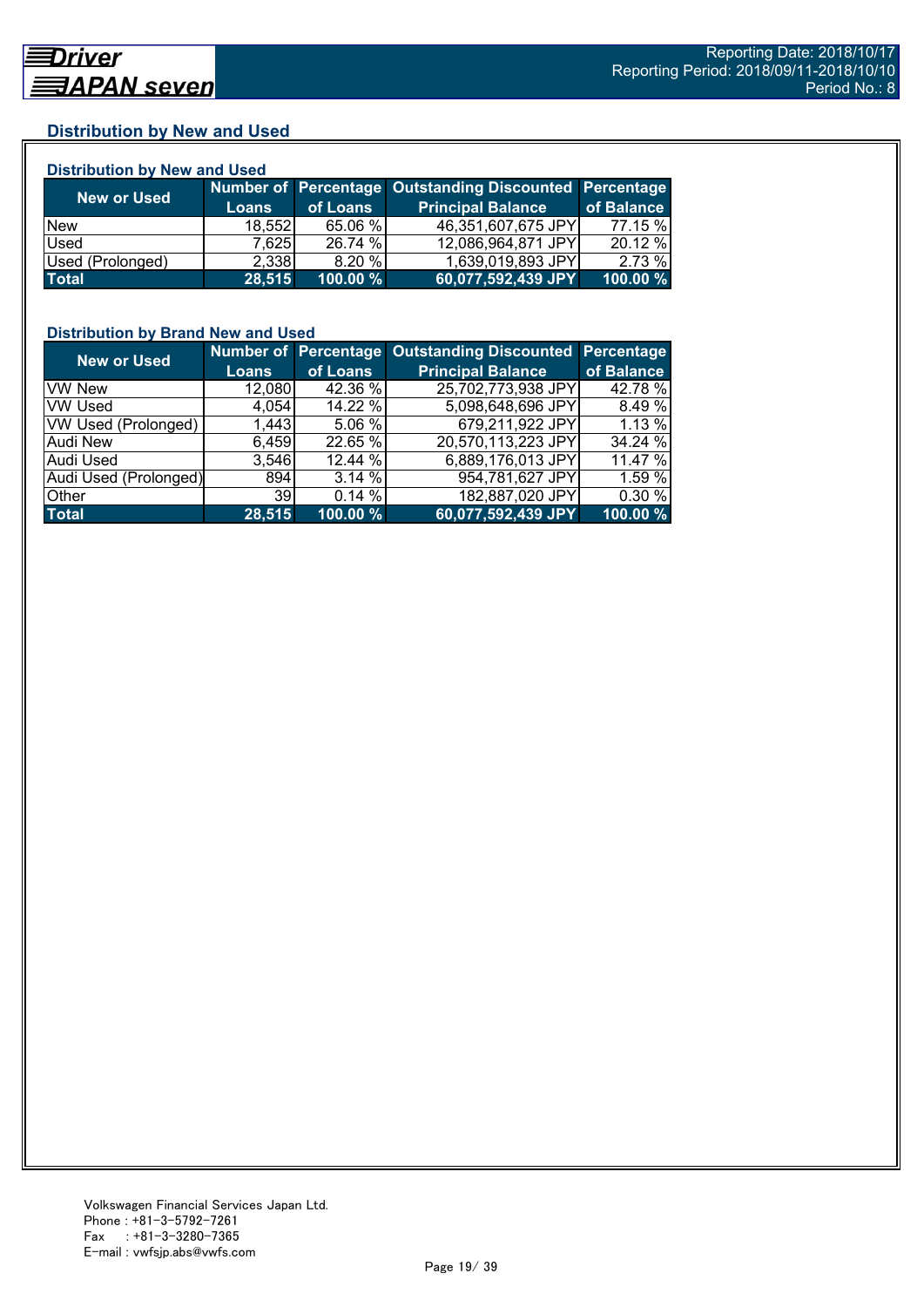## **Distribution by Product Type**

| <b>Loan Type List</b> |                                                           |
|-----------------------|-----------------------------------------------------------|
| <b>Loan Type</b>      | <b>Description</b>                                        |
| 100                   | Volkswagen Owner's Plan                                   |
| 100                   | Audi Owner's Plan                                         |
| 100                   | Lamborghini Auto Loan                                     |
| 100                   | Bentley Auto Loan                                         |
| 101                   | Twin Loan                                                 |
| 105                   | <b>Refinanced Volkswagen Solutions</b>                    |
| 106                   | Refinanced Volkswagen Das Welt Auto with refinance option |
| 106                   | Refinanced Audi S-Loan/ S-Loan Plus                       |
| 106                   | Refinanced Lamborghini Hyper Premium Plan                 |
| 106                   | Refinanced Bentley My Flying B                            |
| 140                   | Volkswagen Solutions, Audi Future Drive*                  |
| 150                   | Volkswagen Das Welt Auto with refinance option            |
| 150                   | Audi S-Loan                                               |
| 150                   | Lamborghini Hyper Premium Plan                            |
| 150                   | Bentley My Flying B                                       |
| 151                   | Audi S-Loan Plus                                          |

(\*)Audi Future Drive is scheduled to be introduced from March 2018.

#### **Product Type**

| <b>Loan Type</b> |        |          | Number of Percentage Outstanding Discounted Percentage |            |
|------------------|--------|----------|--------------------------------------------------------|------------|
|                  | Loans  | of Loans | <b>Principal Balance</b>                               | of Balance |
| 100              | 3.159  | 11.08 %  | 4,195,262,347 JPY                                      | 6.98 %     |
| 101              |        | 0.00%    | 0 JPY                                                  | 0.00%      |
| 105              | 1,349  | 4.73 %   | 660,315,162 JPY                                        | 1.10 %     |
| 106              | 989    | 3.47 %   | 978,704,731 JPY                                        | 1.63 %     |
| 140-VFJ          | 1,556  | 5.46 %   | 3,311,718,656 JPY                                      | 5.51 %     |
| 140-Dealer       | 9,844  | 34.52 %  | 21,487,458,836 JPY                                     | 35.77 %    |
| 150              | 11,105 | 38.94 %  | 27,860,046,740 JPY                                     | 46.37 %    |
| 151              | 513    | 1.80 %   | 1,584,085,967 JPY                                      | 2.64 %     |
| <b>Total</b>     | 28,515 | 100.00 % | 60,077,592,439 JPY                                     | 100.00 %   |

## **Credit Type**

| <b>Credit Type</b>         |        |             | Number of Percentage Outstanding Discounted Percentage |            |
|----------------------------|--------|-------------|--------------------------------------------------------|------------|
|                            | Loans  | of Loans    | <b>Principal Balance</b>                               | of Balance |
| Balloon Type Loan          | 23,018 | 80.72 %     | 54,243,310,199 JPY                                     | 90.29%     |
| Equal Instalment Type Loan | 5.497  | 19.28 %     | 5,834,282,240 JPY                                      | 9.71%      |
| <b>Total</b>               | 28,515 | $100.00 \%$ | 60,077,592,439 JPY                                     | 100.00 %   |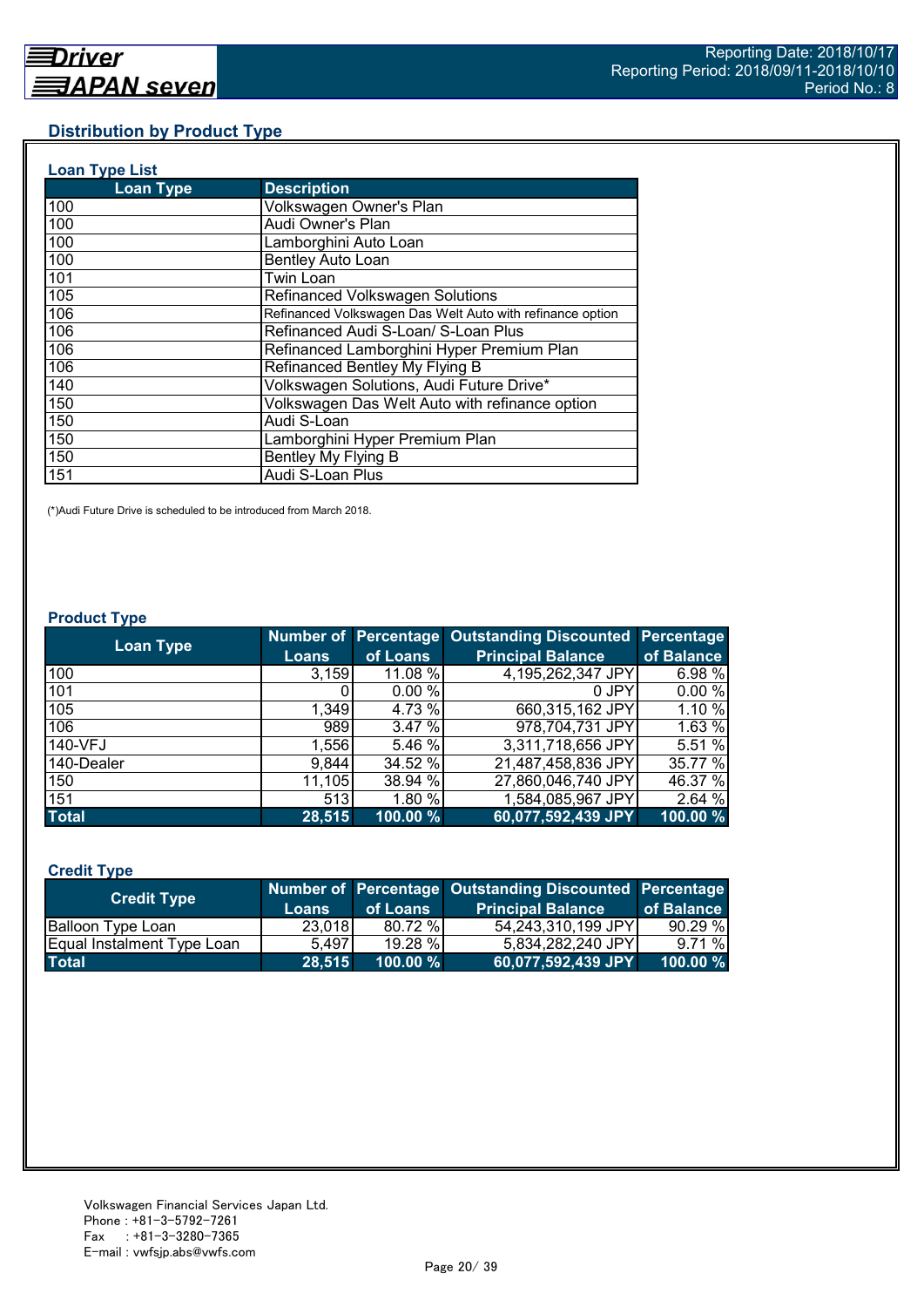## **Distribution by RV**

| <b>Loan Type</b>              | <b>Number of</b><br><b>Loans</b> | <b>Percentage</b><br>of Balance | <b>Outstanding Discounted</b><br><b>Principal Balance</b> |
|-------------------------------|----------------------------------|---------------------------------|-----------------------------------------------------------|
| 100/101/105/106               | 5,497                            | 9.71 %                          | 5,834,282,240 JPY                                         |
| 140-VFJ<br>(excl. balloon)    |                                  | 3.09%                           | 1,857,222,143 JPY                                         |
| 140-VFJ<br>(balloon)          |                                  | 2.42%                           | 1,454,496,513 JPY                                         |
| 140-VFJ                       | 1,556                            | 5.51 %                          | 3,311,718,656 JPY                                         |
| 140-Dealer<br>(excl. balloon) |                                  | 20.10 %                         | 12,077,605,295 JPY                                        |
| 140-Dealer<br>(balloon)       |                                  | 15.66 %                         | 9,409,853,541 JPY                                         |
| 140-Dealer                    | 9,844                            | 35.77 %                         | 21,487,458,836 JPY                                        |
| 150<br>(excl. balloon)        |                                  | 23.99 %                         | 14,410,598,313 JPY                                        |
| 150<br>(balloon)              |                                  | 22.39 %                         | 13,449,448,427 JPY                                        |
| 150                           | 11,105                           | 46.37 %                         | 27,860,046,740 JPY                                        |
| 151<br>(excl. balloon)        |                                  | 0.94 %                          | 563,714,099 JPY                                           |
| 151<br>(balloon)              |                                  | 1.70 %                          | 1,020,371,868 JPY                                         |
| 151                           | 513                              | 2.64 %                          | 1,584,085,967 JPY                                         |
| <b>Total</b>                  | 28,515                           | $100.00\%$                      | 60,077,592,439 JPY                                        |

| <b>Type of Payment Portion</b>     | of Balance | <b>Percentage Outstanding Discounted</b><br><b>Principal Balance</b> |
|------------------------------------|------------|----------------------------------------------------------------------|
| <b>Monthly Installment Portion</b> | 57.83 %    | 34,743,422,090 JPY                                                   |
| <b>Balloon Portion</b>             | 42.17 %    | 25,334,170,349 JPY                                                   |
| <b>Total</b>                       | 100.00 %   | 60,077,592,439 JPY                                                   |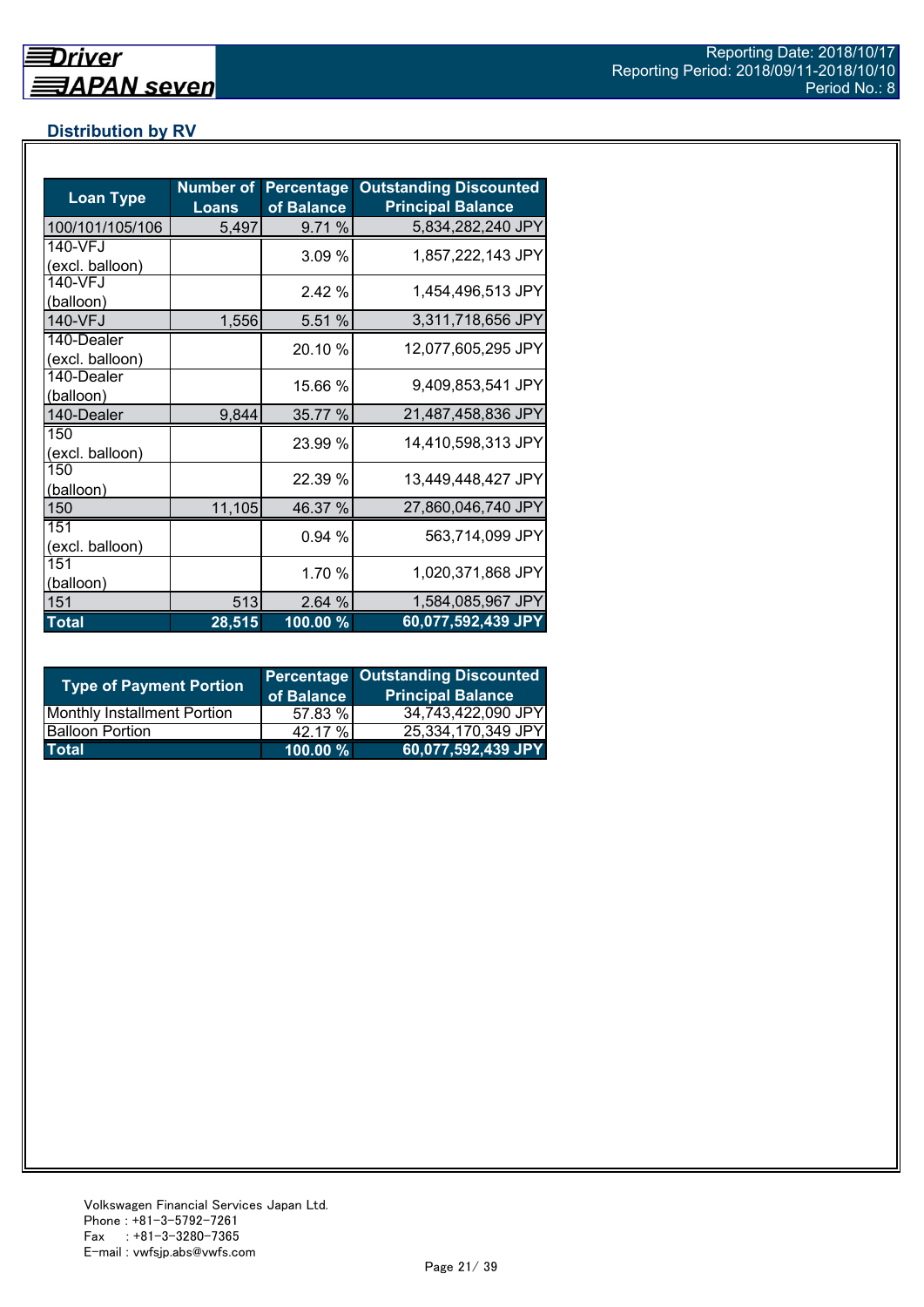## **Distribution by Brand New and Used**

| <b>Audi</b>        |              |             |                                                        |             |
|--------------------|--------------|-------------|--------------------------------------------------------|-------------|
| <b>New or Used</b> |              |             | Number of Percentage Outstanding Discounted Percentage |             |
|                    | <b>Loans</b> | of Loans    | <b>Principal Balance</b>                               | of Balance  |
| <b>New</b>         | 6.459        | 59.26 %     | 20,570,113,223 JPY                                     | 72.39 %     |
| Used               | 4,440        | 40.74 %     | 7,843,957,640 JPY                                      | 27.61 %     |
| <b>Total</b>       | 10,899       | $100.00 \%$ | 28,414,070,863 JPY                                     | $100.00 \%$ |

#### **Bentley**

| New or Used  | <b>Loans</b>    | of Loans    | Number of Percentage Outstanding Discounted Percentage<br><b>Principal Balance</b> | of Balance |
|--------------|-----------------|-------------|------------------------------------------------------------------------------------|------------|
| <b>New</b>   |                 | 52.38 %     | 63,315,653 JPY                                                                     | 45.35 %    |
| Used         | 10I             | 47.62 %     | 76,296,958 JPY                                                                     | 54.65 %    |
| <b>Total</b> | 21 <sup>1</sup> | $100.00 \%$ | 139,612,611 JPY                                                                    | 100.00 %   |

#### **Lamborghini**

| New or Used  | <b>Loans</b>   | of Loans | Number of Percentage Outstanding Discounted Percentage<br><b>Principal Balance</b> | of Balance |
|--------------|----------------|----------|------------------------------------------------------------------------------------|------------|
| <b>New</b>   |                | 40.00 %  | 15,404,861 JPY                                                                     | 52.13 %    |
| Used         | 31             | 60.00 %  | 14.148.248 JPYI                                                                    | 47.87 %    |
| <b>Total</b> | 5 <sup>1</sup> | 100.00 % | 29,553,109 JPY                                                                     | 100.00 %   |

#### **VW**

| <b>New or Used</b> |              |          | Number of Percentage Outstanding Discounted Percentage |            |
|--------------------|--------------|----------|--------------------------------------------------------|------------|
|                    | <b>Loans</b> | of Loans | <b>Principal Balance</b>                               | of Balance |
| <b>New</b>         | 12,080       | 68.73 %  | 25,702,773,938 JPY                                     | 81.65 %    |
| <b>Used</b>        | 5.497        | 31.27 %  | 5,777,860,618 JPY                                      | 18.35 %    |
| <b>Total</b>       | 17,577       | 100.00 % | $ 31,480,634,556$ JPY $ $                              | 100.00 %   |

#### **OTHER**

| <b>New or Used</b> | <b>Loans</b>    | of Loans | Number of Percentage Outstanding Discounted Percentage<br><b>Principal Balance</b> | of Balance |
|--------------------|-----------------|----------|------------------------------------------------------------------------------------|------------|
| <b>New</b>         |                 | 0.00 %   | 0 JPY                                                                              | $0.00 \%$  |
| Used               | 13 <sup>1</sup> | 100.00 % | 13,721,300 JPY                                                                     | 100.00 %   |
| <b>Total</b>       | 13 <sup>1</sup> | 100.00 % | 13,721,300 JPY                                                                     | 100.00 $%$ |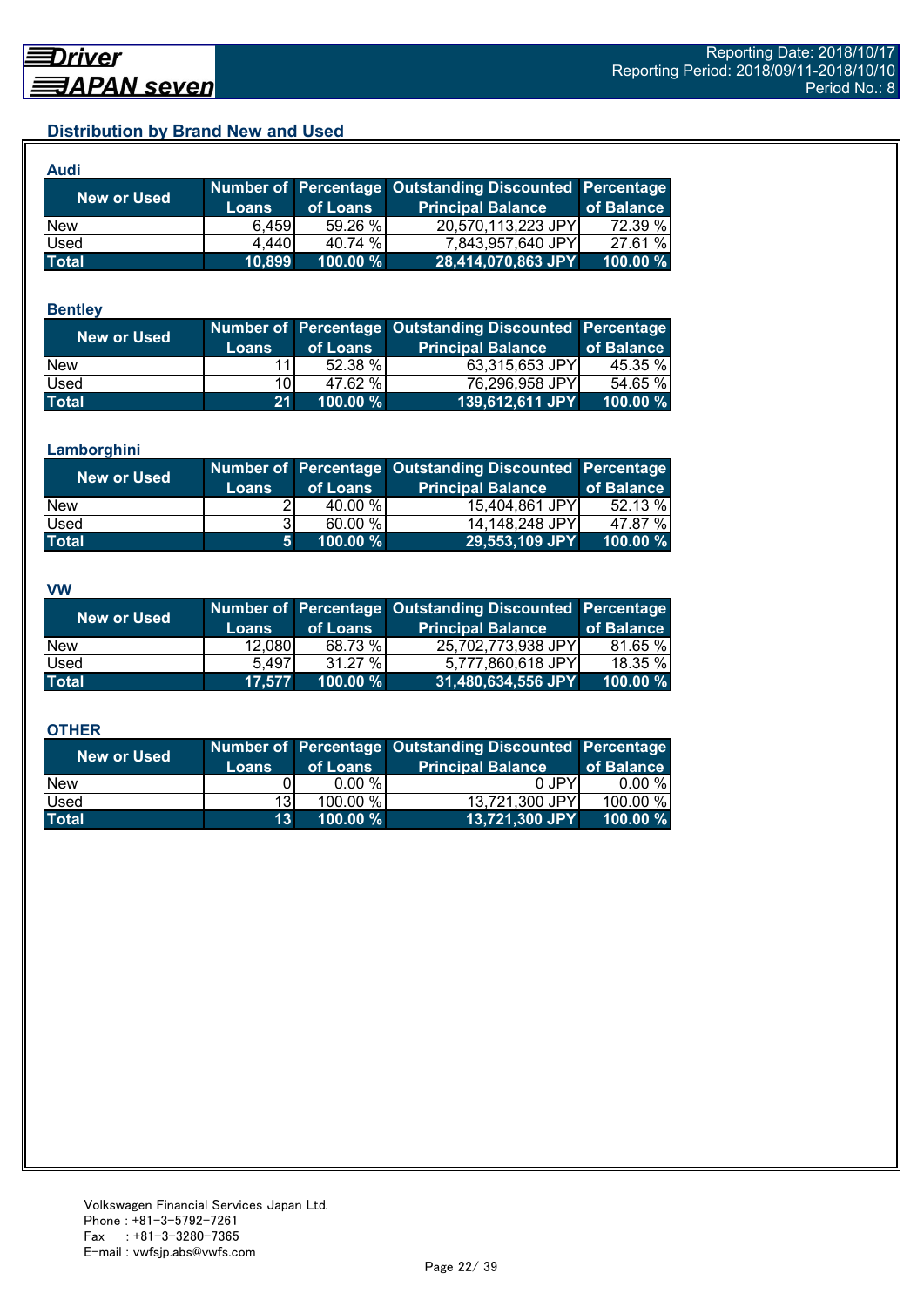## **Distribution by Customer Type**

| <b>Customer Type</b> |              |          |                                                        |            |
|----------------------|--------------|----------|--------------------------------------------------------|------------|
| <b>Customer Type</b> |              |          | Number of Percentage Outstanding Discounted Percentage |            |
|                      | <b>Loans</b> | of Loans | <b>Principal Balance</b>                               | of Balance |
| <b>Retail</b>        | 25,552       | 89.61 %  | 51,203,700,411 JPY                                     | 85.23 %    |
| Corporate            | 2,963        | 10.39%   | 8,873,892,028 JPY                                      | 14.77 %    |
| <b>Total</b>         | 28,515       | 100.00 % | 60,077,592,439 JPY                                     | 100.00 %   |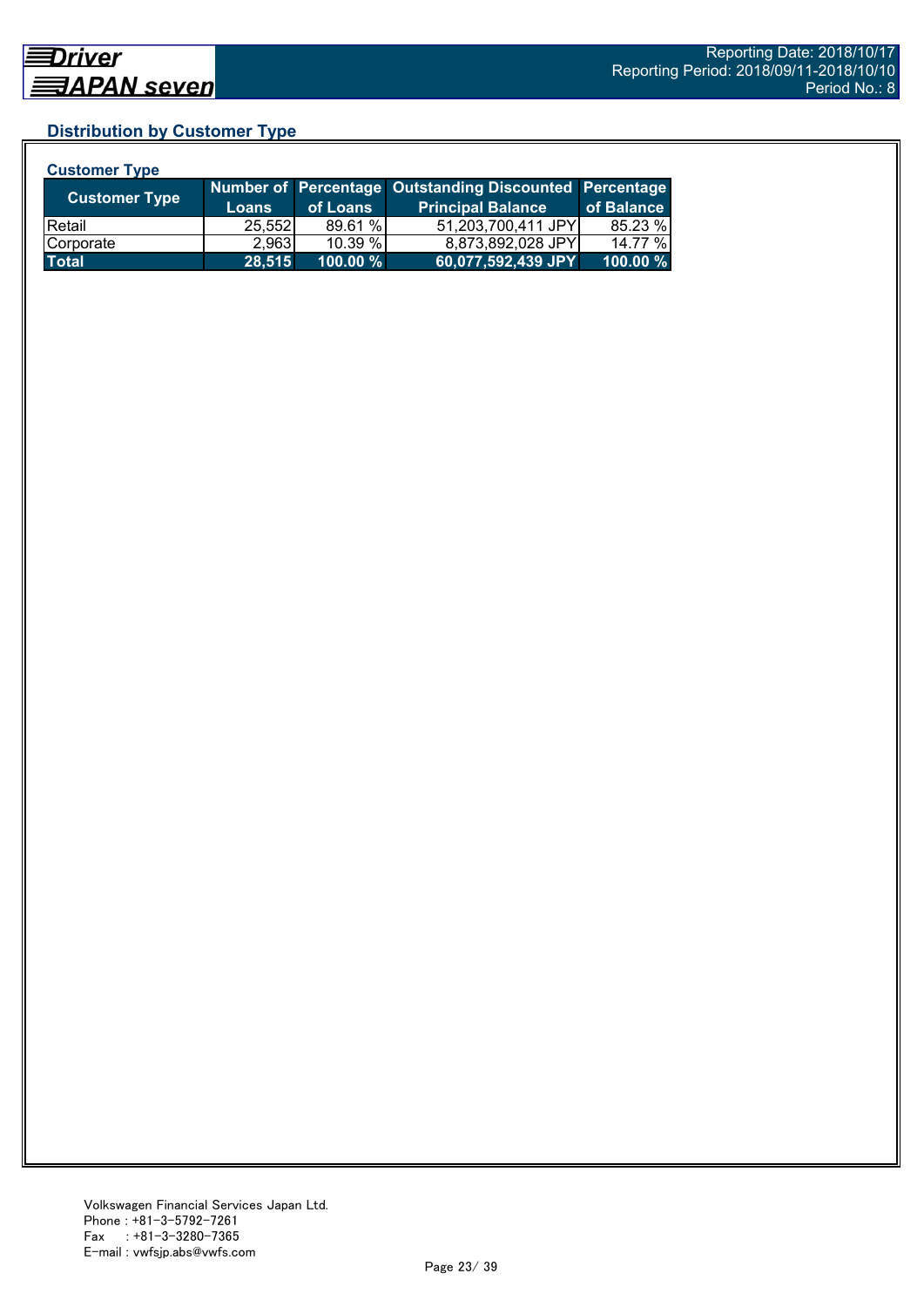## **Distribution by Outstanding Discounted Principal Balance**

| <b>Outstanding Discounted</b>     |              |           | <b>Number of Percentage Outstanding Discounted</b> | Percentage of  |
|-----------------------------------|--------------|-----------|----------------------------------------------------|----------------|
| <b>Principal Balance</b>          | <b>Loans</b> | of Loans  | <b>Principal Balance</b>                           | <b>Balance</b> |
| 500,000 JPY<br><=                 | 2,016        | 7.07 %    | 560,281,080 JPY                                    | 0.93 %         |
| 1,000,000 JPY<br>500,001 JPY      | 3,336        | 11.70 %   | 2,569,369,337 JPY                                  | 4.28 %         |
| 1,500,000 JPY<br>1.000.001 JPY    | 4,653        | 16.32 %   | 5,860,690,123 JPY                                  | 9.76 %         |
| 2,000,000 JPY<br>1.500.001 JPY -  | 5,226        | 18.33 %   | 9,126,458,025 JPY                                  | 15.19 %        |
| 2,500,000 JPY<br>2.000.001 JPY -  | 4,466        | 15.66 %   | 9,991,943,802 JPY                                  | 16.63 %        |
| 3,000,000 JPY<br>2,500,001 JPY -  | 3,224        | 11.31 %   | 8,806,358,675 JPY                                  | 14.66 %        |
| 3,500,000 JPY<br>3,000,001 JPY -  | 2,094        | 7.34 %    | 6,753,974,641 JPY                                  | 11.24 %        |
| 3.500,001 JPY -<br>4,000,000 JPY  | 1,252        | 4.39 %    | 4,662,249,372 JPY                                  | 7.76 %         |
| 4,000,001 JPY -<br>4,500,000 JPY  | 763          | 2.68 %    | 3,224,501,079 JPY                                  | 5.37 %         |
| 4,500,001 JPY -<br>5,000,000 JPY  | 455          | 1.60 %    | 2,152,677,010 JPY                                  | 3.58 %         |
| 6,000,000 JPY<br>5,000,001 JPY -  | 562          | 1.97 %    | 3,050,726,130 JPY                                  | 5.08 %         |
| 7,000,000 JPY<br>6,000,001 JPY -  | 259          | %<br>0.91 | 1,673,984,502 JPY                                  | 2.79 %         |
| 8,000,000 JPY<br>7.000.001 JPY -  | 134          | 0.47%     | 1,001,588,769 JPY                                  | 1.67 %         |
| 9,000,000 JPY<br>8,000,001 JPY    | 64           | 0.22%     | 539,696,580 JPY                                    | 0.90 %         |
| - 10,000,000 JPY<br>9.000.001 JPY | 11           | 0.04%     | 103,093,314 JPY                                    | 0.17%          |
| >= 10,000,001 JPY                 | 0            | 0.00%     | 0 JPY                                              | 0.00%          |
| <b>Total</b>                      | 28,515       | 100.00 %  | 60,077,592,439 JPY                                 | 100.00%        |

| <b>Statistics</b>                                       |               |
|---------------------------------------------------------|---------------|
| <b>Minimum</b> Outstanding Discounted Principal Balance | 8,474 JPY     |
| <b>Maximum</b> Outstanding Discounted Principal Balance | 9,755,392 JPY |
| <b>Average Outstanding Discounted Principal Balance</b> | 2,106,877 JPY |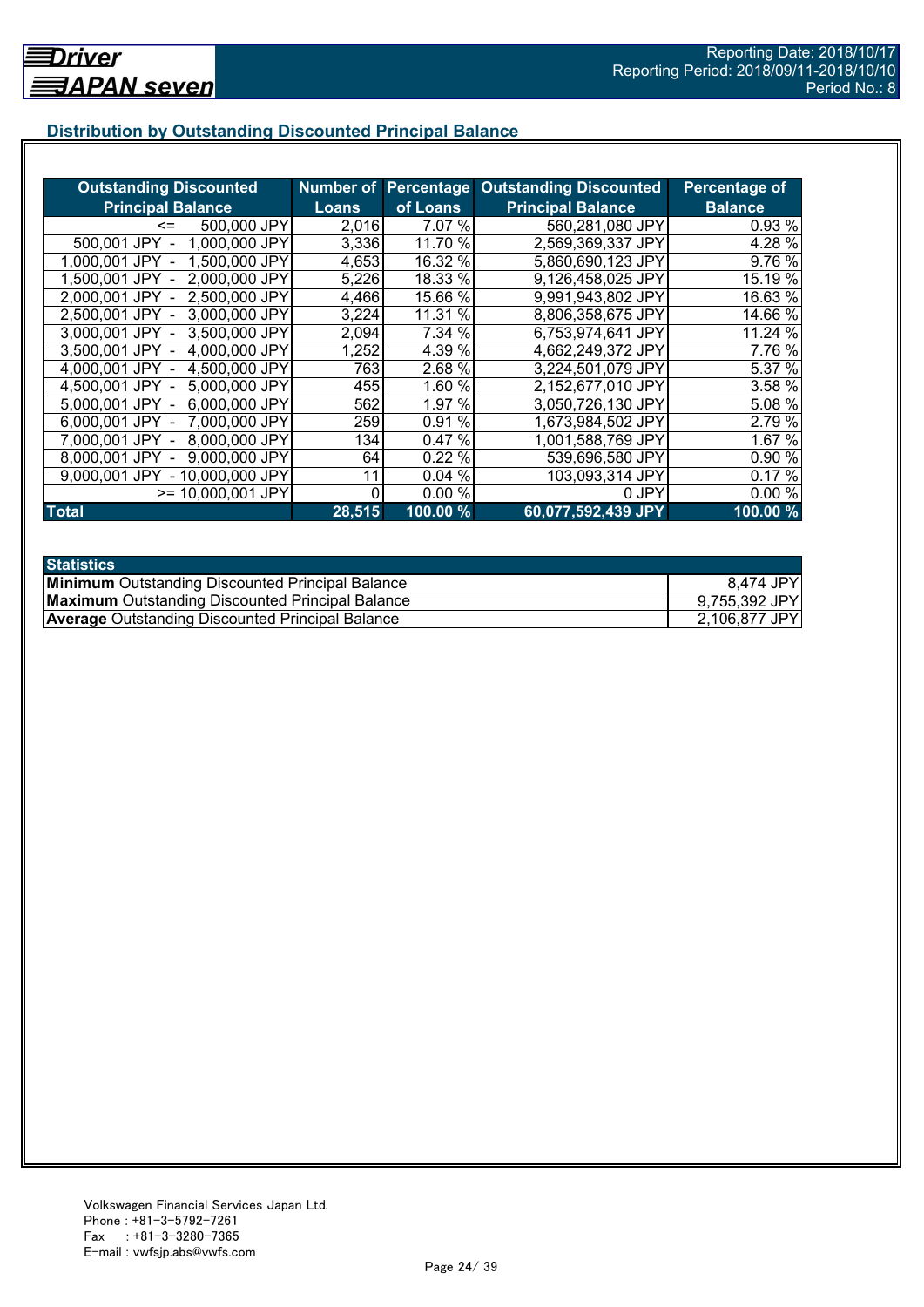## **Distribution by Original Principal Amount**

|                                   |              |          | <b>Number of Percentage Outstanding Discounted</b> | <b>Percentage of</b> |
|-----------------------------------|--------------|----------|----------------------------------------------------|----------------------|
| <b>Original Principal Balance</b> | <b>Loans</b> | of Loans | <b>Principal Balance</b>                           | <b>Balance</b>       |
| 500,000 JPY<br>$\leq$             | 441          | 1.55 %   | 86,356,218 JPY                                     | 0.14%                |
| 500,001 JPY<br>1,000,000 JPY      | 2,039        | 7.15 %   | 994,252,631 JPY                                    | 1.65 %               |
| 1,500,000 JPY<br>1.000.001 JPY    | 3,240        | 11.36 %  | 2,897,978,385 JPY                                  | 4.82 %               |
| 2,000,000 JPY<br>1.500.001 JPY    | 4,283        | 15.02 %  | 5,650,479,643 JPY                                  | 9.41 %               |
| 2,500,000 JPY<br>2.000.001 JPY    | 4,228        | 14.83 %  | 7,288,665,782 JPY                                  | 12.13 %              |
| 2,500,001 JPY<br>3.000.000 JPY    | 4,205        | 14.75 %  | 8,836,952,108 JPY                                  | 14.71 %              |
| 3.000.001 JPY -<br>3.500,000 JPY  | 3,163        | 11.09 %  | 7,950,679,653 JPY                                  | 13.23 %              |
| 3,500,001 JPY -<br>4,000,000 JPY  | 2,296        | 8.05 %   | 6,686,972,735 JPY                                  | 11.13 %              |
| 4,500,000 JPY<br>4,000,001 JPY    | 1,385        | 4.86 %   | 4,593,092,956 JPY                                  | 7.65 %               |
| 5,000,000 JPY<br>4,500,001 JPY -  | 1,029        | 3.61 %   | 3,831,421,498 JPY                                  | 6.38 %               |
| 6,000,000 JPY<br>5,000,001 JPY -  | 995          | 3.49 %   | 4,215,492,999 JPY                                  | 7.02 %               |
| 7,000,000 JPY<br>6,000,001 JPY -  | 563          | 1.97 %   | 2,840,755,543 JPY                                  | 4.73 %               |
| 8,000,000 JPY<br>7.000.001 JPY -  | 303          | 1.06 %   | 1,767,602,794 JPY                                  | 2.94 %               |
| 9,000,000 JPY<br>8.000.001 JPY    | 133          | 0.47%    | 861,669,896 JPY                                    | 1.43 %               |
| 9,000,001 JPY<br>- 10,000,000 JPY | 109          | 0.38 %   | 813,123,194 JPY                                    | 1.35 %               |
| $>= 10,000,001$ JPY               | 103          | 0.36%    | 762,096,404 JPY                                    | 1.27 %               |
| <b>Total</b>                      | 28,515       | 100.00 % | 60,077,592,439 JPY                                 | 100.00%              |

| <b>Statistics</b>                         |                |
|-------------------------------------------|----------------|
| <b>Minimum</b> Original Principal Balance | 100,000 JPY    |
| <b>Maximum</b> Original Principal Balance | 28,200,000 JPY |
| <b>Average Original Principal Balance</b> | 2,789,634 JPY  |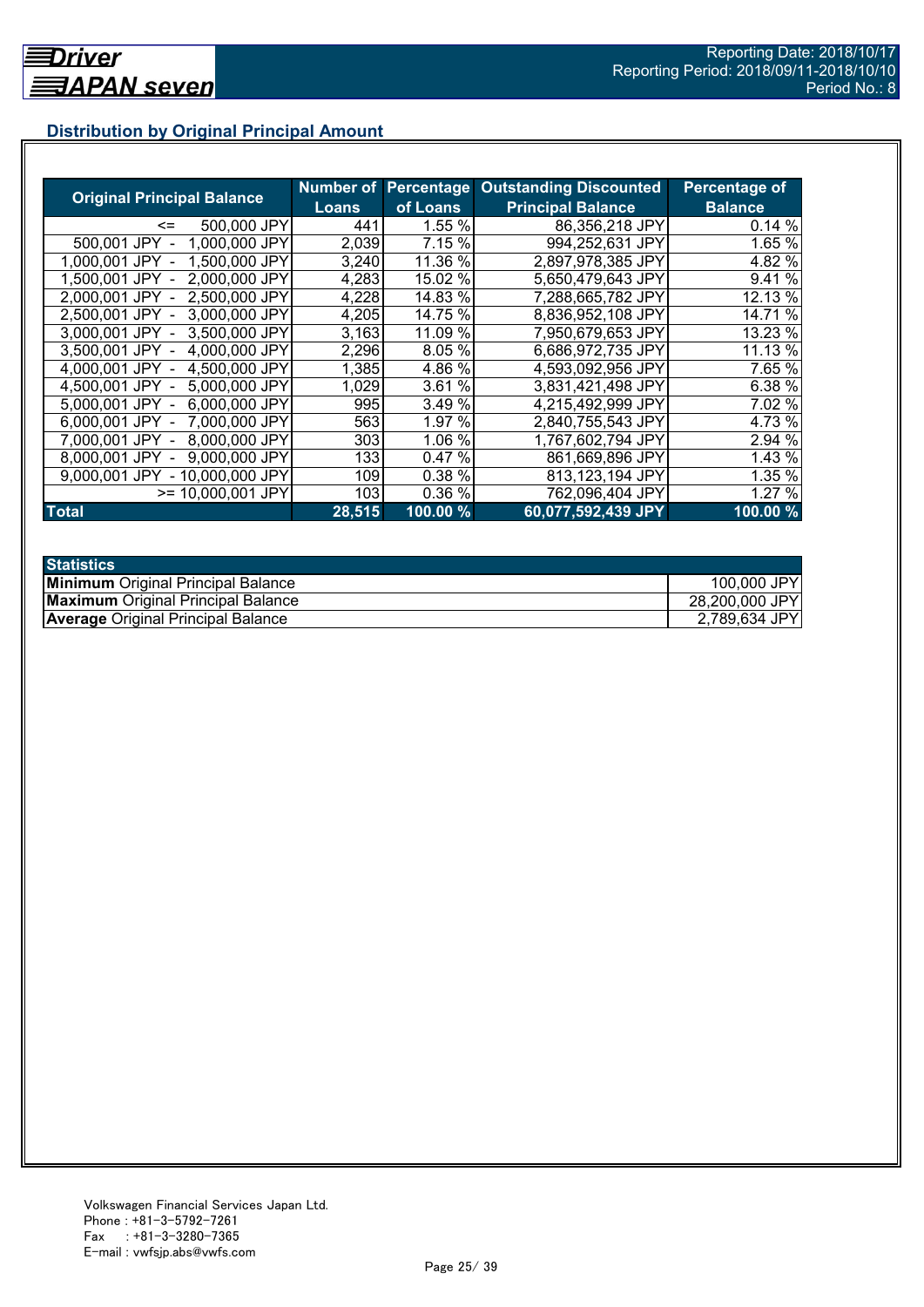## **Distribution by Interest Rate paid by the Obligor**

|                       |              |          | Interest Rate paid by the Number of Percentage Outstanding Discounted | <b>Percentage</b> |
|-----------------------|--------------|----------|-----------------------------------------------------------------------|-------------------|
| <b>Obligor</b>        | <b>Loans</b> | of Loans | <b>Principal Balance</b>                                              | of Balance        |
| < 0.900 %             | 397          | 1.39%    | 1,068,205,018 JPY                                                     | 1.78 %            |
| $0.900\% < 1.500\%$   | 5,268        | 18.47 %  | 13,054,238,831 JPY                                                    | 21.73 %           |
| 1.500 % < 2.000 %     | 9,227        | 32.36 %  | 21,659,130,264 JPY                                                    | 36.05 %           |
| $2.000 \% < 2.500 \%$ | 176          | 0.62%    | 640,641,993 JPY                                                       | 1.07 %            |
| $2.500 \% < 3.000 \%$ | 8,522        | 29.89 %  | 18,065,133,021 JPY                                                    | 30.07 %           |
| $3.000 \% < 3.500 \%$ | 1,098        | 3.85%    | 1,021,721,269 JPY                                                     | 1.70 %            |
| $3.500 \% < 4.000 \%$ | 3,816        | 13.38 %  | 4,558,544,444 JPY                                                     | 7.59 %            |
| 4.000 % < 4.500 %     |              | 0.04%    | 9,977,599 JPY                                                         | 0.02%             |
| 4.500 % < 5.000 %     |              | 0.00%    | 0 JPY                                                                 | 0.00%             |
| 5.000 % or more       |              | 0.00%    | 0 JPY                                                                 | 0.00%             |
| <b>Total</b>          | 28,515       | 100.00 % | 60,077,592,439 JPY                                                    | 100.00 %          |

| <b>Statistics</b>                     |       |
|---------------------------------------|-------|
| <b>Minimum</b> Interest Rate          | 0.00% |
| <b>Maximum</b> Interest Rate          | 4.09% |
| <b>Weighted Average Interest Rate</b> | 2.15% |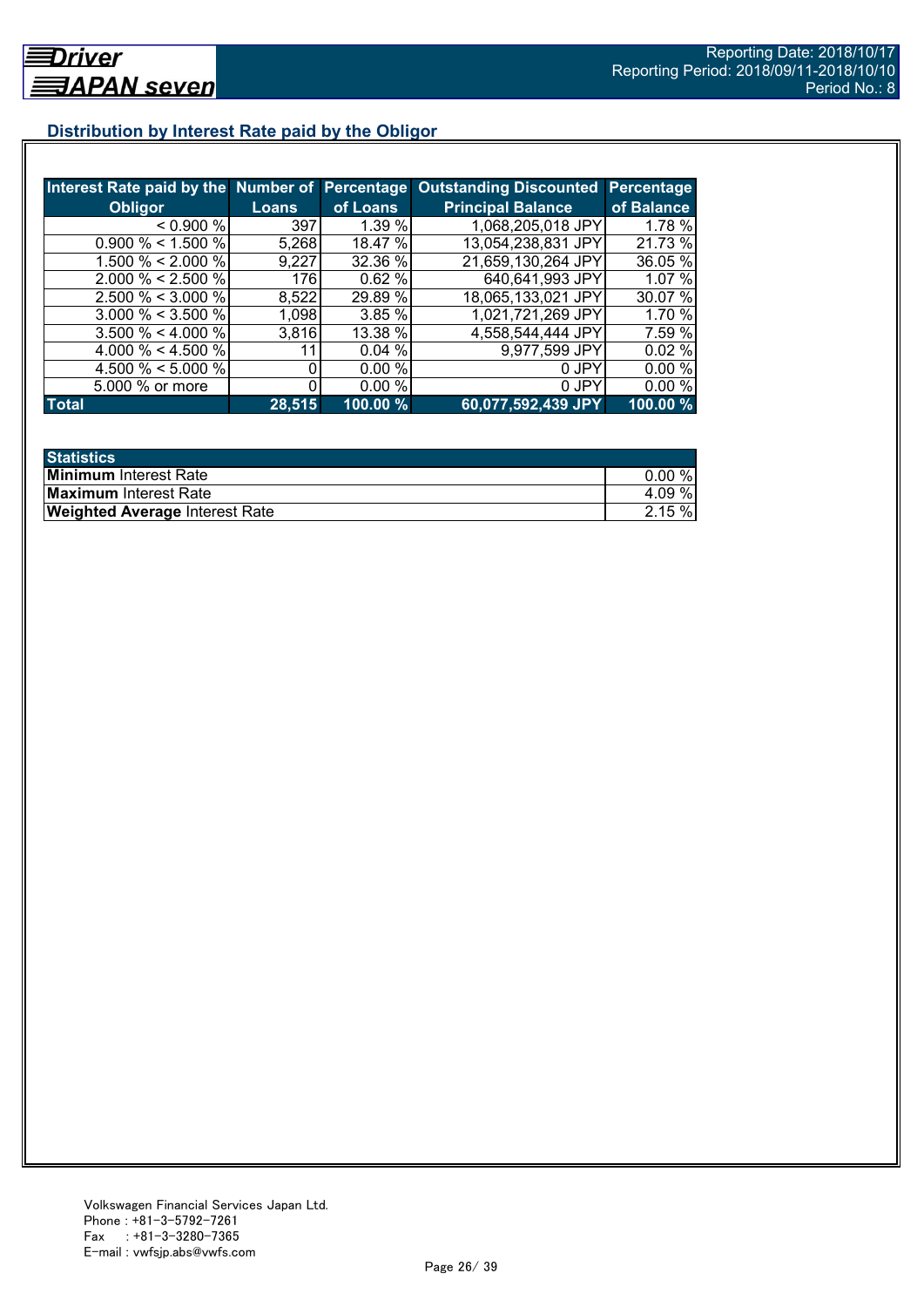## **Distribution by Original Term**

| Length of Original Term Number of Percentage |              |          | <b>Outstanding Discounted</b> | <b>Percentage</b> |
|----------------------------------------------|--------------|----------|-------------------------------|-------------------|
| (months)                                     | <b>Loans</b> | of Loans | <b>Principal Balance</b>      | of Balance        |
| $6 - 12$                                     | 155          | 0.54%    | 40,723,063 JPY                | 0.07%             |
| $13 - 18$                                    | 101          | 0.35 %   | 28,694,239 JPY                | 0.05%             |
| $19 - 24$                                    | 1,595        | 5.59 %   | 930,513,530 JPY               | 1.55 %            |
| $25 - 30$                                    | 100          | 0.35%    | 76,391,577 JPY                | 0.13%             |
| $31 - 36$                                    | 11,289       | 39.59 %  | 25,587,764,338 JPY            | 42.59 %           |
| $37 - 42$                                    | 87           | 0.31%    | 95,748,368 JPY                | 0.16%             |
| $43 - 48$                                    | 1,575        | 5.52 %   | 2,394,142,574 JPY             | 3.99 %            |
| $49 - 54$                                    | 22           | 0.08%    | 31,429,450 JPY                | 0.05%             |
| $55 - 60$                                    | 13,020       | 45.66 %  | 29,685,571,589 JPY            | 49.41 %           |
| $61 - 66$                                    | 16           | 0.06%    | 35,807,026 JPY                | 0.06%             |
| $67 - 72$                                    | 428          | 1.50 %   | 786,830,130 JPY               | 1.31%             |
| 73 - 84                                      | 127          | 0.45%    | 383,976,555 JPY               | 0.64%             |
| <b>Total</b>                                 | 28,515       | 100.00 % | 60,077,592,439 JPY            | 100.00 %          |

| <b>Statistics</b>                               |       |
|-------------------------------------------------|-------|
| <b>Minimum</b> Original Term in months          |       |
| <b>Maximum</b> Original Term in months          | 84    |
| <b>Weighted Average Original Term in months</b> | 48.93 |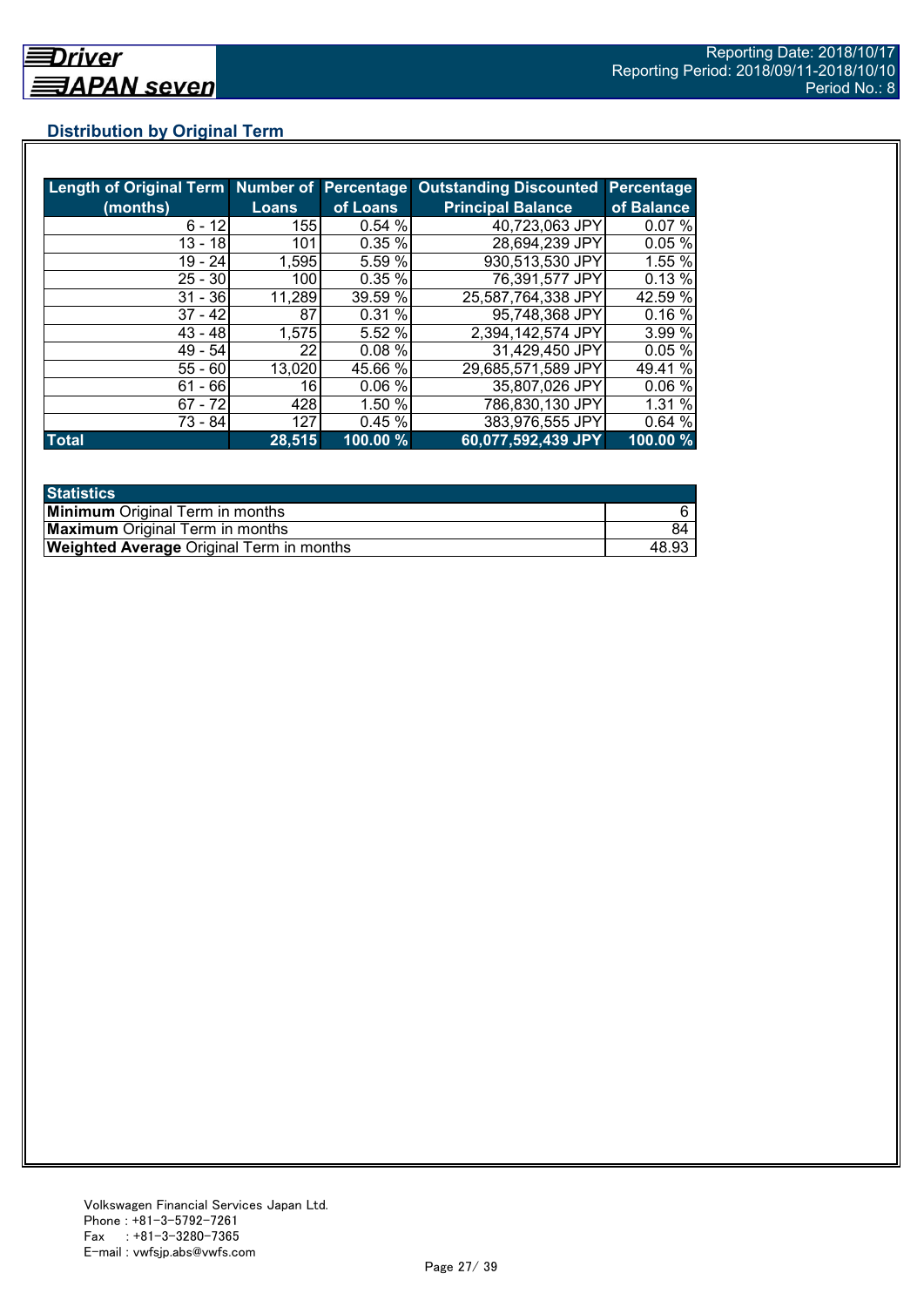## **Distribution by Remaining Term**

| <b>Length of Remaining</b> |              |          | Number of Percentage Outstanding Discounted Percentage |            |
|----------------------------|--------------|----------|--------------------------------------------------------|------------|
| <b>Term (months)</b>       | <b>Loans</b> | of Loans | <b>Principal Balance</b>                               | of Balance |
| $= 12$                     | 3,207        | 11.25 %  | 3,360,917,467 JPY                                      | 5.59 %     |
| $13 - 18$                  | 3,683        | 12.92 %  | 6,773,241,716 JPY                                      | 11.27 %    |
| 19 - 24                    | 4,484        | 15.73 %  | 10,031,895,743 JPY                                     | 16.70 %    |
| $25 - 30$                  | 3,629        | 12.73 %  | 8,440,671,134 JPY                                      | 14.05 %    |
| $31 - 36$                  | 2,062        | 7.23 %   | 3,912,280,379 JPY                                      | 6.51 %     |
| $37 - 42$                  | 3,691        | 12.94 %  | 7,981,873,904 JPY                                      | 13.29 %    |
| $43 - 48$                  | 4,682        | 16.42 %  | 11.371,256,925 JPY                                     | 18.93 %    |
| $49 - 54$                  | 2,452        | 8.60 %   | 6,533,197,152 JPY                                      | 10.87 %    |
| $55 - 60$                  | 476          | 1.67 %   | 1,260,400,181 JPY                                      | 2.10 %     |
| $61 - 66$                  | 91           | 0.32%    | 219,691,314 JPY                                        | 0.37%      |
| $67 - 72$                  | 35           | 0.12%    | 109,318,215 JPY                                        | 0.18%      |
| 73 - 84                    | 23           | 0.08%    | 82,848,309 JPY                                         | 0.14%      |
| <b>Total</b>               | 28,515       | 100.00 % | 60,077,592,439 JPY                                     | 100.00 %   |

| <b>Statistics</b>                                |  |
|--------------------------------------------------|--|
| <b>Minimum</b> Remaining Term in months          |  |
| <b>Maximum</b> Remaining Term in months          |  |
| <b>Weighted Average Remaining Term in months</b> |  |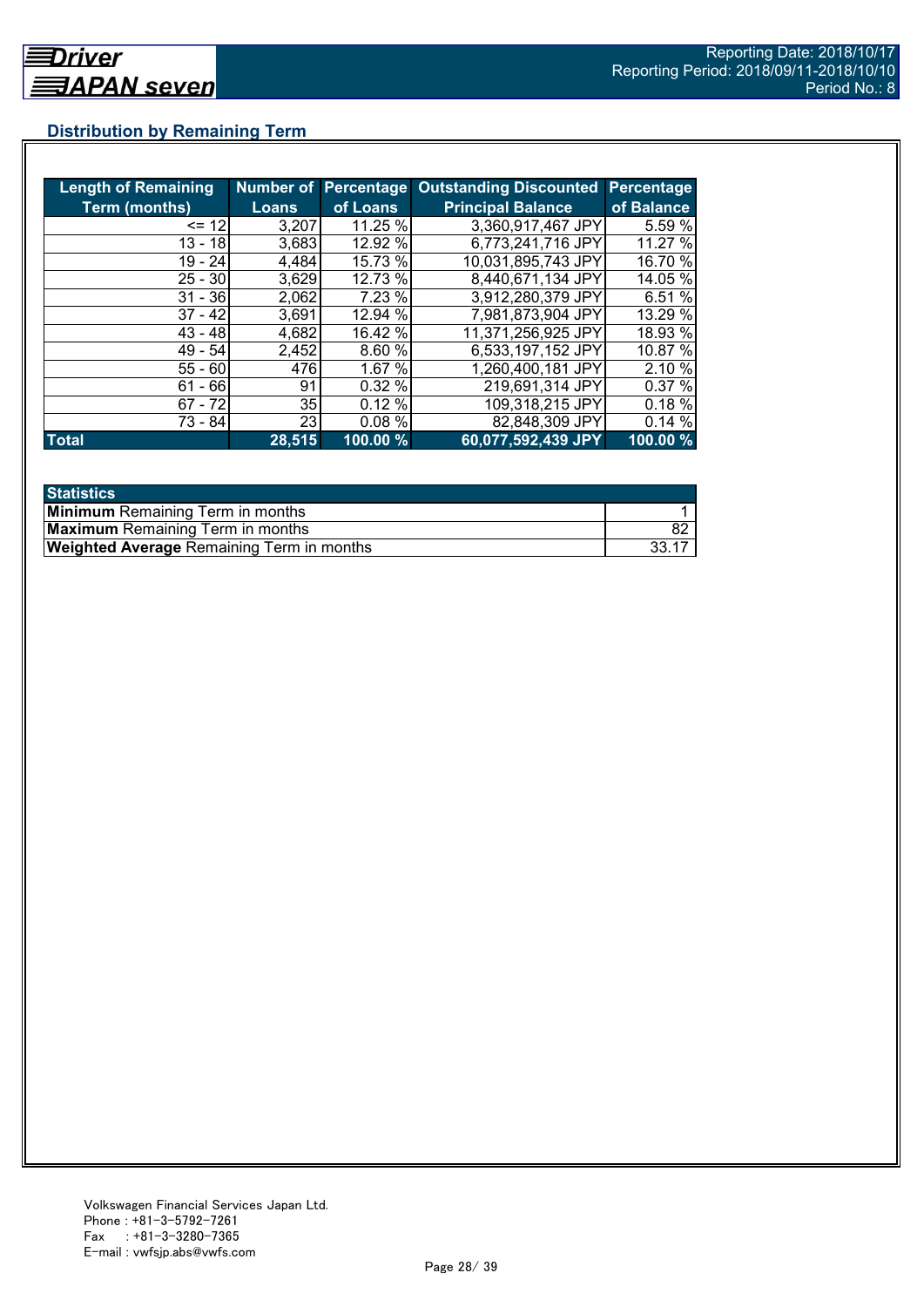## **Distribution by Seasoning**

|                           |              |          | Number of Percentage Outstanding Discounted | <b>Percentage</b> |
|---------------------------|--------------|----------|---------------------------------------------|-------------------|
| <b>Seasoning (months)</b> | <b>Loans</b> | of Loans | <b>Principal Balance</b>                    | of Balance        |
| $= 12$                    | 9,339        | 32.75 %  | 22,234,319,362 JPY                          | 37.01 %           |
| $13 - 18$                 | 10,197       | 35.76 %  | 21,853,720,396 JPY                          | 36.38 %           |
| $19 - 24$                 | 5,119        | 17.95 %  | 10,010,967,652 JPY                          | 16.66 %           |
| $25 - 30$                 | 2,131        | 7.47 %   | 3,808,565,743 JPY                           | 6.34 %            |
| $31 - 36$                 | 981          | 3.44%    | 1,455,805,245 JPY                           | 2.42 %            |
| $37 - 42$                 | 255          | 0.89%    | 301,562,155 JPY                             | 0.50%             |
| $43 - 48$                 | 215          | 0.75%    | 216,039,162 JPY                             | 0.36 %            |
| $49 - 54$                 | 145          | 0.51%    | 117,582,235 JPY                             | 0.20%             |
| $55 - 60$                 | 116          | 0.41%    | 74,406,272 JPY                              | 0.12%             |
| - 66<br>61                | 8            | 0.03%    | 3,143,762 JPY                               | 0.01%             |
| $67 - 72$                 | 9            | 0.03%    | 1,480,455 JPY                               | 0.00%             |
| 73 - 84                   |              | 0.00%    | 0 JPY                                       | 0.00%             |
| <b>Total</b>              | 28,515       | 100.00 % | 60,077,592,439 JPY                          | 100.00 %          |

| <b>Statistics</b>                           |      |
|---------------------------------------------|------|
| <b>Minimum</b> Seasoning in months          |      |
| <b>Maximum</b> Seasoning in months          |      |
| <b>Weighted Average Seasoning in months</b> | 15.7 |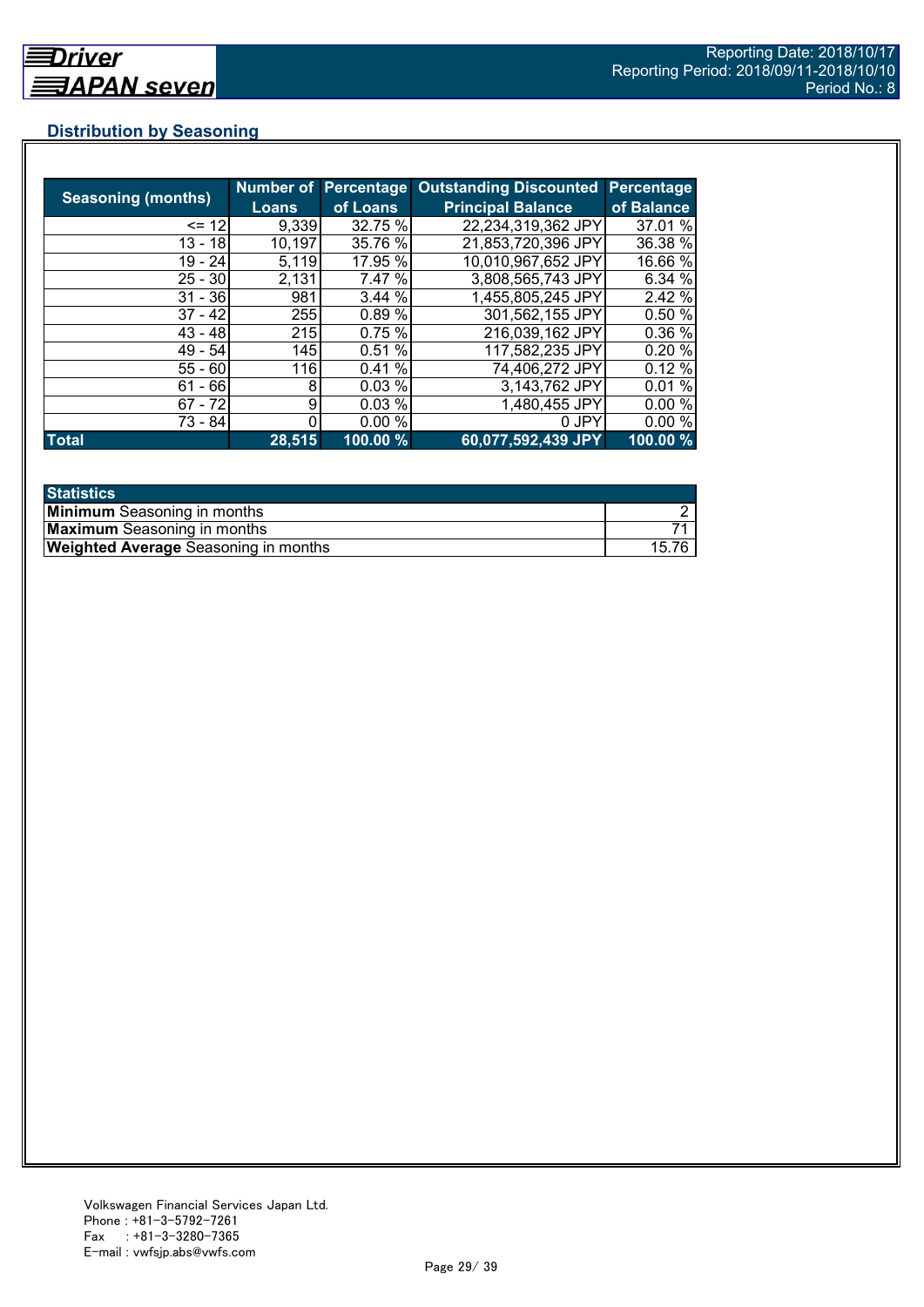## **Distribution by Type of Car**

| <b>Type of Car</b> |         |          |                                                        |            |
|--------------------|---------|----------|--------------------------------------------------------|------------|
| <b>Type of Car</b> |         |          | Number of Percentage Outstanding Discounted Percentage |            |
|                    | Loans   | of Loans | <b>Principal Balance</b>                               | of Balance |
| <b>New</b>         | 18.5521 | 65.06 %  | 46,351,607,675 JPY                                     | 77.15 %    |
| Used               | 9.963   | 34.94 %  | 13,725,984,764 JPY                                     | 22.85 %    |
| <b>Total</b>       | 28,515  | 100.00 % | 60,077,592,439 JPY                                     | 100.00 %   |

#### **Type of Car: Only Balloon Loans**

| Type of Car <b>T</b> | <b>Loans</b> | of Loans | Number of Percentage Outstanding Discounted Percentage<br><b>Principal Balance</b> | of Balance  |
|----------------------|--------------|----------|------------------------------------------------------------------------------------|-------------|
| <b>New</b>           | 17,684       | 76.83 %  | 44,894,912,486 JPY                                                                 | 82.77 %     |
| <b>Used</b>          | 5.334        | 23.17 %  | 9.348.397.713 JPY                                                                  | 17.23 %     |
| <b>Total</b>         | 23,018       | 100.00 % | 54,243,310,199 JPY                                                                 | $100.00 \%$ |

#### **Type of Car: Only Equal Instalment Loans**

| Type of Car  |              | of Loans    | Number of Percentage Outstanding Discounted Percentage | of Balance |
|--------------|--------------|-------------|--------------------------------------------------------|------------|
|              | <b>Loans</b> |             | <b>Principal Balance</b>                               |            |
| <b>New</b>   | 8681         | 15.79%      | 1,456,695,189 JPY                                      | 24.97 %    |
| <b>Used</b>  | 4,629        | 84.21 %     | 4.377.587.051 JPY                                      | 75.03 %    |
| <b>Total</b> | 5.497        | $100.00 \%$ | $ 5,834,282,240$ JPY $\rangle$                         | 100.00 %   |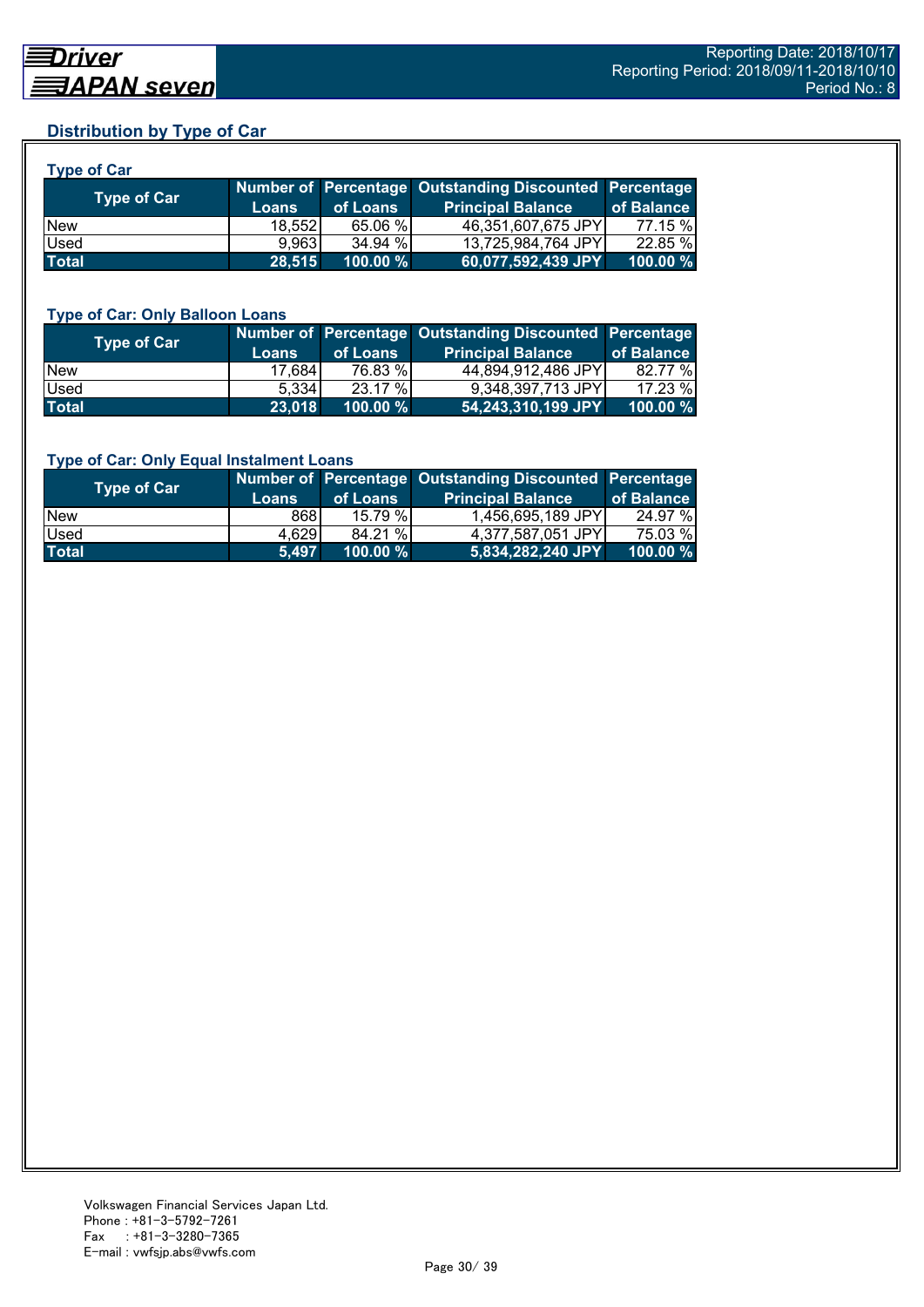## **Distribution by Brand and Model**

|                              |                                          |                 |                  | Number of Percentage Outstanding Discounted | Percentage      |
|------------------------------|------------------------------------------|-----------------|------------------|---------------------------------------------|-----------------|
| <b>Make</b>                  | <b>Model</b>                             | Loans           | of Loans         | <b>Principal Balance</b>                    | of Balance      |
| Audi                         | Α1                                       | 996             | 3.49 %           | 1,446,731,647 JPY                           | 2.41 %          |
|                              | A3                                       | 2,544           | 8.92 %           | 4,765,118,578 JPY                           | 7.93 %          |
|                              | $\overline{A4}$                          | 2,115           | 7.42 %           | 5,859,862,767 JPY                           | 9.75%           |
|                              | $\overline{A5}$                          | 627             | 2.20 %           | 1,957,795,842 JPY                           | 3.26 %          |
|                              | A <sub>6</sub>                           | 646             | 2.27 %           | 1,833,617,186 JPY                           | 3.05%           |
|                              | $\overline{A7}$                          | 232             | 0.81%            | 948,263,531 JPY                             | 1.58 %          |
|                              | A <sub>8</sub>                           | $\overline{77}$ | 0.27%            | 344,652,042 JPY                             | 0.57%           |
|                              | $\overline{S1}$                          | 112             | 0.39%            | 238,465,823 JPY                             | 0.40%           |
|                              | S3                                       | 344             | 1.21%            | 976,381,728 JPY                             | 1.63%           |
|                              | $\overline{\mathsf{S4}}$                 | 162             | 0.57%            | 669,605,639 JPY                             | 1.11%           |
|                              | $\overline{\text{S5}}$                   | 108             | 0.38%            | 459,108,353 JPY                             | 0.76%           |
|                              | S <sub>6</sub>                           | 30              | 0.11%            | 126,959,325 JPY                             | 0.21%           |
|                              | $\overline{\mathsf{S}7}$                 | $\overline{27}$ | 0.09%            | 129,399,867 JPY                             | 0.22%           |
|                              | S <sub>8</sub>                           | 18              | 0.06%            | 106,105,810 JPY                             | 0.18%           |
|                              | SQ <sub>5</sub>                          | 22              | 0.08%            | 154,428,350 JPY                             | 0.26%           |
|                              | RS3                                      | 18              | 0.06%            | 81,842,492 JPY                              | 0.14%           |
|                              | RS4                                      | 9               | 0.03%            | 36,626,669 JPY                              | 0.06 %          |
|                              | RS <sub>5</sub>                          | $\overline{6}$  | 0.02%            | 21,002,567 JPY                              | 0.03%           |
|                              | RS <sub>6</sub>                          | 9               | 0.03%            | 39,746,692 JPY                              | 0.07%           |
|                              | RS7                                      | $\overline{9}$  | 0.03%            | 54,154,699 JPY                              | 0.09%           |
|                              | $\overline{Q}$                           | 461             | 1.62 %           | 1.264.000.773 JPY                           | 2.10 %          |
|                              | Q3                                       | 805             | 2.82 %           | 1,796,959,870 JPY                           | 2.99 %          |
|                              | $\overline{\text{Q5}}$                   | 536             | 1.88 %           | 1,721,859,596 JPY                           | 2.87 %          |
|                              | $\overline{Q7}$                          | 214             | 0.75 %           | 1,132,419,699 JPY                           | 1.88 %          |
|                              | RSQ3                                     | 16              | 0.06%            | 65,915,749 JPY                              | 0.11%           |
|                              | ТT                                       | 745             | 2.61%            | 2,109,747,865 JPY                           | 3.51 %          |
|                              | R <sub>8</sub>                           | 11              | 0.04%            | 73,297,704 JPY                              | 0.12%           |
|                              | <b>AUDI OTHERS</b>                       | 0               | 0.00%            | 0 JPY                                       | 0.00%           |
|                              | Subtotal                                 | 10,899          | 38.22 %          | 28,414,070,863 JPY                          | 47.30 %         |
| <b>Bentley</b>               | <b>ARNAGE</b>                            | 0               | 0.00%            | 0 JPY                                       | 0.00%           |
|                              | AZURE                                    | $\pmb{0}$       | 0.00%            | 0 JPY                                       | 0.00%           |
|                              | <b>BENTAYGA</b>                          | 0               | 0.00%            | 0 JPY                                       | 0.00%           |
|                              | <b>CONTINENTAL</b><br><b>FLYING SPUR</b> | $\overline{17}$ | 0.06%<br>0.01%   | 107,601,665 JPY<br>32,010,946 JPY           | 0.18%           |
|                              | <b>MULSANNE</b>                          | 4<br>0          | 0.00%            | 0 JPY                                       | 0.05%<br>0.00%  |
|                              | <b>BENTLEY</b>                           |                 |                  |                                             |                 |
|                              | <b>OTHERS</b>                            | 0               | 0.00%            | 0 JPY                                       | 0.00%           |
|                              | Subtotal                                 | $\overline{21}$ | 0.07%            | 139,612,611 JPY                             | 0.23%           |
| Lamborghini                  | <b>AVENTADOR</b>                         | 0               | 0.00%            | 0 JPY                                       | 0.00%           |
|                              | <b>DIABLO</b>                            | 0               | 0.00%            | 0 JPY                                       | 0.00%           |
|                              | <b>GALLARDO</b>                          | $\overline{2}$  | 0.01%            | 11,502,963 JPY                              | 0.02%           |
|                              | <b>HURACÁN</b>                           | 3               | 0.01%            | 18,050,146 JPY                              | 0.03%           |
|                              | <b>MULCIELAGO</b>                        | 0               | 0.00%            | 0 JPY                                       | 0.00%           |
|                              | <b>LAMBORGHINI</b>                       | 0               | 0.00%            | 0 JPY                                       | 0.00%           |
|                              | <b>OTHERS</b>                            |                 |                  |                                             |                 |
|                              | Subtotal                                 | 5               | 0.02%            | 29,553,109 JPY                              | 0.05%           |
| <b>VW</b>                    | <b>ARTEON</b>                            | 80              | $0.28\%$         | 340,536,143 JPY                             | 0.57 %          |
|                              | <b>BEETLE</b>                            | 1,720           | 6.03 %           | 2,907,007,149 JPY                           | 4.84 %          |
|                              | <b>BORA</b>                              | 0               | 0.00%            | 0 JPY                                       | 0.00%           |
|                              | EOS                                      | 2               | 0.01%            | 407,645 JPY                                 | 0.00%           |
|                              | <b>GOLF</b>                              | 6,745           | 23.65 %          | 12,673,865,401 JPY                          | 21.10 %         |
|                              | <b>JETTA</b>                             | 7               | 0.02%            | 1,966,554 JPY                               | 0.00%           |
|                              | LUPO                                     | 1               | 0.00%            | 184,148 JPY                                 | 0.00 %          |
|                              | <b>PASSAT</b><br><b>POLO</b>             | 1,389           | 4.87 %           | 3,068,742,431 JPY                           | 5.11 %<br>6.86% |
|                              | <b>SCIROCCO</b>                          | 3,162<br>19     | 11.09 %<br>0.07% | 4,119,378,273 JPY<br>14,113,716 JPY         | 0.02%           |
|                              | <b>SHARAN</b>                            | 511             | 1.79 %           | 1,037,996,269 JPY                           | 1.73 %          |
|                              | <b>TIGUAN</b>                            | 1,042           | 3.65%            | 2,684,977,565 JPY                           | 4.47%           |
|                              | <b>TOUAREG</b>                           | 74              | 0.26%            | 196,146,475 JPY                             | 0.33 %          |
|                              | <b>TOURAN</b>                            | 1,561           | 5.47 %           | 3,247,655,453 JPY                           | 5.41 %          |
|                              | UP                                       | 1,264           | 4.43 %           | 1,187,657,334 JPY                           | 1.98 %          |
|                              | VENTO                                    | 0               | 0.00%            | 0 JPY                                       | 0.00%           |
|                              | <b>VW OTHERS</b>                         | $\mathbf 0$     | 0.00%            | 0 JPY                                       | 0.00%           |
|                              | <b>Subtotal</b>                          | 17,577          | 61.36 %          | 31,480,634,556 JPY                          | 51.83 %         |
| <b>Non VW Group Vehicles</b> |                                          | 13              | 0.05%            | 13,721,300 JPY                              | 0.02%           |
|                              | Subtotal                                 | 13              | 0.05%            | 13,721,300 JPY                              | 0.02%           |
|                              | <b>Total</b>                             | 28,515          | 100.00 %         | 60,077,592,439 JPY                          | 100.00 %        |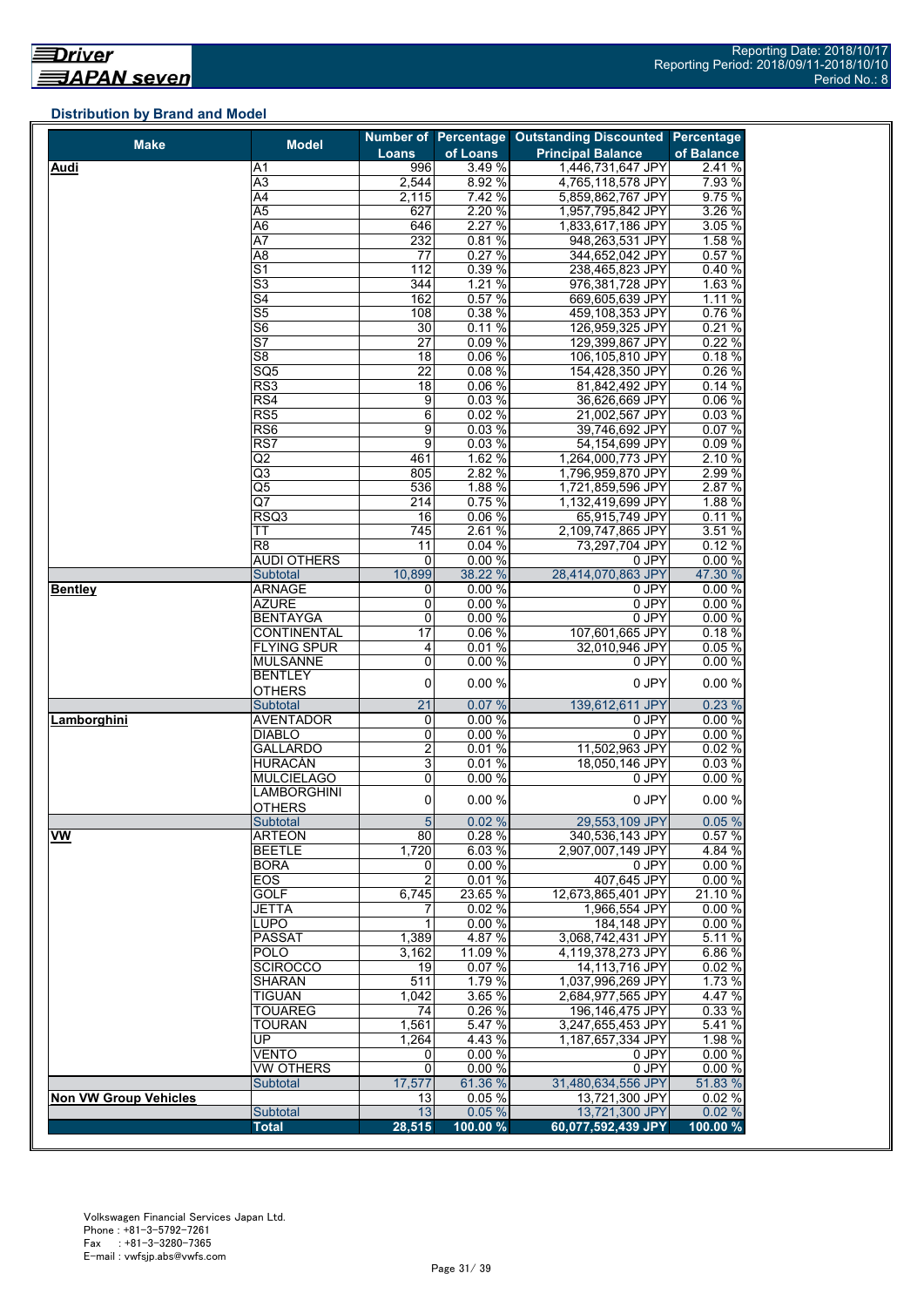## **Geographic Distribution by Prefecture**

|                   |                  | <b>Number of Percentage</b> | <b>Outstanding Discounted</b> | <b>Percentage</b>   |
|-------------------|------------------|-----------------------------|-------------------------------|---------------------|
| <b>Prefecture</b> | <b>Loans</b>     | of Loans                    | <b>Principal Balance</b>      | of Balance          |
| Tokyo             | 4,458            | 15.63 %                     | 10,636,362,912 JPY            | 17.70 %             |
| Kanagawa          | 2,864            | 10.04 $\frac{1}{6}$         | 6,187,913,704 JPY             | 10.30 $\frac{1}{6}$ |
| Aichi             | 2,186            | 7.67 %                      | 4,441,082,267 JPY             | $7.39\%$            |
| Saitama           | 1,898            | 6.66%                       | 4,047,978,406 JPY             | 6.74 %              |
| Osaka             | 1,812            | 6.35 $\sqrt{2}$             | 4,044,373,041 JPY             | 6.73 %              |
| Fukuoka           | 1,333            | 4.67 $\sqrt{2}$             | 2,780,492,808 JPY             | 4.63 $\sqrt{6}$     |
| Chiba             | 1,187            | $4.16\,\sqrt[6]{ }$         | 2,440,073,026 JPY             | $4.06\,\sqrt{6}$    |
| Hokkaido          | 1,003            | $3.52\%$                    | 2,328,566,004 JPY             | 3.88 %              |
| Hyogo             | 939              | 3.29%                       | 1,872,602,413 JPY             | $3.12\%$            |
| Ibaraki           | 883              | $3.10\%$                    | 1,783,692,141 JPY             | $2.97\%$            |
| Shizuoka          | 839              | $2.94\%$                    | 1,716,391,587 JPY             | $2.86\,\sqrt{2}$    |
| Tochigi           | 667              | 2.34 %                      | 1,351,478,123 JPY             | $2.\overline{25\%}$ |
| Gunma             | 542              | 1.90 %                      | 1,069,514,001 JPY             | 1.78 %              |
| Miyagi            | 534              | 1.87 %                      | 1,058,126,536 JPY             | 1.76%               |
| Hiroshima         | 568              | 1.99 $\frac{1}{6}$          | 1,040,932,481 JPY             | 1.73 %              |
| Kyoto             | 490              | 1.72 %                      | 1,002,347,383 JPY             | 1.67 %              |
| Gifu              | $\overline{423}$ | 1.48 $\sqrt{8}$             | 825,300,582 JPY               | 1.37%               |
| Nagano            | 398              | $1.40\%$                    | 781,302,290 JPY               | 1.30 %              |
| Mie               | 349              | $1.22\%$                    | 675,511,158 JPY               | 1.12 %              |
| Fukushima         | 325              | 1.14 $\frac{6}{6}$          | 619,612,965 JPY               | $1.03\%$            |
| Oita              | 291              | $1.02\%$                    | 610,485,147 JPY               | 1.02 %              |
| Okayama           | 301              | $1.06\%$                    | 568,024,050 JPY               | 0.95 %              |
| Niigata           | 313              | 1.10%                       | 558,663,770 JPY               | 0.93 %              |
| Nara              | 258              | 0.90%                       | 552,241,019 JPY               | 0.92 %              |
| Kagoshima         | 252              | $0.88\%$                    | 533,135,774 JPY               | $0.89\%$            |
| Kumamoto          | 268              | 0.94 %                      | 512,851,975 JPY               | $0.85\%$            |
| Shiga             | 253              | 0.89%                       | 504,162,701 JPY               | 0.84%               |
| Yamanashi         | 220              | $0.77\%$                    | 486,049,838 JPY               | 0.81%               |
| Yamaguchi         | 252              | 0.88 %                      | 466,050,190 JPY               | 0.78%               |
| Ishikawa          | 209              | 0.73 %                      | 424,447,572 JPY               | 0.71%               |
| Wakayama          | 199              | $0.70\,\sqrt{2}$            | 404,906,177 JPY               | 0.67%               |
| Yamagata          | 218              | $0.76\,\sqrt{6}$            | 386,912,561 JPY               | $0.64\%$            |
| Fukui             | 167              | 0.59%                       | 348,008,734 JPY               | $0.58\%$            |
| Nagasaki          | 167              | $0.59\%$                    | 340,039,372 JPY               | $0.57\%$            |
| Toyama            | 210              | 0.74%                       | 338,968,501 JPY               | 0.56 %              |
| Iwate             | 157              | $0.55\%$                    | 315,345,937 JPY               | 0.52%               |
| Miyazaki          | $\overline{149}$ | 0.52%                       | 311,712,275 JPY               | 0.52%               |
| Ehime             | 139              | $0.49\%$                    | 263,912,671 JPY               | 0.44%               |
| Kagawa            | 140              | 0.49%                       | 255,257,954 JPY               | 0.42%               |
| Saga              | 138              | 0.48%                       | 248,756,963 JPY               | $0.41\%$            |
| Aomori            | 119              | 0.42 %                      | 227,655,389 JPY               | 0.38 %              |
| Tokushima         | 96               | 0.34%                       | 176,185,795 JPY               | 0.29%               |
| Akita             | 96               | 0.34 %                      | 169,281,452 JPY               | 0.28%               |
| Okinawa           | 64               | 0.22 %                      | 108,524,180 JPY               | 0.18%               |
| Shimane           | 44               | $0.15\%$                    | 100,565,720 JPY               | 0.17%               |
| Tottori           | 46               | 0.16%                       | 80,909,483 JPY                | 0.13%               |
| Kouchi            | 51               | 0.18%                       | 80,883,411 JPY                | 0.13%               |
| <b>Total</b>      | 28,515           | 100.00 %                    | 60,077,592,439 JPY            | 100.00 %            |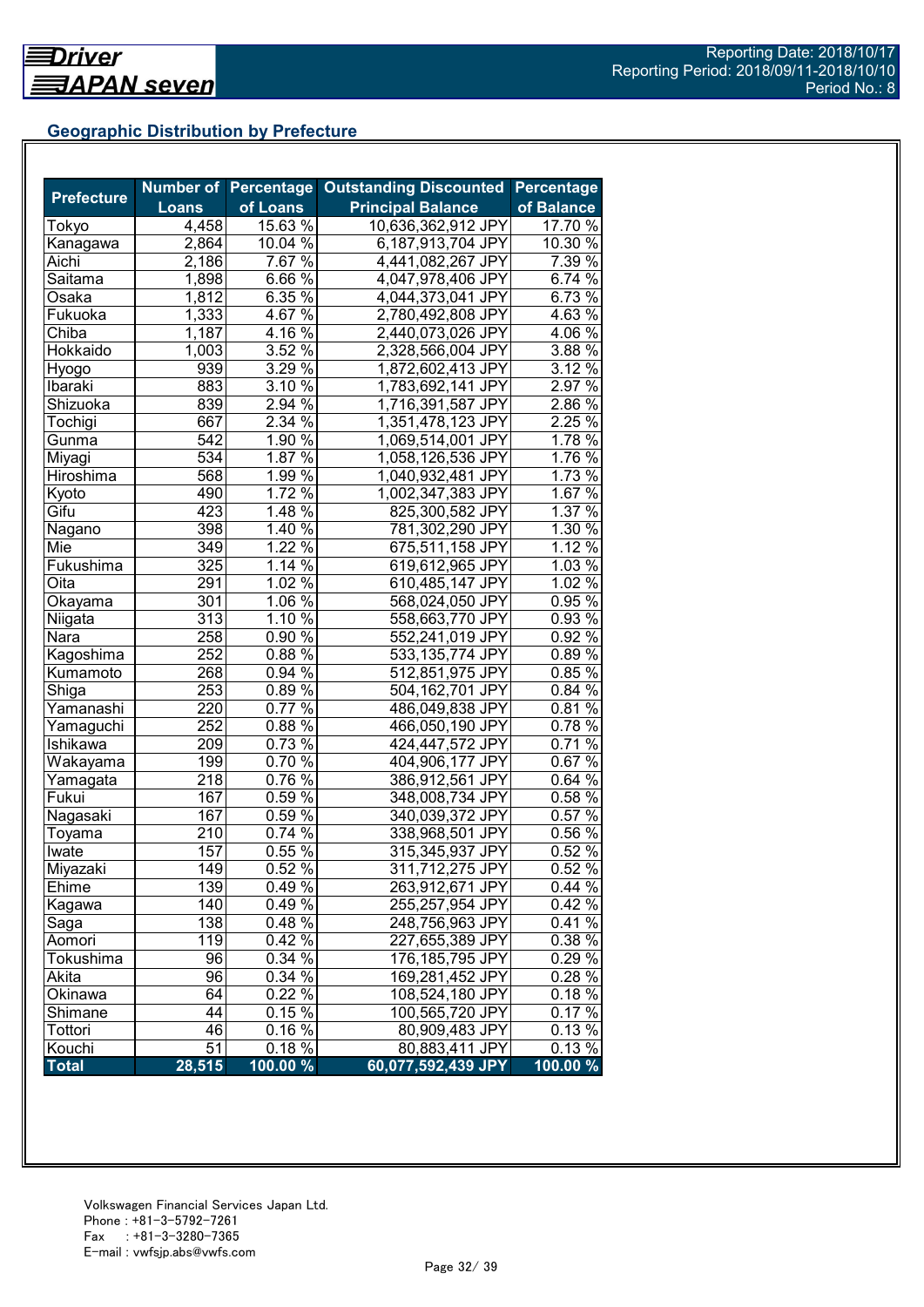## **Distribution by Obligor Concentration**

| Distribution of Loan Contracts and Vehicles per Obligor |           |                  |        |          |                                                        |            |  |
|---------------------------------------------------------|-----------|------------------|--------|----------|--------------------------------------------------------|------------|--|
| <b>Contract</b>                                         | Number of | Percentage of    |        |          | Number of Percentage Outstanding Discounted Percentage |            |  |
| <b>Concentration Customers</b>                          |           | <b>Customers</b> | Loans  | of Loans | <b>Principal Balance</b>                               | of Balance |  |
|                                                         | 27,465    | 96.84 %          | 27,465 | 96.32 %  | 57,480,536,317 JPY                                     | 95.68 %    |  |
|                                                         | 843       | 2.97 %           | 976    | 3.42 %   | 2,419,611,802 JPY                                      | 4.03 %     |  |
|                                                         | 491       | $0.17 \%$        | 67     | 0.23%    | 168,225,612 JPY                                        | 0.28%      |  |
|                                                         |           | $0.02 \%$        |        | 0.02%    | 9,218,708 JPY                                          | 0.02%      |  |
|                                                         |           | 0.00%            |        | 0.00 %   | 0 JPY                                                  | 0.00%      |  |
| $6 - 10$                                                |           | 0.00 %           |        | 0.00 %   | 0 JPY                                                  | 0.00%      |  |
| 11 or more                                              |           | 0.00 %           |        | 0.00 %   | 0 JPY                                                  | 0.00%      |  |
| <b>Total</b>                                            | 28,362    | 100.00 %         | 28,515 | 100.00 % | 60,077,592,439 JPY                                     | 100.00 %   |  |

#### **Top 20 Obligor**

| <b>Number</b>      |                  | Number of Outstanding Discounted Percentage |            |
|--------------------|------------------|---------------------------------------------|------------|
|                    | <b>Contracts</b> | <b>Principal Balance</b>                    | of Balance |
| 1                  | 2                | 14,945,958 JPY                              | 0.02%      |
| $\overline{2}$     | $\overline{2}$   | 13,194,803 JPY                              | 0.02%      |
| 3                  | $\bar{2}$        | 12,060,839 JPY                              | 0.02%      |
| 4                  | $\overline{2}$   | 11,156,109 JPY                              | 0.02%      |
| 5                  | $\overline{2}$   | 9,883,783 JPY                               | 0.02%      |
| 6                  | $\overline{2}$   | 9,820,927 JPY                               | 0.02%      |
| 7                  | $\overline{2}$   | 9,768,652 JPY                               | 0.02%      |
| 8                  | 1                | 9,755,392 JPY                               | 0.02%      |
| 9                  | $\overline{2}$   | 9,696,121 JPY                               | 0.02%      |
| 10                 | 1                | 9,593,159 JPY                               | 0.02%      |
| 11                 | 1                | 9,536,205 JPY                               | $0.02\%$   |
| 12                 | $\overline{2}$   | 9,512,537 JPY                               | $0.02\%$   |
| 13                 | 1                | 9,458,730 JPY                               | 0.02%      |
| 14                 |                  | 9,450,640 JPY                               | 0.02%      |
| 15                 | 1                | 9,335,717 JPY                               | 0.02%      |
| 16                 |                  | 9,299,069 JPY                               | 0.02%      |
| 17                 |                  | 9,297,413 JPY                               | 0.02%      |
| 18                 |                  | 9,181,933 JPY                               | 0.02%      |
| 19                 | $\overline{2}$   | 9,126,263 JPY                               | 0.02%      |
| 20                 | 1                | 9,125,035 JPY                               | 0.02%      |
| <b>Total 1 -20</b> | 30               | 203,199,285 JPY                             | 0.34%      |

Remarks:

Figures above are calculated based on each of the Sub-Servicers respectively and not across both of the Sub-Servicers.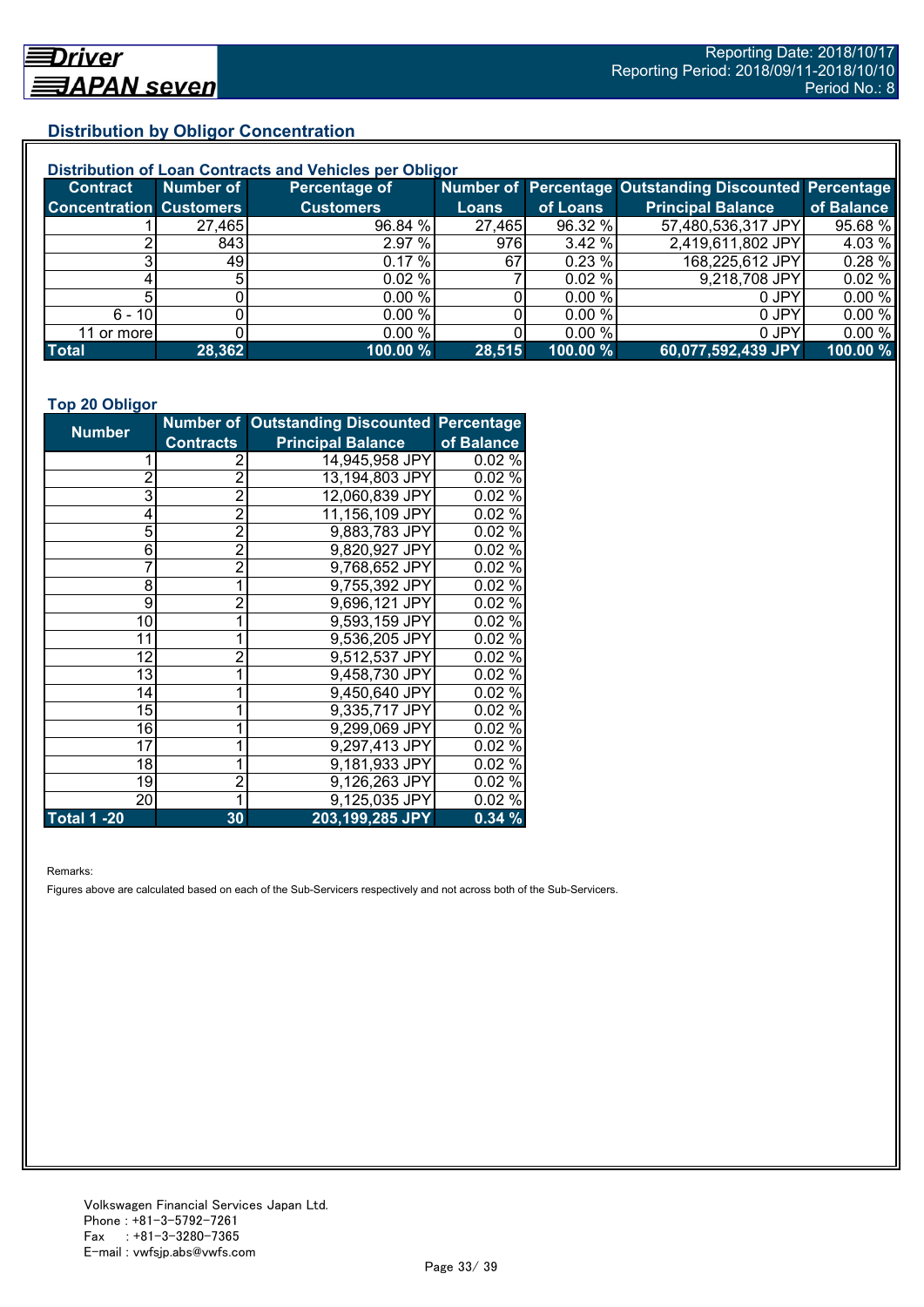## **Distribution by Contract Start Month**

| <b>Origination Month</b> | <b>Number of Loans</b> | <b>Percentage of Loans</b> | <b>Outstanding Discounted Principal Balance</b> | <b>Percentage of Balance</b> |
|--------------------------|------------------------|----------------------------|-------------------------------------------------|------------------------------|
| 10.2012<br>11.2012       |                        | 0.01%                      | 37,408 JPY                                      | 0.00%                        |
| 12.2012                  | 1<br>3                 | 0.00%<br>0.01%             | 25,904 JPY<br>272,882 JPY                       | 0.00%<br>0.00%               |
| 01.2013                  | $\overline{2}$         | 0.01%                      | 390,140 JPY                                     | 0.00%                        |
| 02.2013                  | $\mathbf{1}$           | 0.00%                      | 754,121 JPY                                     | 0.00%                        |
| 03.2013                  | 3                      | 0.01%                      | 917,028 JPY                                     | 0.00%                        |
| 04.2013                  | 0                      | 0.00%                      | 0 JPY                                           | 0.00%                        |
| 05.2013                  | 1                      | 0.00%                      | 407,629 JPY                                     | 0.00%                        |
| 06.2013                  | 1                      | 0.00%                      | 193,811 JPY                                     | 0.00%                        |
| 07.2013                  | $\overline{2}$         | 0.01%                      | 778,798 JPY                                     | 0.00%                        |
| 08.2013<br>09.2013       | 1<br>3                 | 0.00%<br>0.01%             | 846,496 JPY<br>1,754,278 JPY                    | 0.00%<br>0.00%               |
| 10.2013                  | 12                     | 0.04%                      | 2,555,074 JPY                                   | 0.00%                        |
| 11.2013                  | 15                     | 0.05%                      | 7,518,574 JPY                                   | 0.01%                        |
| 12.2013                  | 19                     | 0.07%                      | 11,552,716 JPY                                  | 0.02%                        |
| 01.2014                  | 33                     | 0.12%                      | 33,243,774 JPY                                  | 0.06%                        |
| 02.2014                  | 34                     | 0.12%                      | 17,781,856 JPY                                  | 0.03%                        |
| 03.2014                  | 54                     | 0.19%                      | 42,867,992 JPY                                  | 0.07%                        |
| 04.2014                  | 18                     | 0.06%                      | 12,870,996 JPY                                  | 0.02%                        |
| 05.2014                  | 14                     | 0.05%                      | 12,369,407 JPY                                  | 0.02%                        |
| 06.2014<br>07.2014       | 33<br>17               | 0.12%<br>0.06 %            | 27,882,287 JPY<br>12,735,592 JPY                | 0.05%<br>0.02%               |
| 08.2014                  | 9                      | 0.03%                      | 8,855,961 JPY                                   | 0.01%                        |
| 09.2014                  | 29                     | 0.10%                      | 23,830,219 JPY                                  | 0.04%                        |
| 10.2014                  | 25                     | 0.09%                      | 23,283,236 JPY                                  | 0.04%                        |
| 11.2014                  | 28                     | 0.10%                      | 31,604,434 JPY                                  | 0.05%                        |
| 12.2014                  | 57                     | 0.20%                      | 59,025,497 JPY                                  | 0.10%                        |
| 01.2015                  | 33                     | 0.12%                      | 34,044,554 JPY                                  | 0.06%                        |
| 02.2015                  | 43                     | 0.15%                      | 44,251,222 JPY                                  | 0.07%                        |
| 03.2015                  | 61                     | 0.21%                      | 72,240,037 JPY                                  | 0.12%                        |
| 04.2015<br>05.2015       | 24<br>41               | 0.08%<br>0.14%             | 34,061,884 JPY<br>46,128,816 JPY                | 0.06%<br>0.08%               |
| 06.2015                  | 34                     | 0.12%                      | 44,076,637 JPY                                  | 0.07%                        |
| 07.2015                  | 43                     | 0.15%                      | 42,722,041 JPY                                  | 0.07%                        |
| 08.2015                  | 52                     | 0.18%                      | 62,332,740 JPY                                  | 0.10%                        |
| 09.2015                  | 74                     | 0.26 %                     | 101,629,217 JPY                                 | 0.17%                        |
| 10.2015                  | 86                     | 0.30%                      | 116,957,315 JPY                                 | 0.19%                        |
| 11.2015                  | 115                    | 0.40%                      | 176,704,372 JPY                                 | 0.29%                        |
| 12.2015                  | 183                    | 0.64%                      | 261,492,411 JPY                                 | 0.44%                        |
| 01.2016<br>02.2016       | 217<br>306             | 0.76%<br>1.07 %            | 325,946,804 JPY<br>473,075,126 JPY              | 0.54%<br>0.79%               |
| 03.2016                  | 474                    | 1.66 %                     | 759,849,397 JPY                                 | 1.26 %                       |
| 04.2016                  | 230                    | 0.81%                      | 428,870,812 JPY                                 | 0.71%                        |
| 05.2016                  | 332                    | 1.16 %                     | 565,856,424 JPY                                 | 0.94 %                       |
| 06.2016                  | 368                    | 1.29 %                     | 720,533,404 JPY                                 | 1.20 %                       |
| 07.2016                  | 350                    | 1.23%                      | 644,669,634 JPY                                 | 1.07 %                       |
| 08.2016                  | 377                    | 1.32 %                     | 688,786,072 JPY                                 | 1.15 %                       |
| 09.2016                  | 565                    | 1.98 %                     | 1,112,292,687 JPY                               | 1.85 %                       |
| 10.2016                  | 363<br>495             | 1.27 %                     | 678,410,584 JPY                                 | 1.13 %                       |
| 11.2016<br>12.2016       | 1,168                  | 1.74 %<br>4.10 %           | 968,431,025 JPY<br>2,160,505,533 JPY            | 1.61%<br>3.60 %              |
| 01.2017                  | 1,034                  | 3.63%                      | 2,059,791,359 JPY                               | 3.43 %                       |
| 02.2017                  | 1,494                  | 5.24 %                     | 3,031,536,464 JPY                               | 5.05 %                       |
| 03.2017                  | 2,574                  | 9.03%                      | 5,332,634,759 JPY                               | 8.88%                        |
| 04.2017                  | 1,047                  | 3.67 %                     | 2,185,247,304 JPY                               | 3.64 %                       |
| 05.2017                  | 1,530                  | 5.37 %                     | 3,246,935,940 JPY                               | 5.40 %                       |
| 06.2017                  | 1,998                  | 7.01 %                     | 4,233,983,524 JPY                               | 7.05 %                       |
| 07.2017<br>08.2017       | 1,392<br>1,656         | 4.88%<br>5.81 %            | 3,038,059,857 JPY<br>3,816,859,012 JPY          | 5.06 %<br>6.35%              |
|                          |                        |                            |                                                 |                              |
| 09.2017<br>10.2017       | 2,545<br>1,657         | 8.93%<br>5.81%             | $6,038,688,467$ JPY<br>3.896.646.051 JPY        | 10.05 %<br>6.49%             |
| 11.2017                  | 2,218                  | 7.78 %                     | 5,289,929,894 JPY                               | 8.81%                        |
| 12.2017                  | 627                    | 2.20 %                     | 1,525,373,008 JPY                               | 2.54 %                       |
| 01.2018                  | 423                    | 1.48%                      | 1,014,868,539 JPY                               | 1.69%                        |
| 02.2018                  | 461                    | 1.62 %                     | 1,076,316,334 JPY                               | 1.79%                        |
| 03.2018                  | 657                    | 2.30 %                     | 1,610,842,045 JPY                               | 2.68%                        |
| 04.2018                  | 251                    | 0.88%                      | 608,264,367 JPY                                 | 1.01%                        |
| 05.2018                  | 255                    | 0.89%                      | 561,884,814 JPY                                 | 0.94 %                       |
| 06.2018<br>07.2018       | 188<br>57              | 0.66 %<br>0.20%            | 456,207,254 JPY<br>155,298,589 JPY              | 0.76%<br>0.26%               |
| 08.2018                  | $\overline{0}$         | 0.00%                      | 0 JPY                                           | 0.00%                        |
| 09.2018                  | 0                      | 0.00%                      | 0 JPY                                           | 0.00%                        |
| <b>Total</b>             | 28,515                 | 100.00%                    | 60,077,592,439 JPY                              | 100.00 %                     |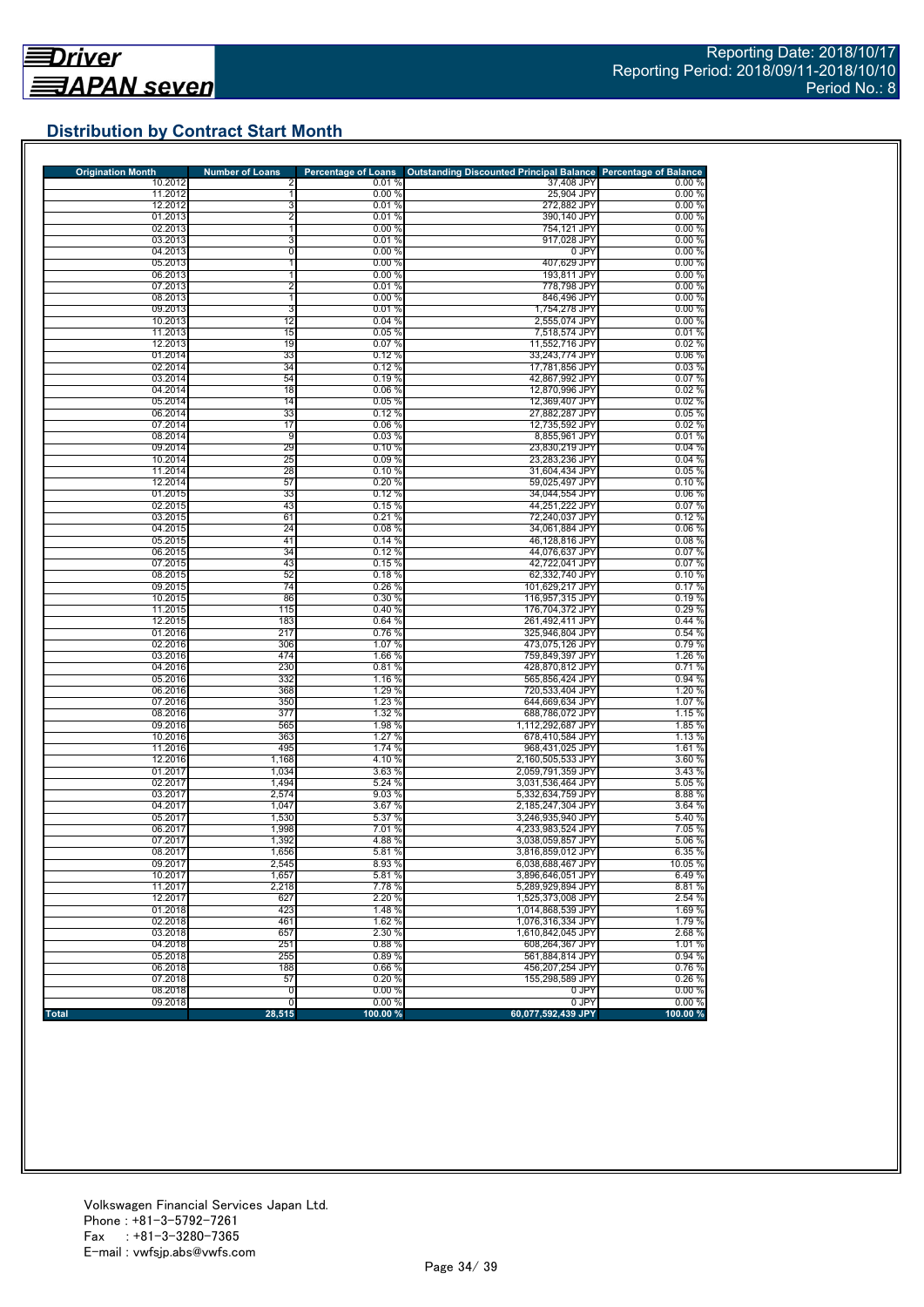## **Distribution by Contract End Month**

| <b>Maturity Month</b> | <b>Number of Loans</b>  | <b>Percentage of Loans</b> | <b>Outstanding Discounted Principal Balance Percentage of Balance</b> |                 |
|-----------------------|-------------------------|----------------------------|-----------------------------------------------------------------------|-----------------|
| 10.2018<br>11.2018    | 118<br>180              | 0.41%<br>0.63%             | 62,867,615 JPY<br>109,005,789 JPY                                     | 0.10%<br>0.18%  |
| 12.2018               | 282                     | 0.99%                      | 178,671,814 JPY                                                       | 0.30 %          |
| 01.2019               | 222                     | 0.78%                      | 178,695,482 JPY                                                       | 0.30%           |
| 02.2019               | 266                     | 0.93 %                     | 206,932,784 JPY                                                       | 0.34 %          |
| 03.2019               | 395                     | 1.39 %                     | 396.844.449 JPY                                                       | 0.66%           |
| 04.2019               | 204                     | 0.72%                      | 282.240.045 JPY                                                       | 0.47%           |
| 05.2019               | 273                     | 0.96%                      | 312,176,909 JPY                                                       | 0.52%           |
| 06.2019               | 359                     | 1.26 %                     | 460,428,313 JPY                                                       | 0.77%           |
| 07.2019               | 274                     | 0.96 %                     | 350,982,632 JPY                                                       | 0.58%           |
| 08.2019               | 231                     | 0.81%                      | 269,973,199 JPY                                                       | 0.45%           |
| 09.2019               | 403                     | 1.41 %                     | 552,098,436 JPY                                                       | 0.92%           |
| 10.2019               | 288                     | 1.01 %                     | 374,365,124 JPY                                                       | 0.62%           |
| 11.2019               | 362                     | 1.27 %                     | 520,536,379 JPY                                                       | 0.87%           |
| 12.2019               | 567                     | 1.99 %                     | 1,051,830,587 JPY                                                     | 1.75%           |
| 01.2020               | 521                     | 1.83 %                     | 987,555,841 JPY                                                       | 1.64 %          |
| 02.2020               | 719                     | 2.52 %                     | 1,413,295,584 JPY                                                     | 2.35 %          |
| 03.2020               | 1,226                   | 4.30 %                     | 2,425,658,201 JPY                                                     | 4.04 %          |
| 04.2020               | 427                     | 1.50 %                     | 870,871,819 JPY                                                       | 1.45 %          |
| 05.2020               | 680                     | 2.38 %                     | 1,414,814,631 JPY                                                     | 2.35 %          |
| 06.2020               | 856                     | 3.00 %                     | 1,852,225,013 JPY                                                     | 3.08%           |
| 07.2020               | 617                     | 2.16 %                     | 1,376,764,379 JPY                                                     | 2.29 %          |
|                       |                         |                            | 1,793,160,902 JPY                                                     |                 |
| 08.2020               | 774                     | 2.71 %                     |                                                                       | 2.98 %          |
| 09.2020               | 1,130                   | 3.96 %                     | 2,724,058,999 JPY                                                     | 4.53 %          |
| 10.2020               | 719                     | 2.52 %                     | 1,797,707,466 JPY                                                     | 2.99%           |
| 11.2020               | 1,035                   | 3.63%                      | 2,607,770,914 JPY                                                     | 4.34 %          |
| 12.2020               | 420                     | 1.47 %                     | 944,895,230 JPY                                                       | 1.57 %          |
| 01.2021               | 329                     | 1.15 %                     | 734,383,295 JPY                                                       | 1.22 %          |
| 02.2021               | 450                     | 1.58 %                     | 890,123,572 JPY                                                       | 1.48 %          |
| 03.2021               | 676                     | 2.37 %                     | 1,465,790,657 JPY                                                     | 2.44 %          |
| 04.2021               | 241                     | 0.85 %                     | 490,544,310 JPY                                                       | 0.82%           |
| 05.2021               | 362                     | 1.27%                      | 707,258,970 JPY                                                       | 1.18 %          |
| 06.2021               | 357                     | 1.25 %                     | 693,567,497 JPY                                                       | 1.15 %          |
| 07.2021               | 298                     | 1.05 %                     | 533,583,680 JPY                                                       | 0.89%           |
| 08.2021               | 328                     | 1.15 %                     | 588,445,941 JPY                                                       | 0.98%           |
| 09.2021               | 476                     | 1.67 %                     | 898,879,981 JPY                                                       | 1.50 %          |
| 10.2021               | 289                     | 1.01 %                     | 546,065,566 JPY                                                       | 0.91%           |
| 11.2021               | 377                     | 1.32 %                     | 785.418.240 JPY                                                       | 1.31 %          |
| 12.2021               | 560                     | 1.96 %                     | 1,146,716,306 JPY                                                     | 1.91 %          |
| 01.2022               | 483                     | 1.69 %                     | 1,064,585,561 JPY                                                     | 1.77 %          |
| 02.2022               | 709                     | 2.49%                      | 1,585,779,149 JPY                                                     | 2.64 %          |
| 03.2022               | 1,273                   | 4.46 %                     | 2,853,309,082 JPY                                                     | 4.75 %          |
| 04.2022               | 556                     | 1.95 %                     | 1,256,906,375 JPY                                                     | 2.09 %          |
| 05.2022               | 731                     | 2.56 %                     | 1,676,547,732 JPY                                                     | 2.79 %          |
| 06.2022               | 929                     | 3.26 %                     | 2,156,971,813 JPY                                                     | 3.59 %          |
| 07.2022<br>08.2022    | 605                     | 2.12 %<br>2.52 %           | 1,470,263,539 JPY<br>1,841,789,248 JPY                                | 2.45 %          |
| 09.2022               | 720<br>1,141            | 4.00 %                     |                                                                       | 3.07%<br>4.94 % |
| 10.2022               | 708                     | 2.48 %                     | 2,968,778,218 JPY<br>1,869,514,756 JPY                                | 3.11 %          |
| 11.2022               | 876                     | 3.07 %                     | 2,345,303,161 JPY                                                     | 3.90 %          |
| 12.2022               | 243                     | 0.85%                      | 674,958,355 JPY                                                       | 1.12 %          |
| 01.2023               | 180                     | 0.63%                      | 461,631,138 JPY                                                       | 0.77%           |
| 02.2023               | 196                     | 0.69%                      | 529,557,322 JPY                                                       | 0.88%           |
| 03.2023               | 249                     | 0.87%                      | 652,232,420 JPY                                                       | 1.09%           |
| 04.2023               |                         |                            |                                                                       |                 |
| 05.2023               | 133<br>126              | 0.47 %<br>0.44%            | 354,040,485 JPY<br>323,062,789 JPY                                    | 0.59%<br>0.54%  |
| 06.2023               | 100                     | 0.35%                      | 283.422.406 JPY                                                       | 0.47%           |
| 07.2023               | 49                      | 0.17%                      | 130.689.208 JPY                                                       | 0.22%           |
| 08.2023               | 32                      | 0.11%                      | 65,990,710 JPY                                                        | 0.11%           |
| 09.2023               | 36                      | $0.13\%$                   | 103,194,583 JPY                                                       | 0.17%           |
| 10.2023               | 19                      | 0.07%                      | 37,765,228 JPY                                                        | 0.06%           |
| 11.2023               | 30                      | 0.11%                      | 64,885,411 JPY                                                        | 0.11%           |
| 12.2023               | 8                       | 0.03%                      | 26,833,776 JPY                                                        | 0.04%           |
| 01.2024               | 16                      | 0.06%                      | 41,489,761 JPY                                                        | 0.07%           |
| 02.2024               | 7                       | 0.02%                      | 22,515,595 JPY                                                        | 0.04%           |
| 03.2024               | 11                      | 0.04%                      | 26,201,543 JPY                                                        | 0.04%           |
| 04.2024               | 3                       | 0.01%                      | 9,130,065 JPY                                                         | 0.02%           |
| 05.2024               | $\mathbf{1}$            | 0.00%                      | 2.613.061 JPY                                                         | 0.00%           |
| 06.2024               | 10                      | 0.04%                      | 30.988.699 JPY                                                        | 0.05%           |
| 07.2024               | 8                       | 0.03%                      | 26,659,050 JPY                                                        | 0.04%           |
| 08.2024               | 4                       | 0.01%                      | 11,872,245 JPY                                                        |                 |
|                       |                         |                            |                                                                       | 0.02%           |
| 09.2024               | 9                       | 0.03%                      | 28,055,095 JPY                                                        | 0.05%           |
| 10.2024               | 9                       | 0.03%                      | 32,221,544 JPY                                                        | 0.05%           |
| 11.2024               | 8                       | 0.03%                      | 31,999,286 JPY                                                        | 0.05%           |
| 12.2024               | 1                       | 0.00%                      | 2,544,897 JPY                                                         | 0.00%           |
| 01.2025               | $\overline{\mathbf{c}}$ | 0.01%                      | 5,234,382 JPY                                                         | 0.01%           |
| 02.2025               | 1                       | 0.00%                      | 3,065,696 JPY                                                         | 0.01%           |
| 03.2025               | 0                       | 0.00%                      | 0 JPY                                                                 | 0.00%           |
| 04.2025               | 0                       | 0.00%                      | 0 JPY                                                                 | 0.00%           |
| 05.2025               |                         | 0.00%                      | 3,665,268 JPY                                                         | 0.01%           |
|                       |                         |                            |                                                                       | 0.00%           |
| 06.2025<br>07.2025    | 0                       | 0.00%<br>0.00 %            | 0 JPY<br>4,117,236 JPY                                                | 0.01%           |

Volkswagen Financial Services Japan Ltd. Phone : +81-3-5792-7261 Fax : +81-3-3280-7365 E-mail : vwfsjp.abs@vwfs.com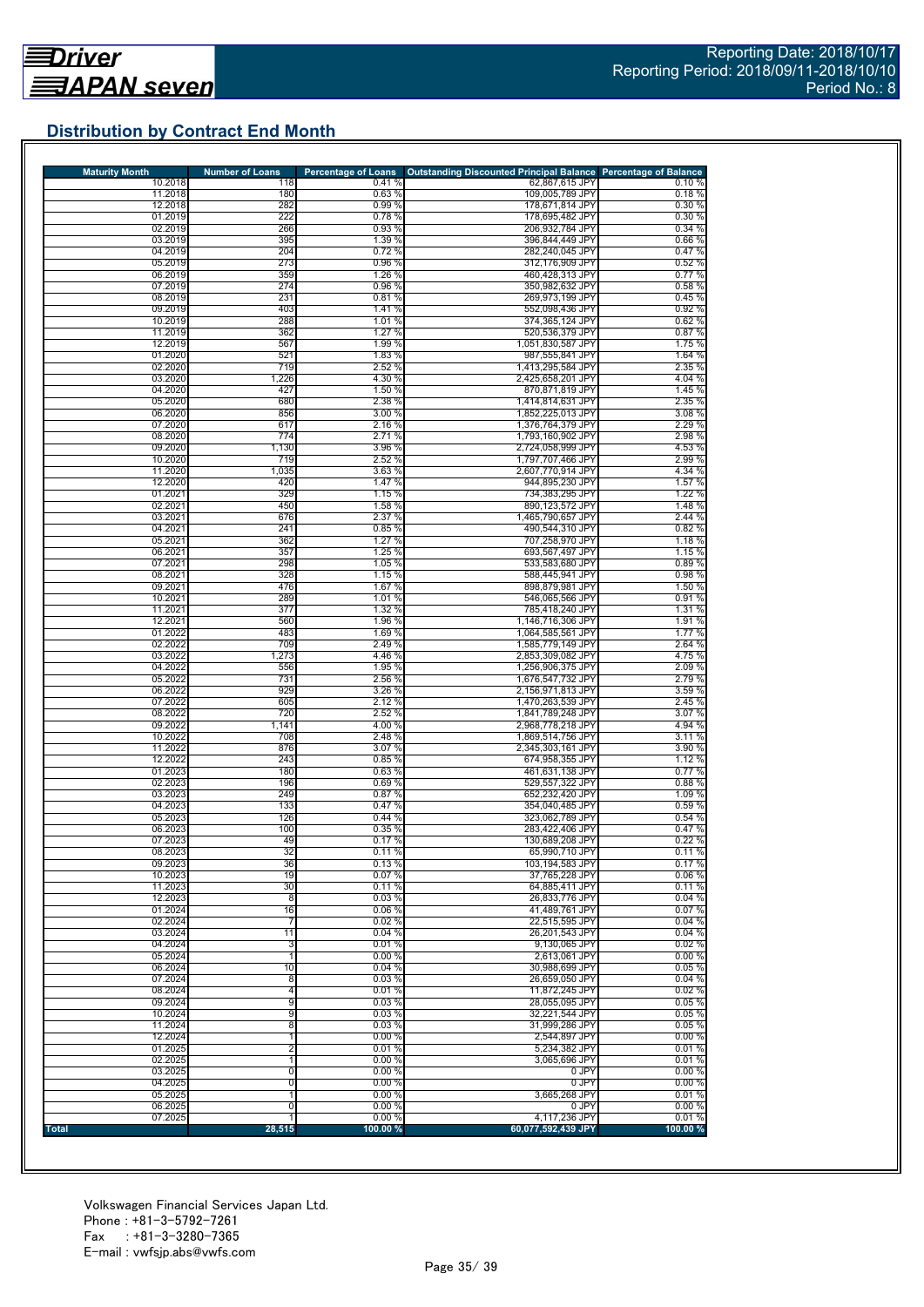## **Distribution by Monthly Payment**

|                            |              | <b>Number of Percentage</b> | <b>Outstanding Discounted</b> | <b>Percentage</b> |
|----------------------------|--------------|-----------------------------|-------------------------------|-------------------|
| <b>Monthly Payment</b>     | <b>Loans</b> | of Loans                    | <b>Principal Balance</b>      | of Balance        |
| 10,000 JPY<br>$\leq$       | 1,444        | 5.06 %                      | 1,779,583,291 JPY             | 2.96 %            |
| 20,000 JPY<br>10.001 JPY   | 5,056        | 17.73 %                     | 6,988,855,309 JPY             | 11.63 %           |
| 30,000 JPY<br>20.001 JPY   | 7,156        | 25.10 %                     | 11,981,363,040 JPY            | 19.94 %           |
| 40,000 JPY<br>30,001 JPY   | 5,689        | 19.95 %                     | 11,433,348,773 JPY            | 19.03 %           |
| 50,000 JPY<br>40,001 JPY   | 3,365        | 11.80 %                     | 8,028,241,483 JPY             | 13.36 %           |
| 60,000 JPY<br>50,001 JPY   | 2,002        | 7.02 %                      | 5,447,650,943 JPY             | 9.07 %            |
| 70,000 JPY<br>60.001 JPY   | 1,164        | 4.08 %                      | 3,586,690,390 JPY             | 5.97 %            |
| 80,000 JPY<br>70.001 JPY   | 706          | 2.48 %                      | 2,345,407,541 JPY             | 3.90 %            |
| 90,000 JPY<br>80,001 JPY   | 501          | 1.76 %                      | 1,790,124,313 JPY             | 2.98 %            |
| 100,000 JPY<br>90.001 JPY  | 432          | 1.51 %                      | 1,718,510,709 JPY             | 2.86 %            |
| 110,000 JPY<br>100,001 JPY | 240          | 0.84 %                      | 984,194,759 JPY               | 1.64 %            |
| 120,000 JPY<br>110,001 JPY | 169          | 0.59%                       | 819,533,981 JPY               | 1.36 %            |
| 130,000 JPY<br>120.001 JPY | 141          | 0.49%                       | 677,567,673 JPY               | 1.13 %            |
| 140,000 JPY<br>130.001 JPY | 118          | %<br>0.41                   | 637,471,304 JPY               | 1.06 %            |
| 150,000 JPY<br>140.001 JPY | 89           | 0.31 %                      | 487,824,251 JPY               | 0.81%             |
| 150,001 JPY<br>$>=$        | 243          | 0.85%                       | 1,371,224,679 JPY             | 2.28 %            |
| <b>Total</b>               | 28,515       | 100.00 %                    | 60,077,592,439 JPY            | $100.00\%$        |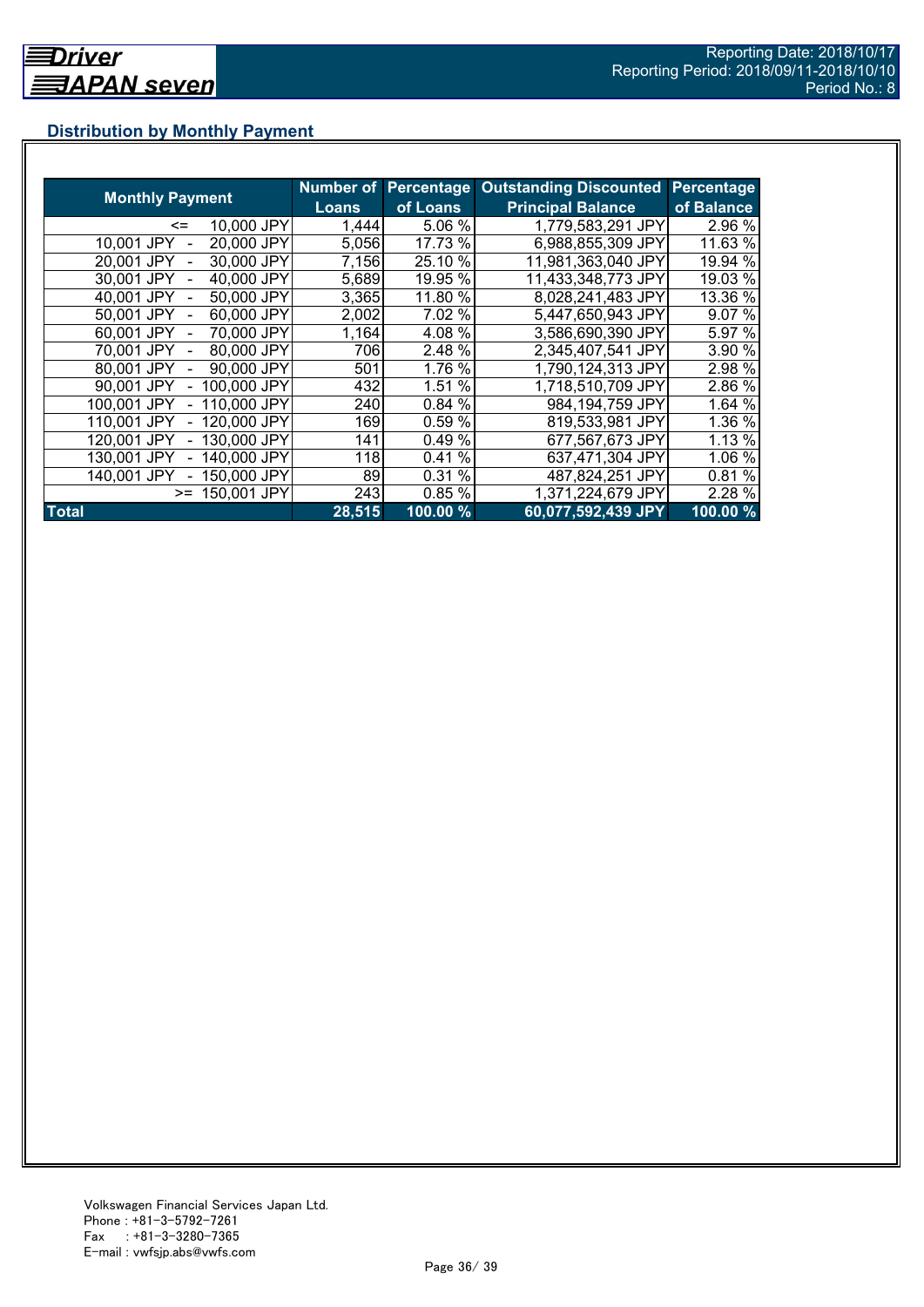## **Distribution by Bonus Payment**

| <b>Bonus Payment</b>       |              |          | Number of Percentage Outstanding Discounted | Percentage |
|----------------------------|--------------|----------|---------------------------------------------|------------|
|                            | <b>Loans</b> | of Loans | <b>Principal Balance</b>                    | of Balance |
| No Bonus Payment           | 17,568       | 61.61 %  | 36,280,629,068 JPY                          | 60.39 %    |
| 25,000 JPY<br>1 JPY -      | 217          | 0.76 %   | 353,191,153 JPY                             | 0.59 %     |
| 50,000 JPY<br>25,001 JPY - | 2,627        | 9.21 %   | 4,518,965,256 JPY                           | 7.52 %     |
| 50,001 JPY - 75,000 JPY    | 896          | 3.14 %   | 1,683,198,243 JPY                           | 2.80 %     |
| 75,001 JPY - 100,000 JPY   | 3,741        | 13.12 %  | 7,833,532,819 JPY                           | 13.04 %    |
| 100,001 JPY - 125,000 JPY  | 516          | 1.81 %   | 1,155,163,792 JPY                           | 1.92 %     |
| 125,001 JPY - 150,000 JPY  | 1,489        | 5.22 %   | 3,839,908,347 JPY                           | 6.39 %     |
| 150,001 JPY - 175,000 JPY  | 170          | 0.60 %   | 434,600,834 JPY                             | 0.72 %     |
| 175,001 JPY - 200,000 JPY  | 814          | 2.85 %   | 2,319,477,735 JPY                           | 3.86 %     |
| 200,001 JPY - 225,000 JPY  | 47           | 0.16%    | 145,953,842 JPY                             | 0.24%      |
| 225,001 JPY - 250,000 JPY  | 187          | 0.66%    | 632,564,373 JPY                             | 1.05 %     |
| 250,001 JPY - 275,000 JPY  | 11           | 0.04%    | 33,904,221 JPY                              | 0.06 %     |
| 275,001 JPY - 300,000 JPY  | 143          | 0.50 %   | 499,431,697 JPY                             | 0.83 %     |
| 300,001 JPY - 325,000 JPY  | 7            | 0.02 %   | 22,842,555 JPY                              | 0.04%      |
| 325,001 JPY - 350,000 JPY  | 43           | 0.15%    | 171,669,989 JPY                             | 0.29 %     |
| 350,001 JPY - 375,000 JPY  | 3            | 0.01%    | 7,857,701 JPY                               | 0.01%      |
| 375,001 JPY - 400,000 JPY  | 16           | 0.06 %   | 69,221,281 JPY                              | 0.12%      |
| 400,001 JPY - 425,000 JPY  |              | 0.00 %   | 6,374,206 JPY                               | 0.01%      |
| 425,001 JPY - 450,000 JPY  | 5            | 0.02%    | 18,166,701 JPY                              | 0.03%      |
| 450,001 JPY - 475,000 JPY  | 0            | 0.00 %   | 0 JPY                                       | 0.00%      |
| 475,001 JPY - 500,000 JPY  | 11           | 0.04%    | 42,555,671 JPY                              | 0.07%      |
| 500,001 JPY or more        | 3            | 0.01%    | 8,382,955 JPY                               | 0.01%      |
| <b>Total</b>               | 28,515       | 100.00 % | 60,077,592,439 JPY                          | 100.00 %   |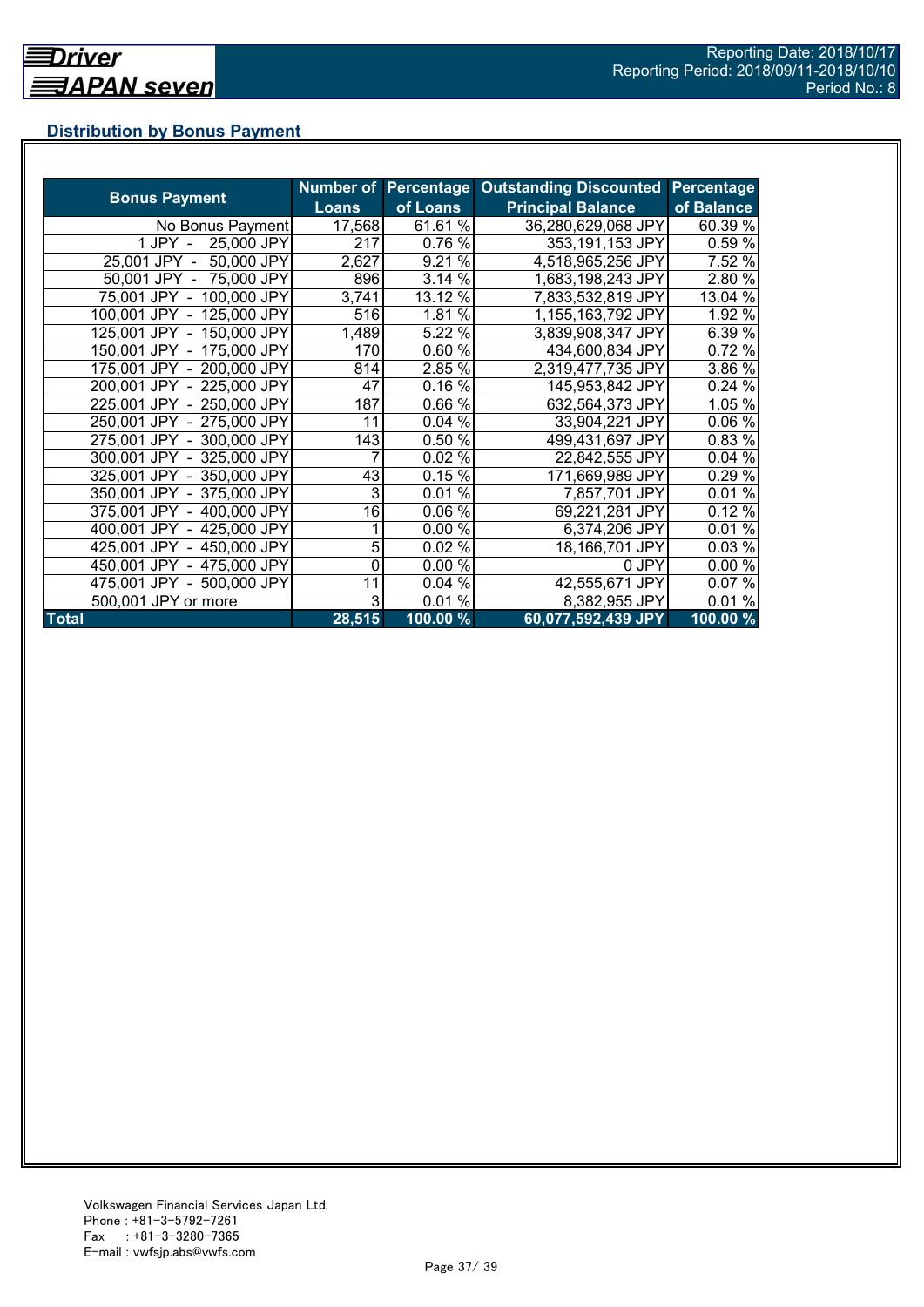## **Distribution by Motor Type**

| <b>Motor Type</b> | Loans  | of Loans    | Number of Percentage Outstanding Discounted Percentage<br><b>Principal Balance</b> | of Balance  |
|-------------------|--------|-------------|------------------------------------------------------------------------------------|-------------|
| <b>EA 189</b>     |        | $0.00 \%$   | 0 JPY                                                                              | 0.00 %      |
| Other             | 28.515 | 100.00 %    | 60,077,592,439 JPY                                                                 | 100.00 %    |
| <b>Total</b>      | 28.515 | $100.00 \%$ | 60,077,592,439 JPY                                                                 | $100.00 \%$ |